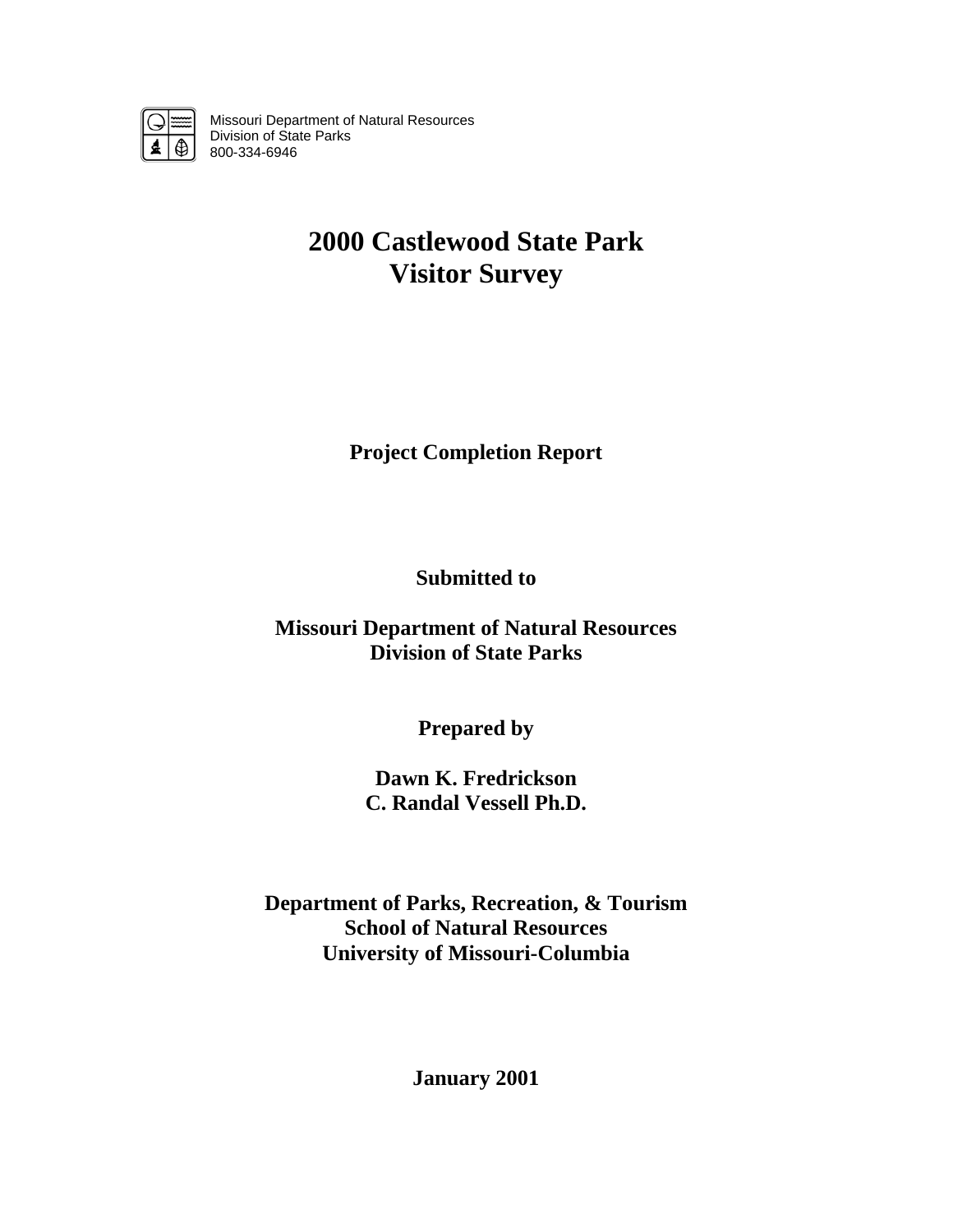# **Executive Summary**

The purpose of this study was to describe visitors' socio-demographic characteristics, patterns of use, and satisfaction with park facilities, programs and services at Castlewood State Park (CSP).

An on-site exit survey of adult visitors to CSP was conducted July, August, September, and October 2000. Four hundred two (402) surveys were collected, with an overall response rate of 56%. Results of the survey have a margin of error of plus or minus 5%. The following information summarizes the results of the study.

#### **Socio-demographic Characteristics**

- CSP visitors were comprised of more males (64%) than females (36%), and the average age of the adult visitor to CSP was 37.
- The largest percentage (31%) of visitors indicated a service-based occupation.
- The largest percentage (32%) of visitors reported an annual household income of over \$75,000, and most (36%) were single with no children.
- Over half (54%) of CSP visitors indicated having completed a fouryear college degree or an advanced graduate degree.
- The majority (94%) of visitors were White, 2% were Hispanic, less than 2% were African American (1.6%)

and Native American (1.3%), and less than 1% were Asian  $(0.5\%)$ .

• The majority (97%) of CSP visitors were from Missouri, most (84%) of whom lived within 25 miles of the park.

# **Use-Patterns**

- Most (98%) visitors drove less than a day's drive (a day's drive is defined as less than 150 miles one way) to visit CSP. Of those driving 150 miles or less, half (51%) drove ten miles or less to visit CSP.
- Eighty-five percent (85%) of CSP visitors had visited the park before, with an average of 47 visits in the past year.
- The majority (67%) of CSP visitors visited the park with family and/or friends, but over one-fourth (27%) visited the park alone. Average group size was 3.1 people.
- Twenty-one percent (21%) of visitors reported bringing a pet with them during their visit.
- The most frequent recreation activities in which visitors participated were bicycling, hiking, walking, viewing wildlife, picnicking, running or jogging, and studying nature.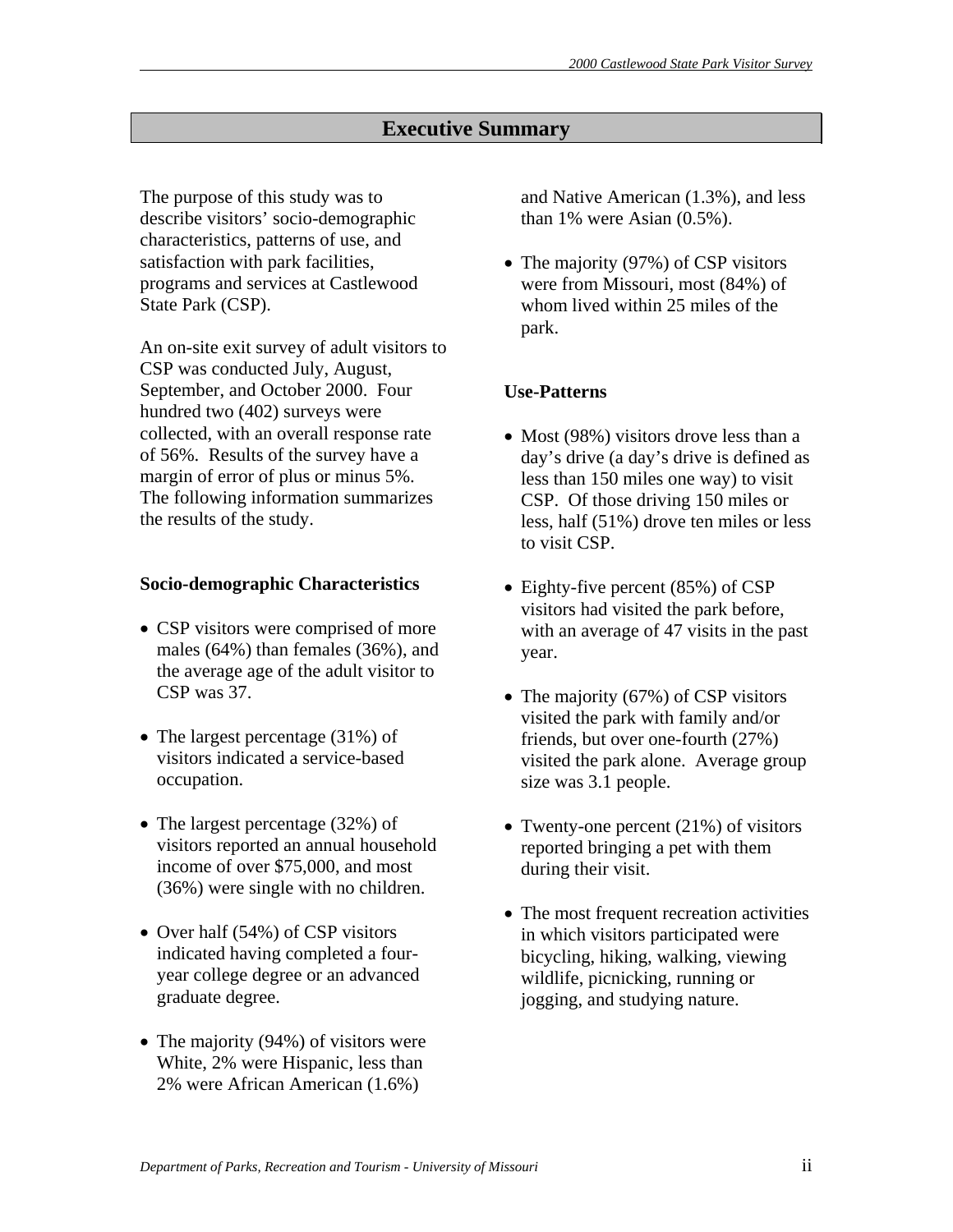# **Satisfaction and Other Measures**

- Ninety-nine percent (99%) of CSP visitors were either satisfied or very satisfied overall.
- Of the four park features, the trails were given the highest satisfaction rating and the boat launches were given the lowest satisfaction rating.
- Visitors gave higher performance ratings to the following park attributes: being free of litter and trash, care of the natural resources, being safe, and upkeep of the facilities.
- Visitors gave lower performance ratings to the park having clean restrooms.
- About 56% of visitors to CSP felt some degree of crowding during their visit. Of those who felt crowded, most felt crowded during the bike event or while on the trails.
- Visitors who did not feel crowded had a significantly higher overall satisfaction rating compared to visitors who did feel crowded.
- Over half (54%) of the visitors at CSP did not give park safety an excellent rating.
- Of those visitors responding to the open-ended opportunity to express their safety concerns (80% of those visitors not giving the park an excellent safety rating), 30% commented on dangerous trail conditions.
- Although 26% of all visitors felt that nothing specific could increase their feeling of safety at CSP, 22% of all visitors did indicate that an increased visibility of park staff at CSP would most increase their feeling of safety.
- Visitors who felt the park was safe were more satisfied overall, felt less crowded, gave higher satisfaction ratings to the four park features, and gave higher performance ratings to the eight park attributes as well.
- Over half (54%) of CSP visitors did not encounter a domestic animal during their visit and, of those who did, the majority (71%) described their encounters as positive or neutral experiences.
- The majority of visitors reported that word of mouth from friends and relatives is their primary source of information about CSP and other Missouri state parks.
- The majority of visitors placed a value of \$3.00 per day on a recreational opportunity offered in a visit to CSP. The researchers believe that our initial attempt at attributing an economic value perspective did not prove beneficial. A number of visitors were confused as to the interpretation of the question, preventing confidence in the reliability of the question.
- Forty-two percent (42%) of visitors provided additional comments and suggestions, 24% of which were comments regarding the previously mentioned value question. Twenty percent (20%) were positive comments about the park and staff.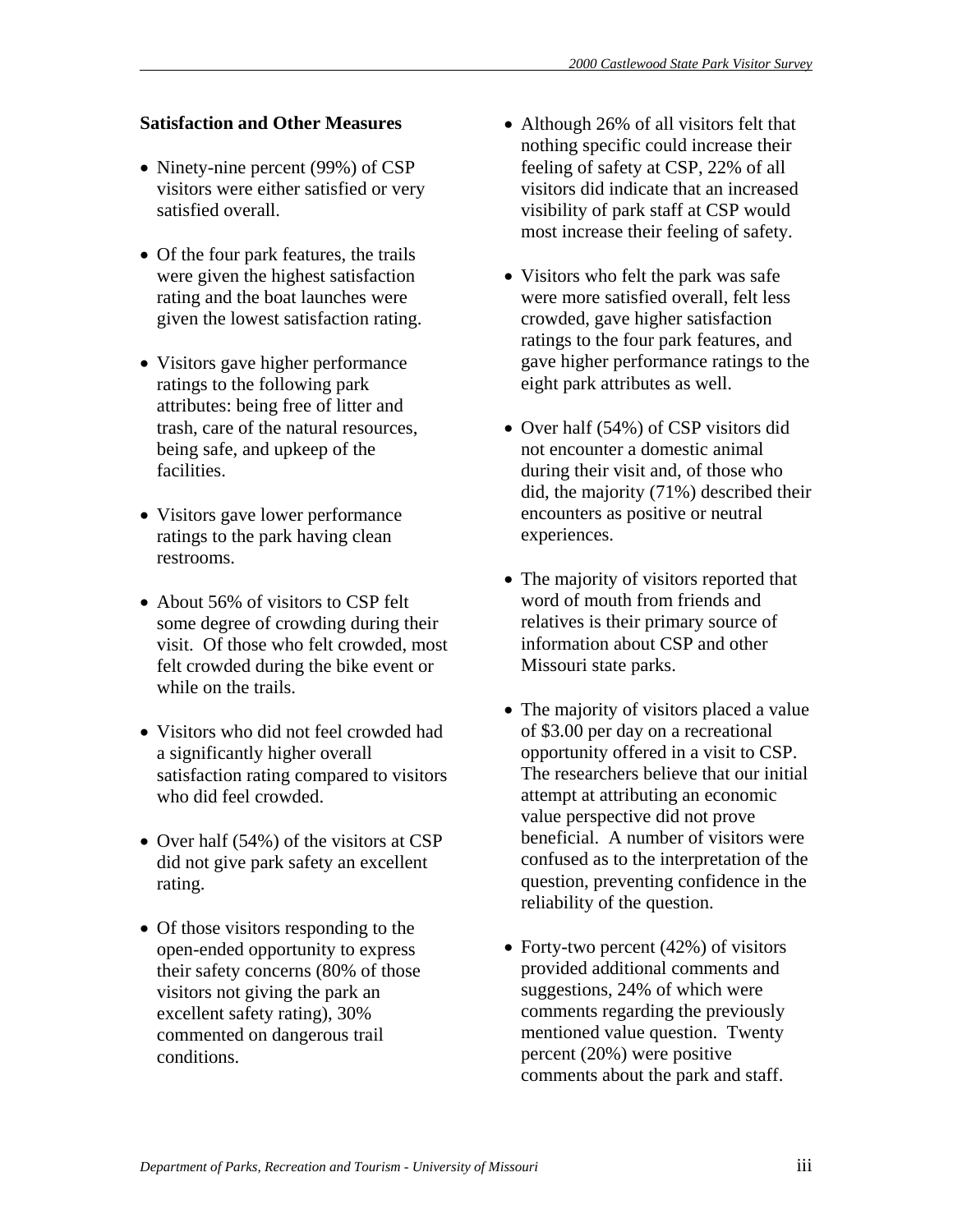# **Acknowledgements**

Conducting and successfully completing a study of this magnitude and complexity could not have been accomplished without the cooperation of many individuals. Over 400 visitors to Castlewood State Park voluntarily agreed to provide the information upon which this report is based. It is clear from their input that these visitors care very much for the recreation resources in the Missouri State Park System. Their efforts will provide invaluable input into the planning process and providing for more effective and responsive management of these resources.

Many other individuals provided assistance during the 2000 Missouri State Parks Visitor Survey, without whom the study would not have been a success. The following expressions of gratitude are in acknowledgement of their contributions. Special acknowledgement goes to the staff at Castlewood State Park for their willingness to accommodate the survey crew during the study period. Many thanks also go to the park staff, research assistants and volunteers who assisted in data collection and the students at the University of Missouri who assisted in computer data entry of the questionnaires. They are: Beatriz Burgos, Dennis Stevenson, Debra Stevenson, Betty Grossi, and Licheng Lin.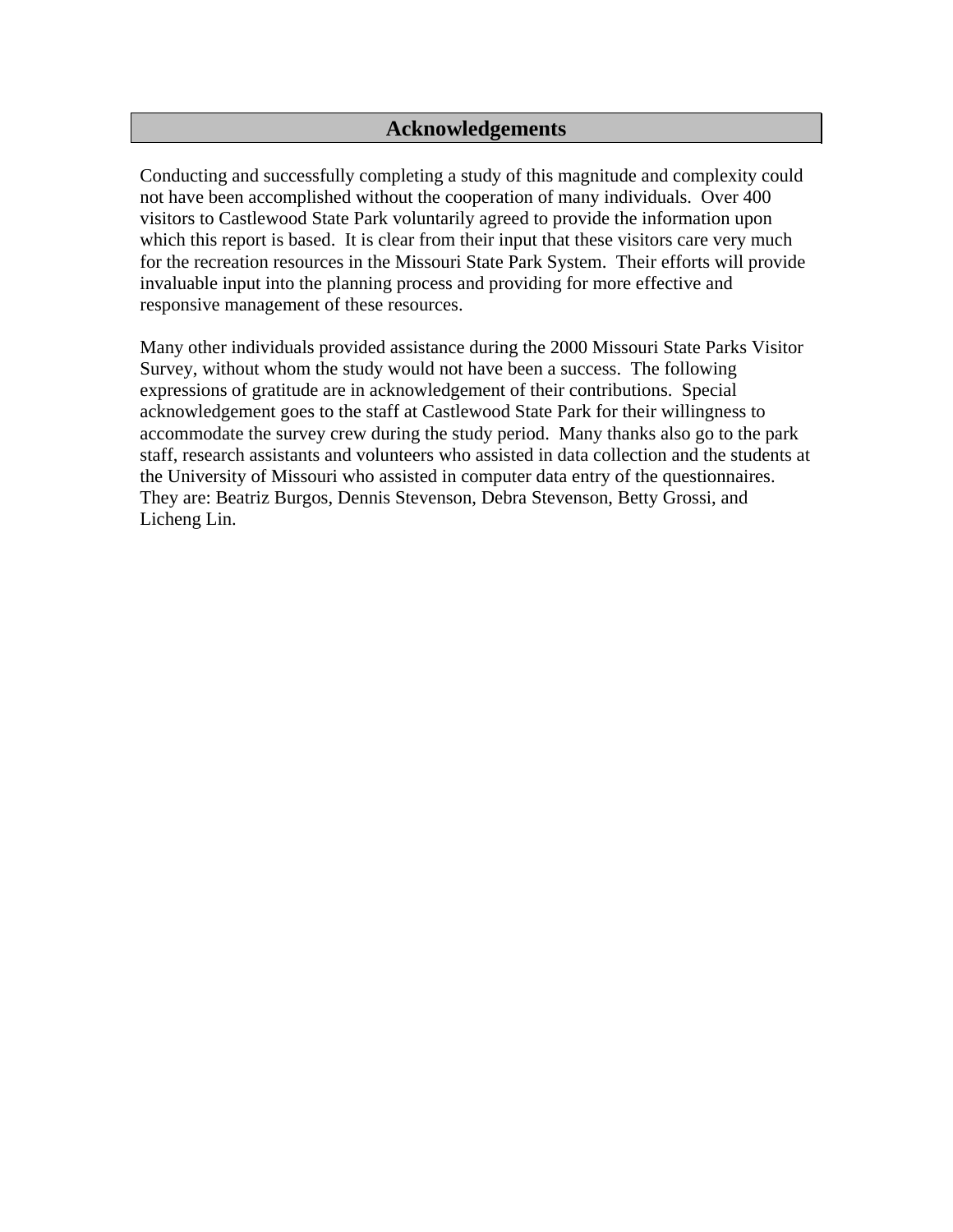# **Table of Contents**

| 9 |
|---|
|   |
|   |
|   |
|   |
|   |
|   |
|   |
|   |
|   |
|   |
|   |
|   |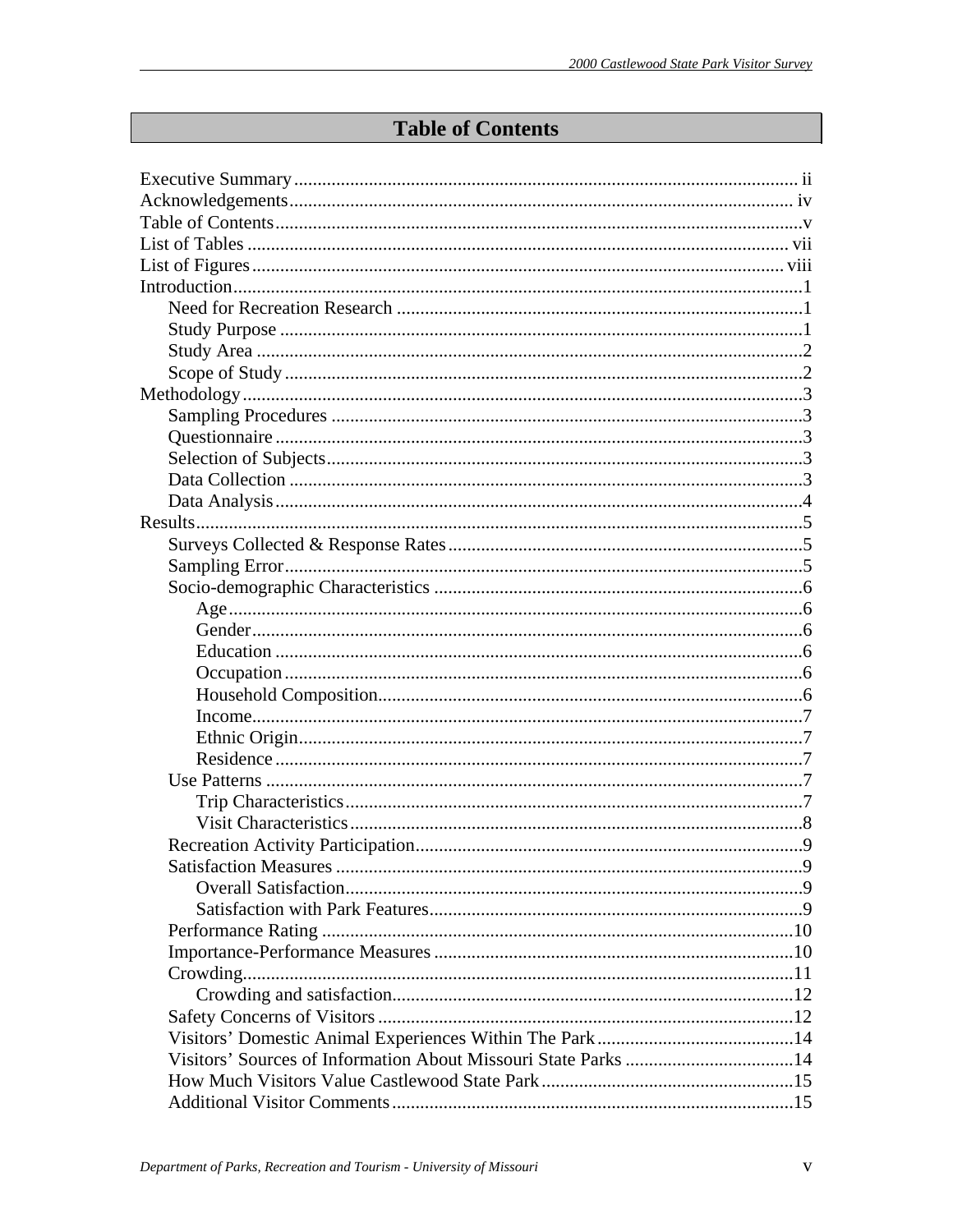| Methodology Recommendations and Considerations for CSP and Other Parks20 |  |
|--------------------------------------------------------------------------|--|
|                                                                          |  |
|                                                                          |  |
|                                                                          |  |
|                                                                          |  |
|                                                                          |  |
|                                                                          |  |
|                                                                          |  |
|                                                                          |  |
|                                                                          |  |
|                                                                          |  |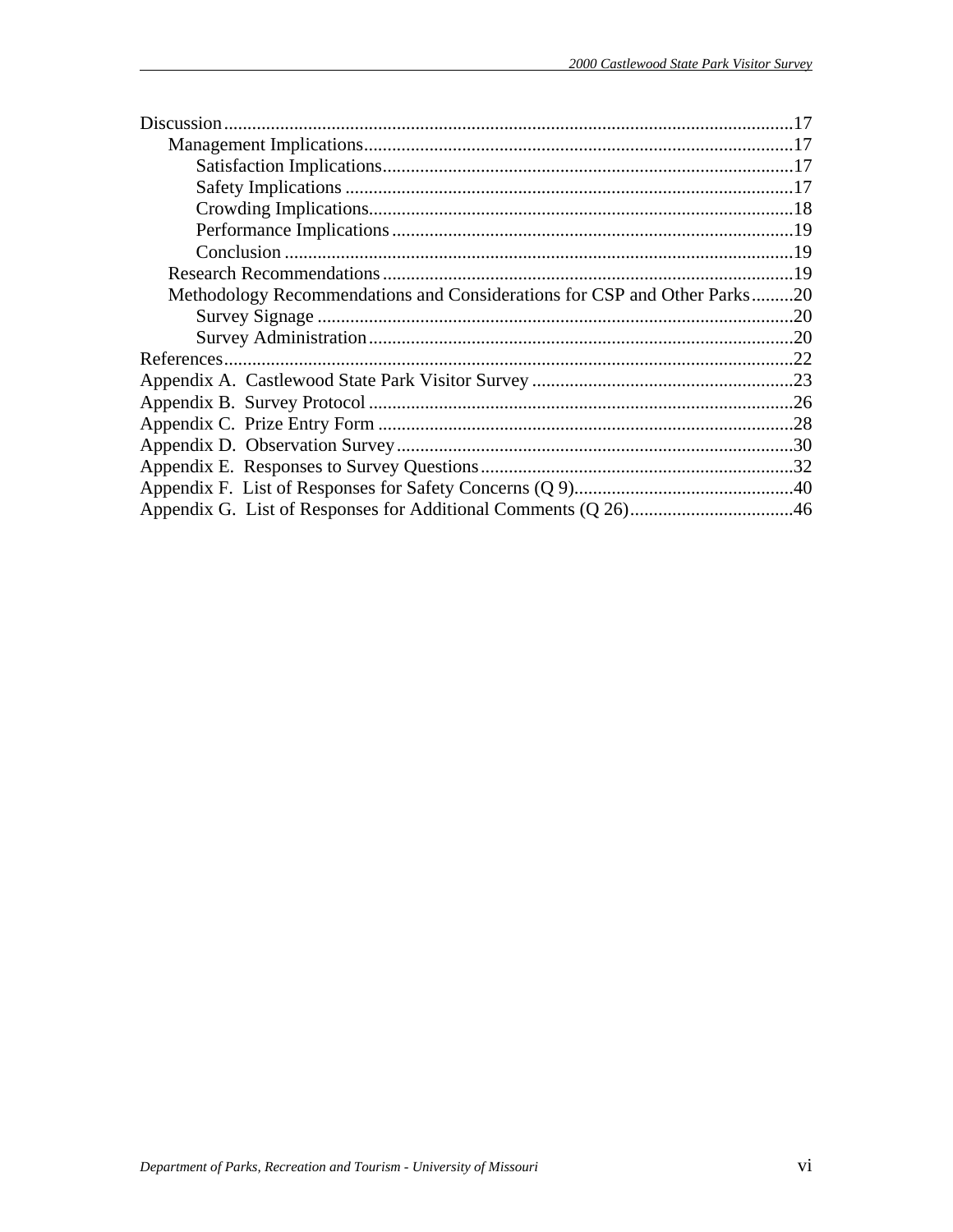# **List of Tables**

| Table 4. Mean Performance and Importance Scores for Park Attributes 10    |  |
|---------------------------------------------------------------------------|--|
|                                                                           |  |
|                                                                           |  |
| Table 7. Visitors Descriptions' of Their Encounters of Domestic Animals14 |  |
| Table 8. Frequency and Percentage of Comments and Suggestions from        |  |
|                                                                           |  |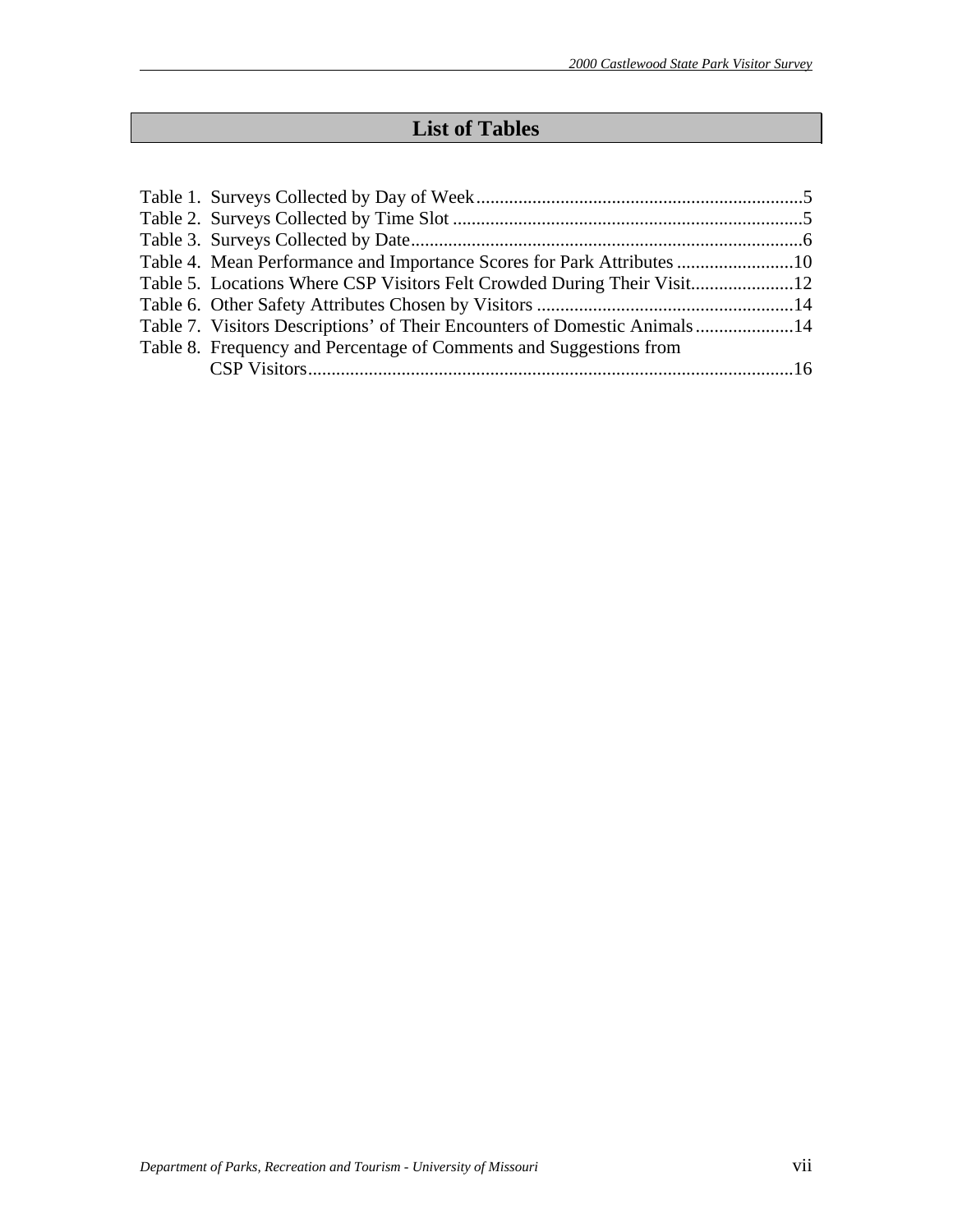# **List of Figures**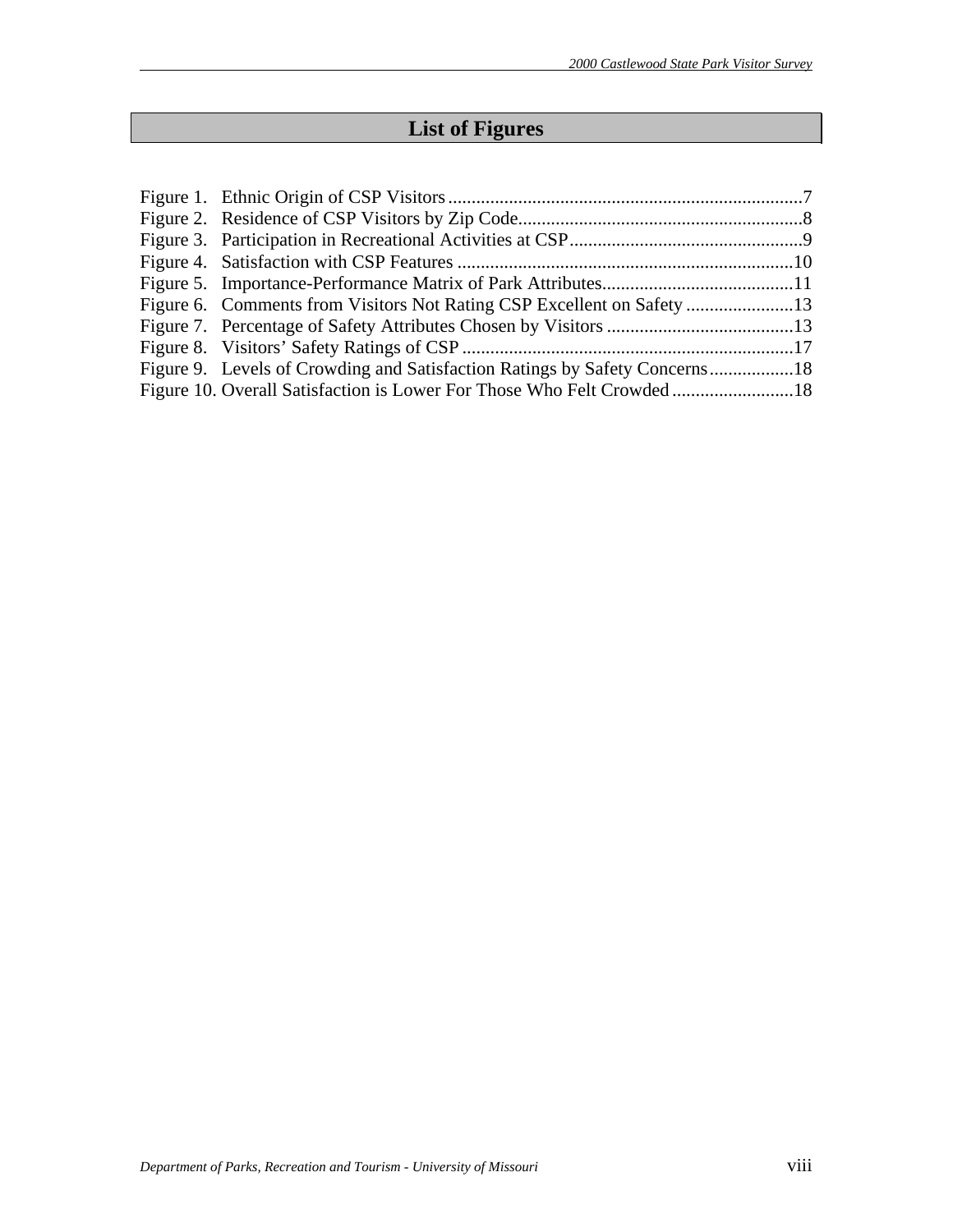# **Introduction**

#### **NEED FOR RECREATION RESEARCH**

With an estimated annual visitation of 18 million recreationists to Missouri's state parks and historic sites, research addressing such issues as recreation demand, visitor satisfaction, and resource degradation becomes an urgent necessity for natural resource recreation managers seeking to provide quality recreational experiences to their customers while at the same time protecting the natural environment. The task of providing quality visitor experiences and meeting recreation demand while maintaining an ecological equilibrium becomes even more difficult when combined with the complexities associated with measuring quality in outdoor experiences.

Quality in outdoor recreation has often been measured in terms of visitor satisfaction (Manning, 1999), making visitor satisfaction a primary goal of natural resource recreation managers (Peine, Jones, English, & Wallace, 1999). Visitor satisfaction, however, can be difficult to define because satisfaction is a multidimensional concept affected by a number of potential variables, some under the control of management but many not (Manning, 1999). Visitor satisfaction is also subject to the varying socio-demographic characteristics of the visitor, their cultural preferences and levels of experience, as well as their widely ranging attitudes and motivations (Manning, 1999). This study attempts to overcome the difficulty in defining visitor satisfaction by gathering additional information about visitor satisfaction through questions regarding:

a) visitors' socio-demographic characteristics; b) visitors' satisfaction with programs, services and facilities; c) visitors' perceptions of safety; and d) visitors' perceptions of crowding.

# **STUDY PURPOSE**

In 1973, a research paper entitled "Recreation Research – So What?" criticized recreation research for not addressing "real problems" and for not being applicable to practical situations (Brown, Dyer, & Whaley, 1973). Twenty years later, this criticism was echoed by Glen Alexander, chief of the Ohio Department of Natural Resources, when he wrote, "Customer surveys are a dime a dozen in the private sector and are beginning to get that way in the public sector (Alexander, 1993, p. 168)." Alexander's complaint was that survey data was being filed away and not being utilized, particularly by the front line management and operating people who could most benefit from such information.

A primary goal of this report is to provide practical and applicable customer data to those front line managers who most need this information during their daily operations. This report examines the results of the visitor survey conducted at Castlewood State Park (CSP), one of the seven parks and historic sites included in the 2000 Missouri State Parks Visitor Survey. Objectives specific to this report include:

1. Describing the use patterns of visitors to CSP during July, August, September, and October 2000.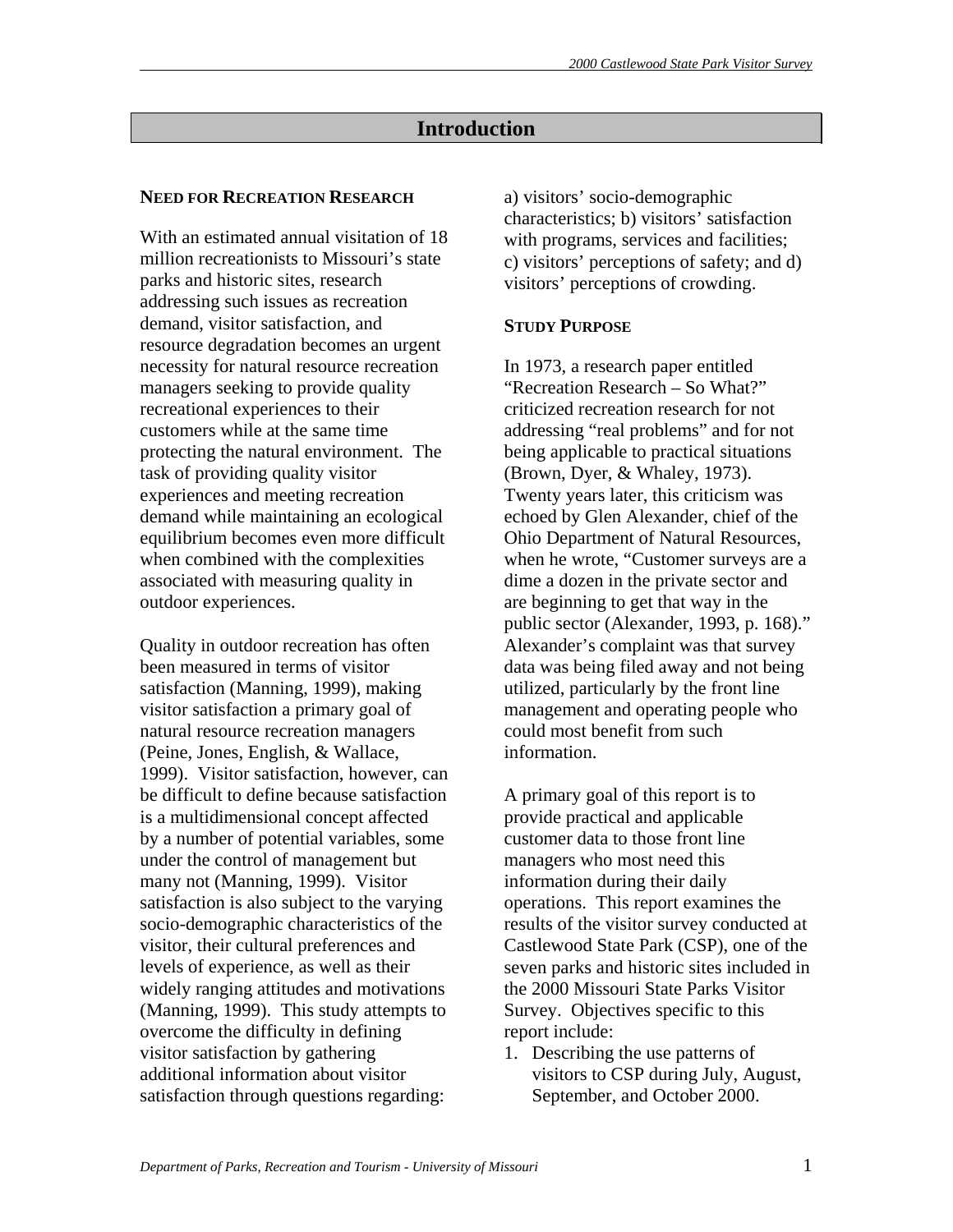- 2. Describing the socio-demographic characteristics of visitors to CSP.
- 3. Determining if there are differences in select groups' ratings of park attributes, satisfaction with park features, overall satisfaction, and perceptions of crowding.
- 4. Determining any differences in select characteristics of visitors who rated park safety high and those who did not.
- 5. Gaining information about selected park-specific issues.

# **STUDY AREA**

Located in St. Louis County, Castlewood State Park is a day-use park

providing almost 1,800 acres of beautiful greenspace in a growing suburb of metropolitan St. Louis. Offering picnic areas, several trails, and access to the Meramec River, Castlewood is extremely popular with bicyclists, hikers, and equestrian users alike.

# **SCOPE OF STUDY**

The population of the visitor study at CSP consisted of CSP visitors who were 18 years of age or older (adults), and who visited CSP during the study period of July through October 2000.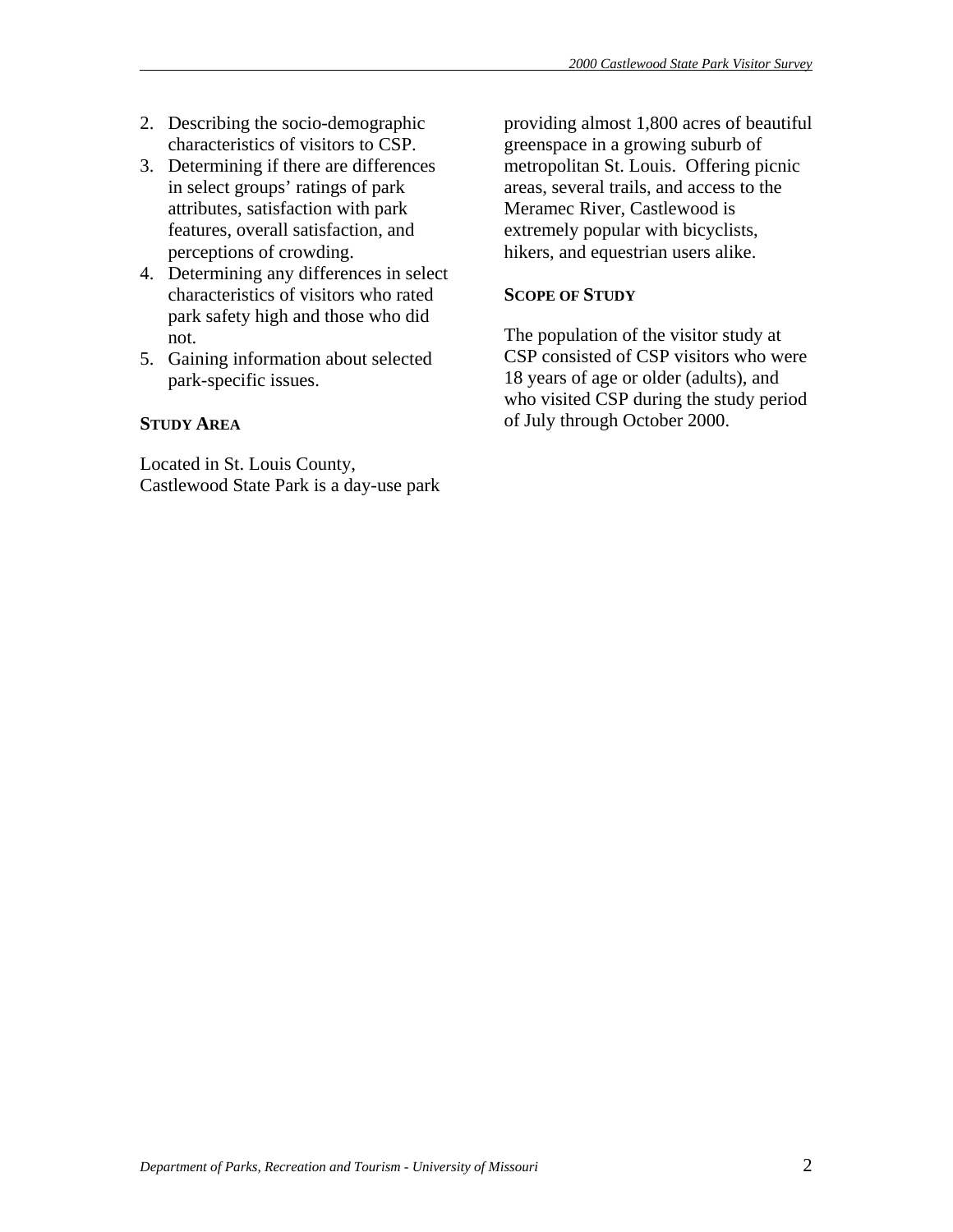# **Methodology**

# **SAMPLING PROCEDURES**

A 95% confidence interval was chosen with a plus or minus 5% margin of error. Based upon 1999 visitation data for July, August, September, and October at CSP, it was estimated that approximately 142,000 visitors would visit CSP during the period between July 1 and October 31, 2000 (DNR, 2000). Therefore, with a 95% confidence interval and a plus or minus 5% margin of error, a sample size of 400 visitors was required (Folz, 1996). A random sample of adult visitors (18 years of age and older) who visited CSP during the study period were the respondents for this study.

To ensure that visitors leaving CSP during various times of the day would have equal opportunity for being surveyed, four time slots were chosen for surveying. The four time slots were as follows: Time Slot  $1 = 7:00 - 10:15$ a.m., Time Slot  $2 = 10:15$  a.m.  $- 1:30$ p.m., Time Slot  $3 = 1:30 - 4:45$  p.m., and Time Slot  $4 = 4:45 - 8:00$  p.m. A time slot was randomly chosen and assigned to the first of the scheduled survey dates. Thereafter, time slots were assigned in ranking order based upon the first time slot. Two time slots were surveyed during each survey day.

# **QUESTIONNAIRE**

The questionnaire used in this study was based on the questionnaire developed by Fink (1997) for the Meramec State Park Visitor Survey. A copy of the questionnaire for this study is provided in Appendix A.

#### **SELECTION OF SUBJECTS**

The survey of visitors at CSP was administered on-site, to eliminate the non-response bias of a mail-back survey. An exit survey of visitors leaving the park was conducted through a systematic sample of every second vehicle exiting the park.

# **DATA COLLECTION**

The surveyor was stationed near the entrance to the park. At the survey station, a "Visitor Survey" sign was used to inform visitors of the survey. During the selected time slot, the surveyor stopped every second vehicle and asked every visitor who was 18 years of age and older to voluntarily complete the questionnaire, unless he or she had previously filled one out.

To increase participation rates, respondents were given the opportunity to enter their name and address into a drawing for a prize package and were assured that their responses to the survey questions were anonymous and would not be attached to their prize entry form. Willing participants were then given a pencil and a clipboard with the questionnaire and prize entry form attached. Once respondents were finished, the surveyor collected the completed forms, clipboards, and pencils. Survey protocol is given in Appendix B and a copy of the prize entry form is provided in Appendix C.

An observation survey was also conducted to obtain additional information about: date, day, time slot,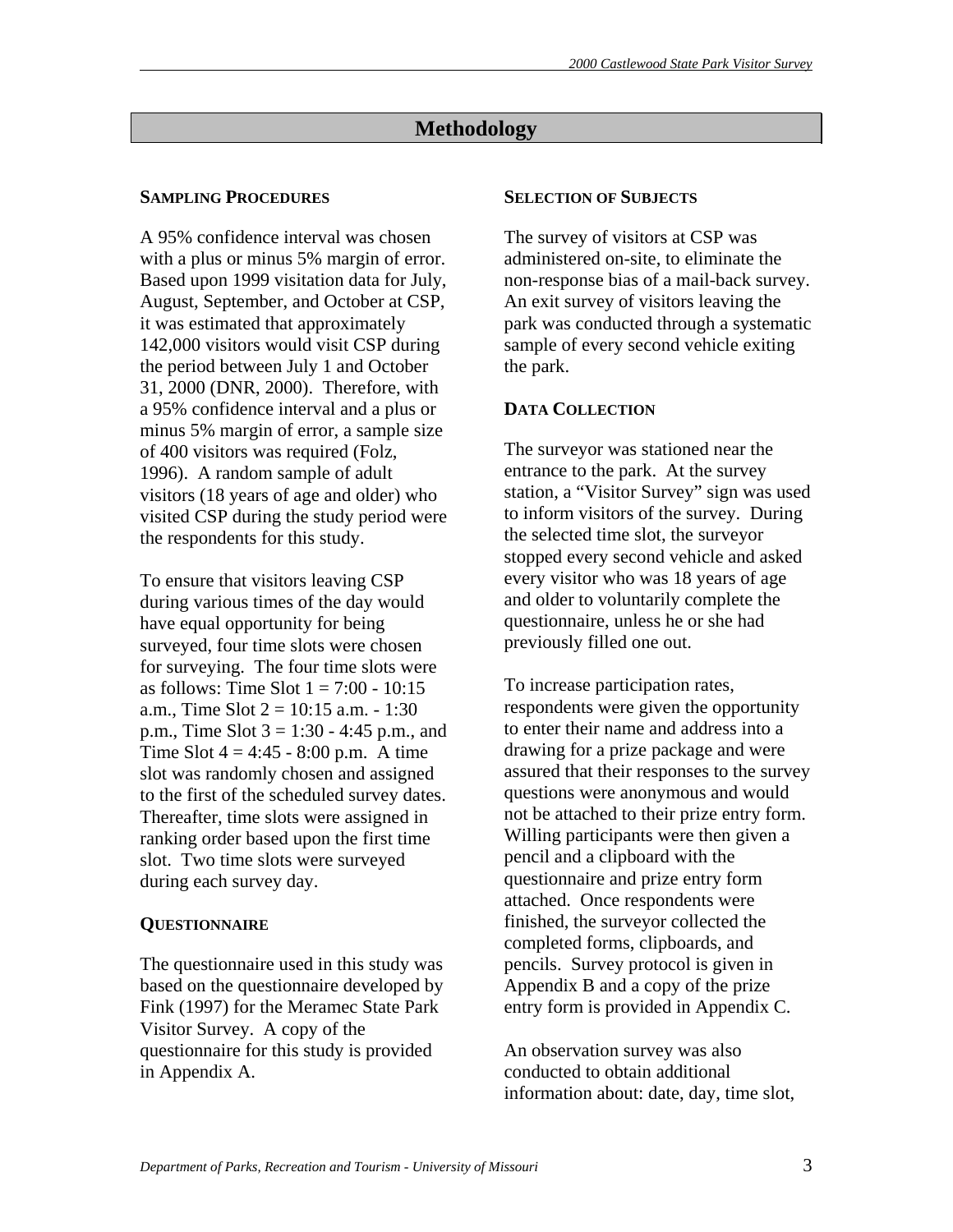and weather conditions of the survey day; the number of adults and children in each vehicle; and the number of individuals asked to fill out the questionnaire, whether they were respondents, non-respondents, or had already participated in the survey. This number was used to calculate response rate, by dividing the number of surveys collected by the number of adult visitors asked to complete a questionnaire. A copy of the observation survey form is provided in Appendix D.

# **DATA ANALYSIS**

The data obtained for the CSP study was analyzed with the Statistical Packages for the Social Sciences (SPSS) (SPSS, 1996).

Frequency distributions and percentages of responses to the survey questions and the observation data were determined. The responses to the open-ended questions were listed as well as grouped into categories for frequency and percentage calculations. The number of surveys completed by month, by day of week, by weekday versus weekend, and by time slot was also determined.

Comparisons using independent sample t-tests for each group were also made to determine any statistically significant differences ( $p$ <.05) in the following selected groups' satisfaction with park features (question 5), ratings of park attributes (question 8), overall satisfaction (question 13), and perceptions of crowding (question 11). The selected groups include:

1. First time visitors versus repeat visitors (question 1).

2. Weekend visitors versus weekday visitors. Weekend visitors were surveyed on Saturday and Sunday, weekday visitors were surveyed Monday through Friday.

Other comparisons were made using independent sample t-tests to determine any statistically significant differences in visitors who rated the park as excellent on being safe versus visitors who rated the park as good, fair, or poor on being safe, for the following categories:

- 1. First time versus repeat visitors.
- 2. Weekend versus weekday visitors.

Differences between visitors who rated the park as excellent on being safe versus those who did not were also compared on the following questions: differences in socio-demographic characteristics, perceptions of crowding, measures of satisfaction with park features, measures of performance of park attributes, and overall satisfaction.

Additional comparisons include:

- 1. Multiple linear regression analyses to determine which of the satisfaction variables and which of the performance variables most accounted for variation in overall satisfaction.
- 2. An independent sample t-test comparing overall satisfaction between visitors who felt some degree of crowding and those who were not at all crowded during their visit.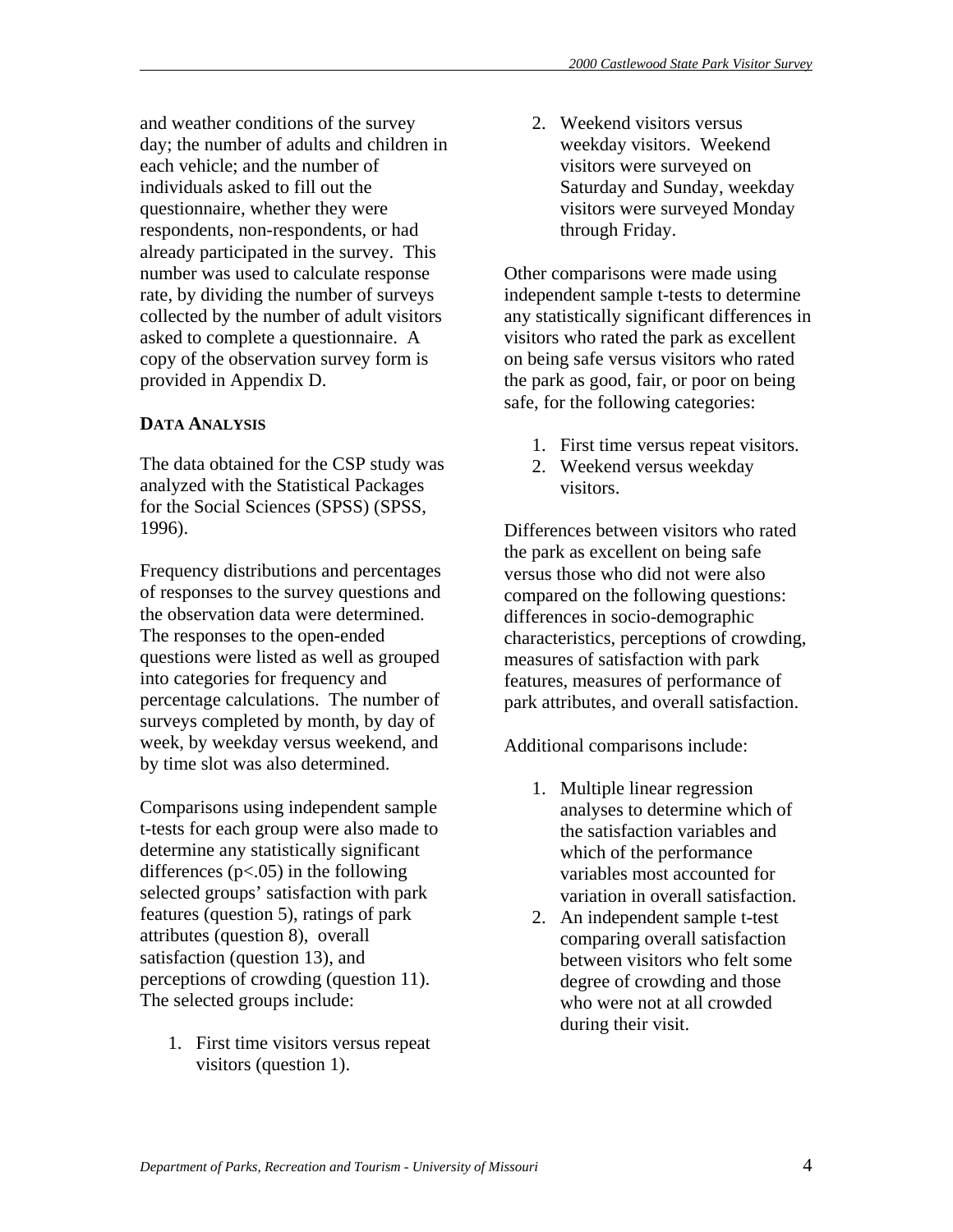# **Results**

This section describes the results of the Castlewood State Park Visitor Survey. For the percentages of responses to each survey question, see Appendix E. The number of individuals responding to each question is represented as "n=."

# **SURVEYS COLLECTED & RESPONSE RATES**

A total of 402 surveys were collected at CSP during the time period of July, August, September, and October 2000, with 195 collected in July (48.5%), 90 collected in August (22.4%), 49 collected in September (12.2%), and 68 collected in October (16.9%). Tables 1, 2, and 3 show surveys collected by day of week, by time slot, and by date respectively. Of the 402 surveys collected, 273 (67.9%) were collected on weekends (Sunday) and 129 (32.1%)

were collected on weekdays (Tuesday and Friday). The overall response rate was 56%, with daily response rates ranging from a low of 40.9% to a high of 79.5%.

#### **SAMPLING ERROR**

With a sample size of 402 and a confidence interval of 95%, the margin of error is plus or minus 5%. For this study, there is a 95% certainty that the true results of the study fall within plus or minus 5% of the findings. For example, from the results that 36.2% of the visitors to CSP during the study period were female, it can be stated that between 31.2% and 41.2% of the CSP visitors were female.

| Day of Week | <b>Frequency</b> | <b>Percent</b> |
|-------------|------------------|----------------|
| Sunday      | 273              | 67.9%          |
| Tuesday     | 73               | 18.2%          |
| Friday      | 56               | 13.9%          |
| Total       |                  | 100%           |

*Table 1. Surveys Collected by Day of Week* 

|  | Table 2. Surveys Collected by Time Slot |  |
|--|-----------------------------------------|--|
|  |                                         |  |

| <b>Time Slot</b>             | <b>Frequency</b> | <b>Percent</b> |
|------------------------------|------------------|----------------|
| 1. $7 - 10:15$ a.m.          | 28               | 7.0%           |
| 2. $10:15$ a.m. $-1:30$ p.m. | 153              | 38.1%          |
| 2. $1:30 - 4:45$ p.m.        | 125              | 31.1%          |
| 3. $4:45 - 8$ p.m.           |                  | 23.9%          |
| Total                        |                  |                |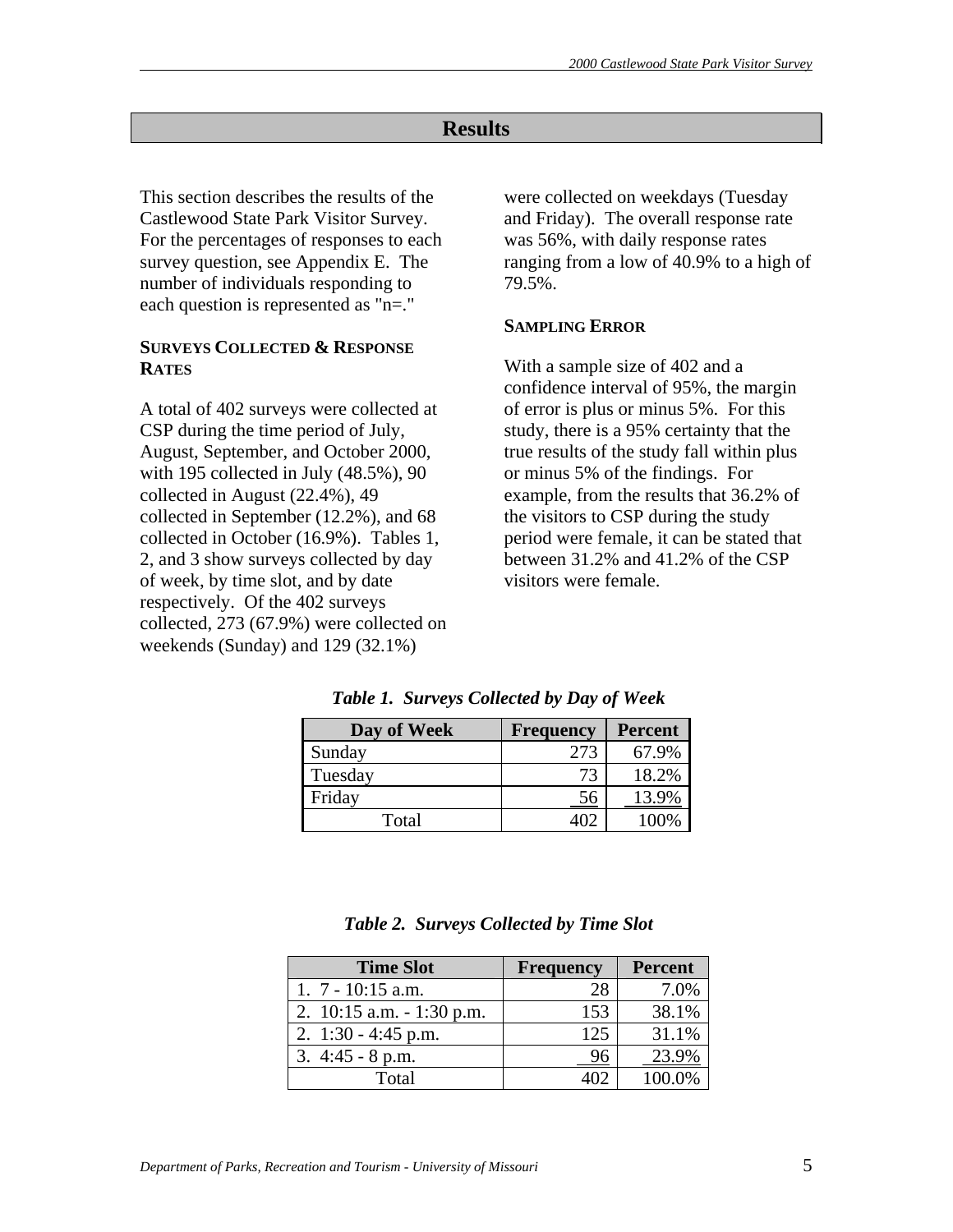| Date                 | <b>Frequency</b> | <b>Percent</b> |
|----------------------|------------------|----------------|
| Sunday, July 23      | 128*             | 31.8%          |
| Tuesday, July 25     | 67               | 16.7%          |
| Friday, August 18    | 39               | 9.7%           |
| Sunday, August 20    | 51               | 12.7%          |
| Friday, September 22 | 17               | 4.2%           |
| Sunday, September 24 | 32               | 8.0%           |
| Sunday, October 15   | 62               | 15.4%          |
| Tuesday, October 17  | 6                | 1.5%           |
| Total                | 402              | 100.0%         |

#### *Table 3. Surveys Collected by Date*

\*A bike race was being held in the park during this survey date.

# **SOCIO-DEMOGRAPHIC CHARACTERISTICS**

#### *Age*

The average age of adult visitors to CSP was 36.5. When grouped into four age categories, 52.5 % of the adult visitors were between the ages of 18-34, 37.7% were between the ages of 35-54, 5.6% were between the ages of 55-64, and 4.2% were 65 or over.

# *Gender*

Visitors to CSP were more male than female. Male visitors comprised 63.8% of all visitors, and female visitors comprised 36.2% of all visitors.

# *Education*

The majority (53.6%) of visitors to CSP indicated they had completed a four-year college degree or an advanced graduate degree. About one-third (31.8%) of visitors indicated having vocational school or some college, while less than 20% (14.5%) indicated completing high school or less.

# *Occupation*

The largest percentage (30.6%) of visitors to CSP indicated a service-based occupation, while another large percentage (17.5%) of visitors to CSP indicated a professional or technical occupation. Fourteen percent (14%) of visitors to CSP indicated they were students, while 13.4% indicated a manufacturing-based occupation. Twelve percent (11.8%) were selfemployed, 6.2% were retired, 5.1% were homemakers, and 1.3% indicated an other occupation.

# *Household Composition*

CSP visitors were asked to describe their household composition. The largest percentage (36.2%) of visitors were single with no children. About one-third (31.1%) of visitors indicated being married with children living at home, while 13.6% were married with no children. Less than 10% of visitors were married with children grown (8.8%), and less than 10% were single with children (6.1%). Four percent (4.3%) indicated having other types of household arrangements.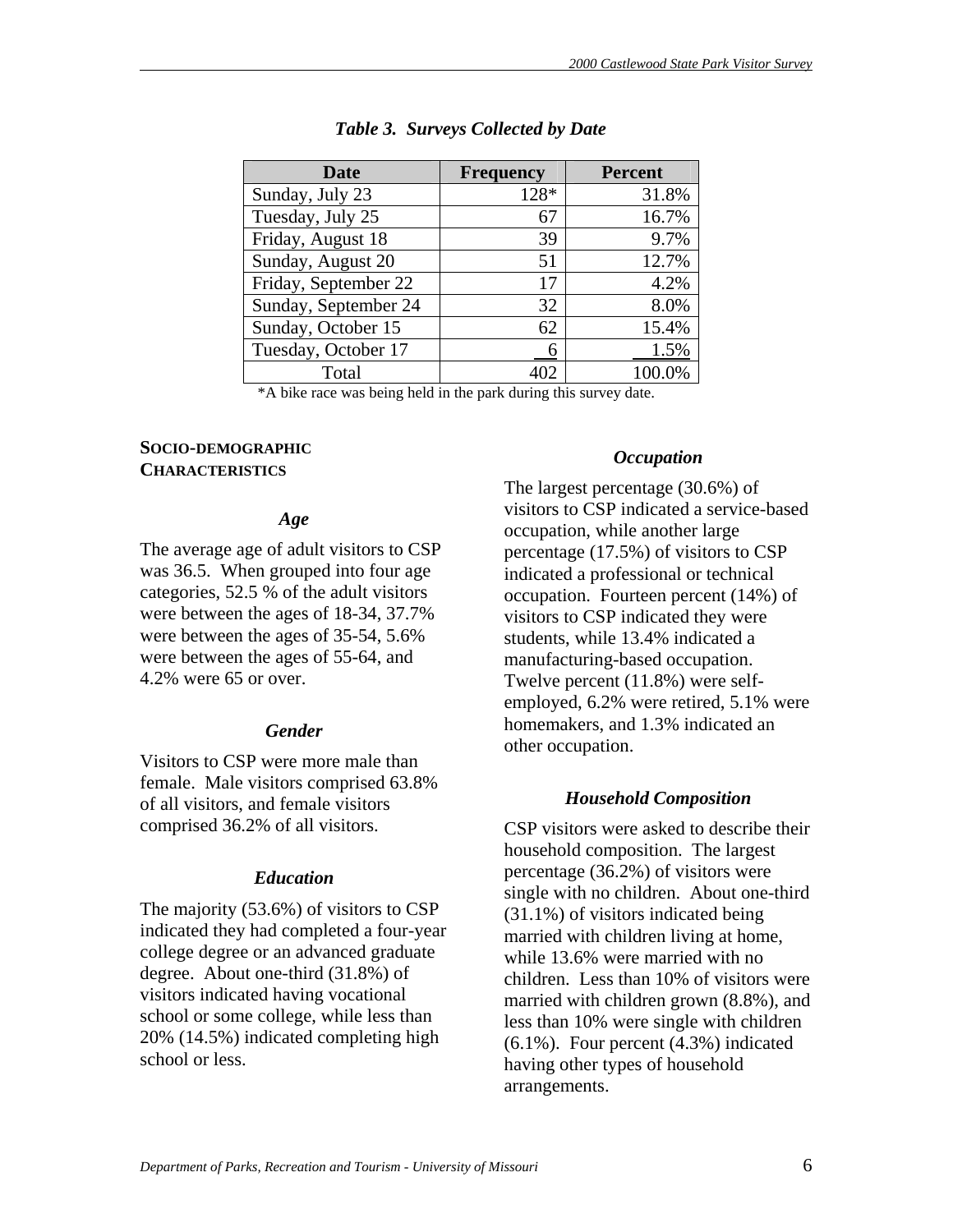#### *Income*

The largest percentage (31.5%) of visitors to CSP reported an annual household income of over \$75,000. The second largest percentage (30.4%) of visitors had an income of between \$25,000 and \$50,000. Twenty-five percent (25.2%) of visitors indicated an annual household income of between \$50,001 and \$75,000, while less than 15% (12.9%) of visitors indicated an income of less than \$25,000.

#### *Ethnic Origin*

Figure 1 indicates the ethnic origin of CSP visitors. The vast majority (94.2%) of visitors was White. Two percent (2.1%) of visitors were of Hispanic descent, less than 2% (1.6%) of visitors were African American, less than 1% (0.5%) were Asian, and less than 2% reported being of American Indian descent (1.3%).

#### *Figure 1. Ethnic Origin of CSP visitors.*



#### *Residence*

The majority (96.5%) of the visitors to CSP were from Missouri with less than 5% (3.5%) of visitors coming from other states, including Illinois (2.4%). One visitor was from Great Britain. Of the Missouri visitors, the majority (96.7%) were from the St. Louis Metropolitan Statistical Area (MSA), while 1.6% were from non-metropolitan areas. Most (84.1%) of the visitors to CSP lived within 25 miles of the park. Figure 2 shows the residence of visitors by zip code.

# **USE PATTERNS**

#### *Trip Characteristics*

Based on zip code data, the majority (98.1%) of visitors to CSP traveled less than a day's drive to visit the park (a day's drive is defined as 150 miles or less, not exceeding 300 miles round trip). Half (50.8%) of CSP visitors traveled 10 miles or less to visit CSP. Most of the visitors traveling 10 miles or less were from Ballwin (61.9%) and Manchester (13.2%). The average number of miles visitors traveled to visit CSP was 24.1 miles while the median number of miles visitors traveled was 10, indicating that half of the visitors traveled more than 10 miles and half traveled less than 10 miles.

Over half (58.3%) of CSP visitors drove cars or vans, 17.5% drove sport utility vehicles or jeeps, and 17.1% drove pickup trucks. Four percent (4.2%) of visitors traveled to the park by bicycle. The average number of axles per vehicle was 2.01.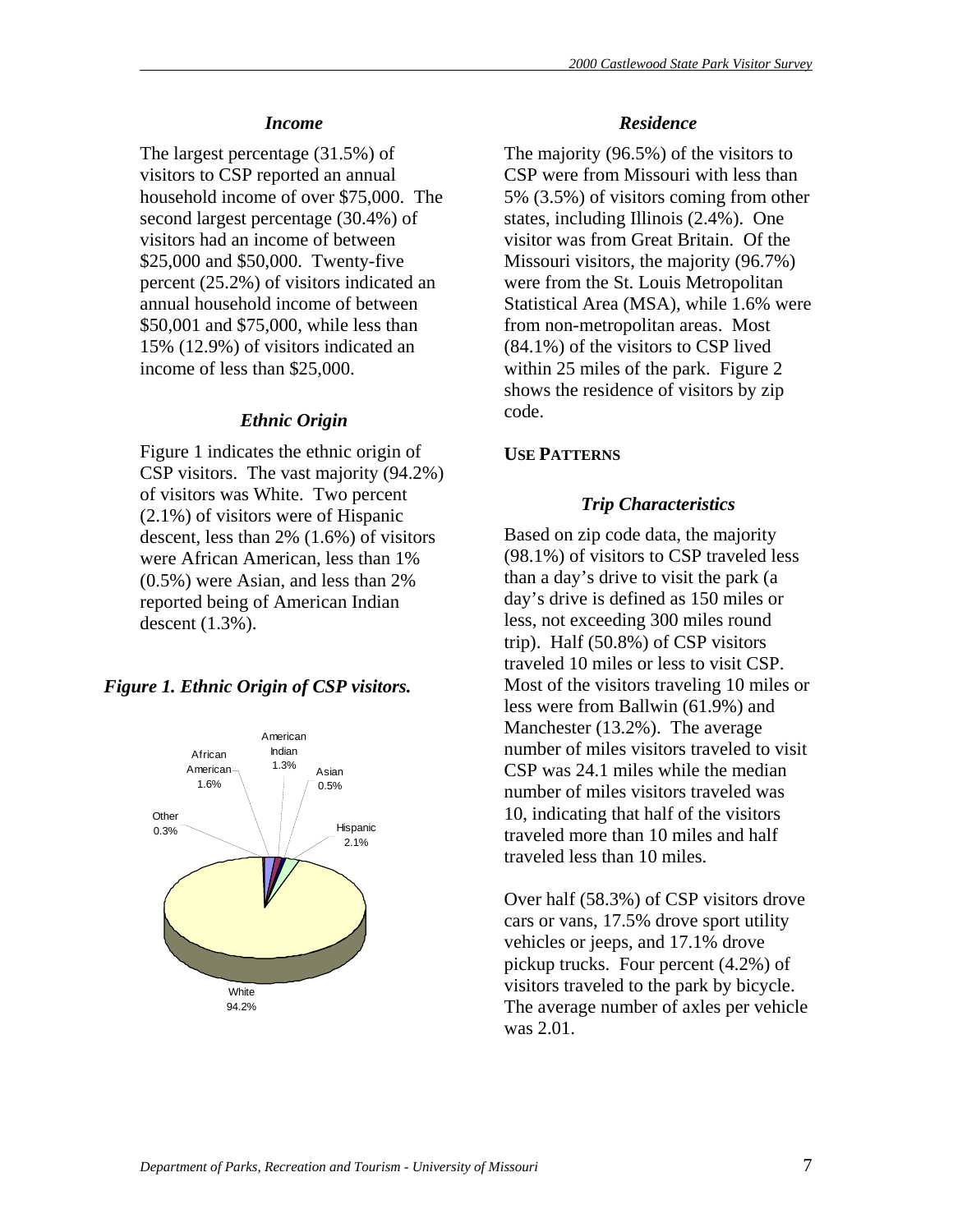

*Figure 2. Residence of CSP Visitors by Zip Code* 

# *Visit Characteristics*

Eighty-five percent (85.1%) of the visitors to CSP were repeat visitors, with 14.9% of the visitors being first time visitors. The average number of times all visitors reported visiting CSP within the past year was 47.3 times.

Thirty percent (30%) of the visitors to CSP visited the park with family, but 26.9% of visitors indicated visiting the park alone. Twenty-one percent (21.4%) visited with friends, while 16.3% visited with family and friends, and 4.7% visited the park with a club or organized group.

Twenty-one percent (21.3%) of visitors reported bringing a pet with them during their visit. The average number of adults per vehicle was 1.5 and the average number of children per vehicle was 1.7, for an average group size of 3.1 people.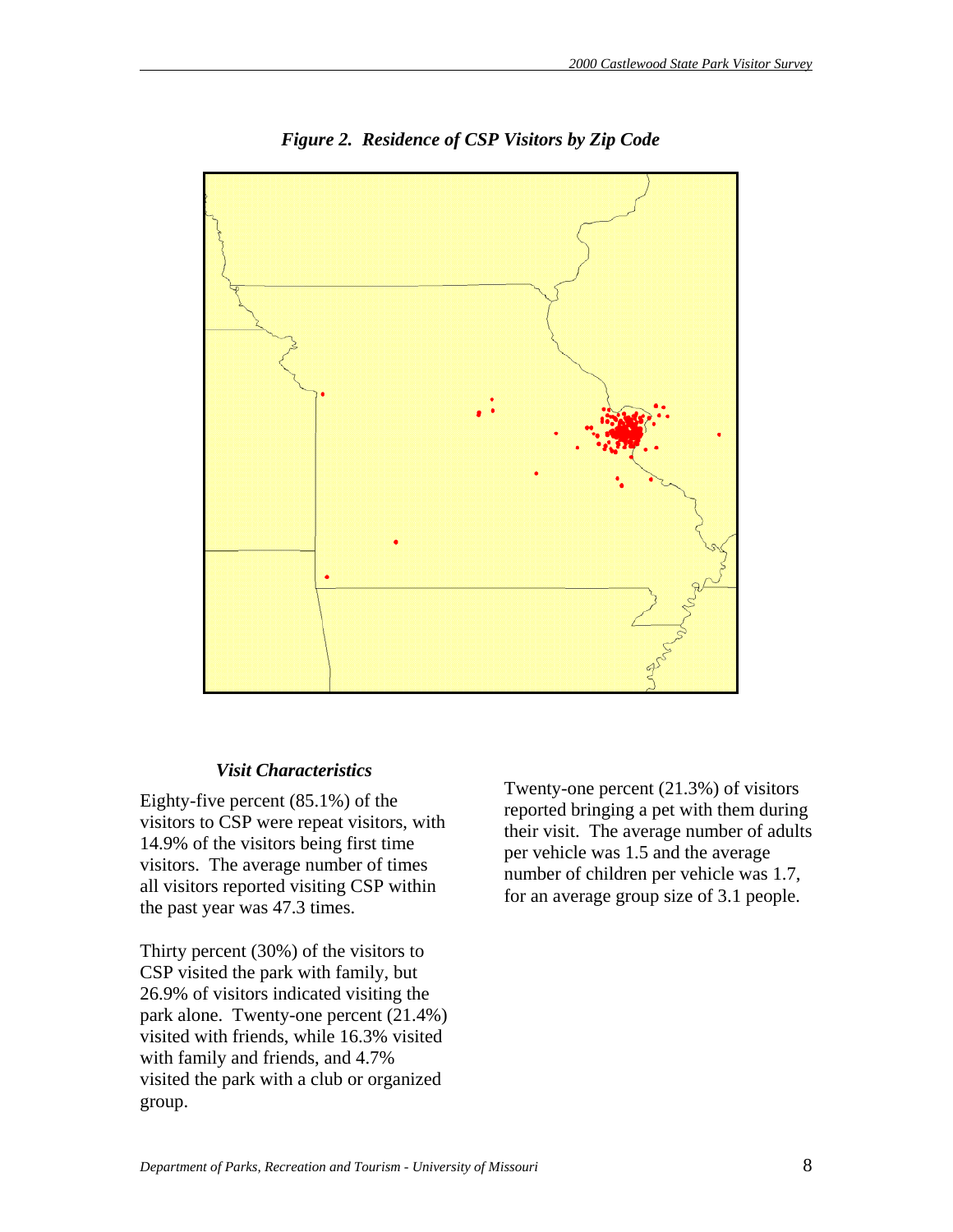#### **RECREATION ACTIVITY PARTICIPATION**

Respondents to the survey were asked what activities they participated in during their visit to CSP. Figure 3 shows the percentage of visitor participation in the seven most participated in activities. Bicycling was the highest reported (45%), hiking was second (43%), and walking was third (35.6%). Viewing wildlife (27.9%), picnicking (19.7%), running or jogging  $(15.2\%)$ , and studying nature  $(13.9\%)$ were next.

CSP visitors reported engaging in other activities, including attending a special event (6.5%), fishing (5.5%), and canoeing or boating (2.5%). Ten percent (10.2%) of visitors reported engaging in an "other" activity, including driving through the park and wading or swimming.

#### **SATISFACTION MEASURES**

#### *Overall Satisfaction*

When asked about their overall satisfaction with their visit, only 1.3% of visitors were dissatisfied, whereas 98.7% of visitors were either satisfied or very satisfied. Visitors' mean score for overall satisfaction was 3.60, based on a 4.0 scale with 4 being very satisfied and 1 being very dissatisfied.

No significant difference  $(p<.05)$  was found in overall satisfaction between first time and repeat visitors. Nor was there any significant difference in overall satisfaction between weekend and weekday visitors.

# *Figure 3. Participation in Recreational Activities at CSP*



#### *Satisfaction with Park Features*

Respondents were also asked to express how satisfied they were with four park features. Figure 4 shows the mean scores for the four features and also for visitors' overall satisfaction. The satisfaction score for the trails (3.45) was the highest, with the other scores ranging from 3.44 (park signs) to the lowest of 3.11 (boat launches). A multiple linear regression analysis  $(r<sup>2</sup>=.19)$  of the four park features showed that all the variables combined to account for only 19% of the overall satisfaction rating.

No significant differences were found in mean satisfaction ratings of park features between first time and repeat visitors. Nor were there any differences in satisfaction ratings between weekend and weekday visitors.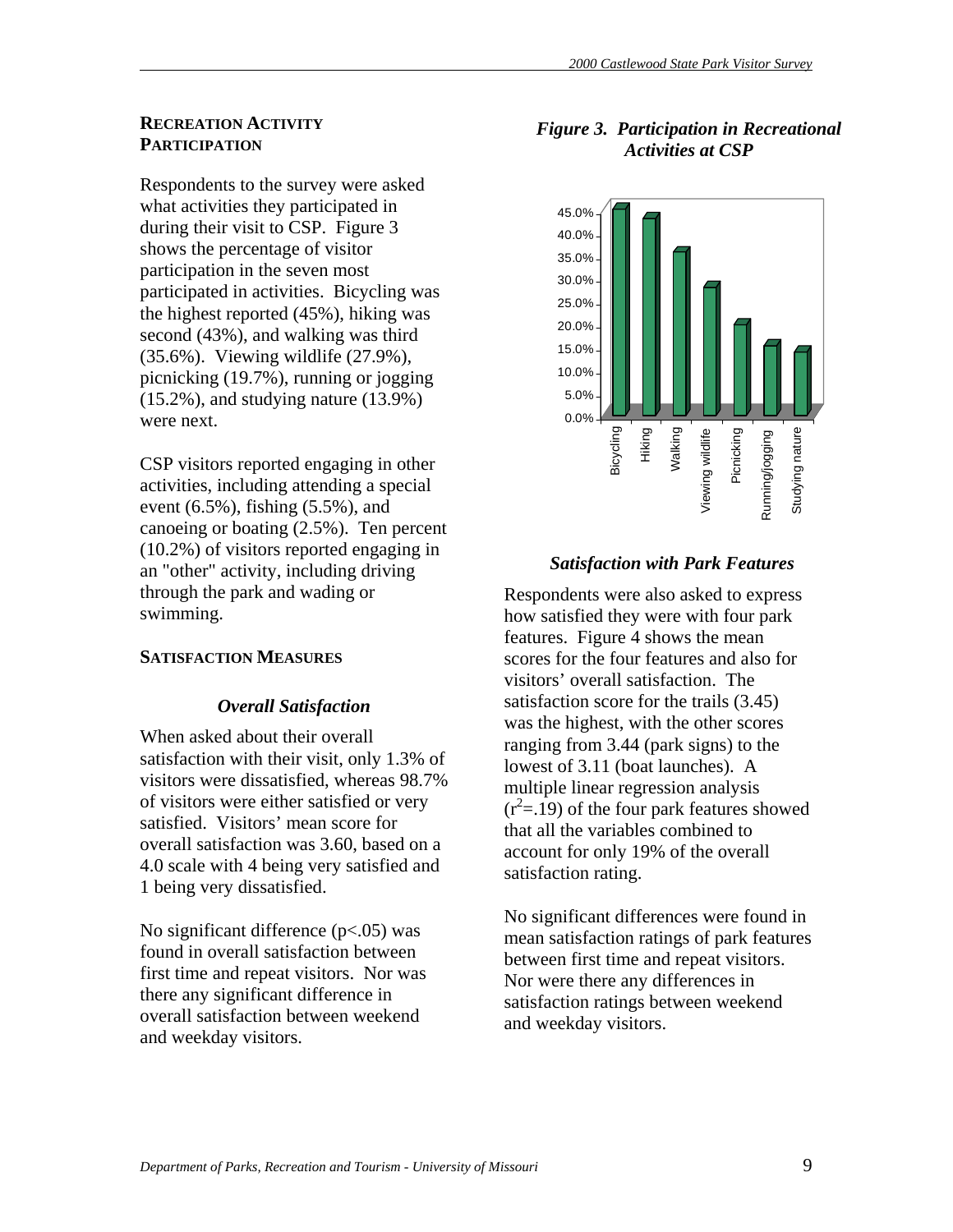*Figure 4. Satisfaction with CSP Features* 



#### **PERFORMANCE RATING**

Visitors were asked to rate the park's performance of eight select park attributes: being free of litter and trash, having clean restrooms, upkeep of park facilities, having helpful and friendly staff, access for persons with disabilities, care of natural resources, providing nature displays, and being safe. Performance scores were based on a 4.0 scale, with 4 being excellent and 1 being poor.

There were no differences between weekend and weekday visitors and their performance ratings. First time visitors gave significantly higher  $(p<.05)$ performance ratings than repeat visitors regarding the park being free of litter and trash (3.50 and 3.24 respectively), having clean restrooms (3.14 and 2.70 respectively), maintaining upkeep of the facilities (3.46 and 3.18 respectively), having helpful and friendly staff (3.59 and 3.35 respectively), caring for the natural resources (3.44 and 3.22 respectively), and providing nature displays (3.43 and 2.86 respectively). A multiple linear regression analysis  $(r<sup>2</sup>=.17)$  showed that the eight performance attributes combined to account for only 17% of the variation in overall satisfaction.

#### **IMPORTANCE-PERFORMANCE MEASURES**

The Importance-Performance (I-P) Analysis approach was used to analyze questions 8 and 14. Mean scores were calculated for the responses of the two questions regarding visitors' ratings of the performance and importance of the eight select park attributes. Table 4 lists

|                                         | <b>Mean Performance</b> | <b>Mean Importance</b> |
|-----------------------------------------|-------------------------|------------------------|
| <b>Attribute</b>                        | Score*                  | Score*                 |
| A. Being free of litter/trash           | 3.28                    | 3.80                   |
| B. Having clean restrooms               | 2.76                    | 3.47                   |
| C. Upkeep of park facilities            | 3.21                    | 3.58                   |
| D. Having helpful $&$ friendly staff    | 3.38                    | 3.32                   |
| E. Access for persons with disabilities | 3.17                    | 3.14                   |
| F. Care of natural resources            | 3.25                    | 3.74                   |
| G. Providing nature displays            | 2.92                    | 2.99                   |
| H. Being safe                           | 3.32                    | 3.60                   |

*Table 4. Mean Performance and Importance Scores for Park Attributes* 

\* 1 = Poor performance or low importance rating, 4 = excellent performance or high importance rating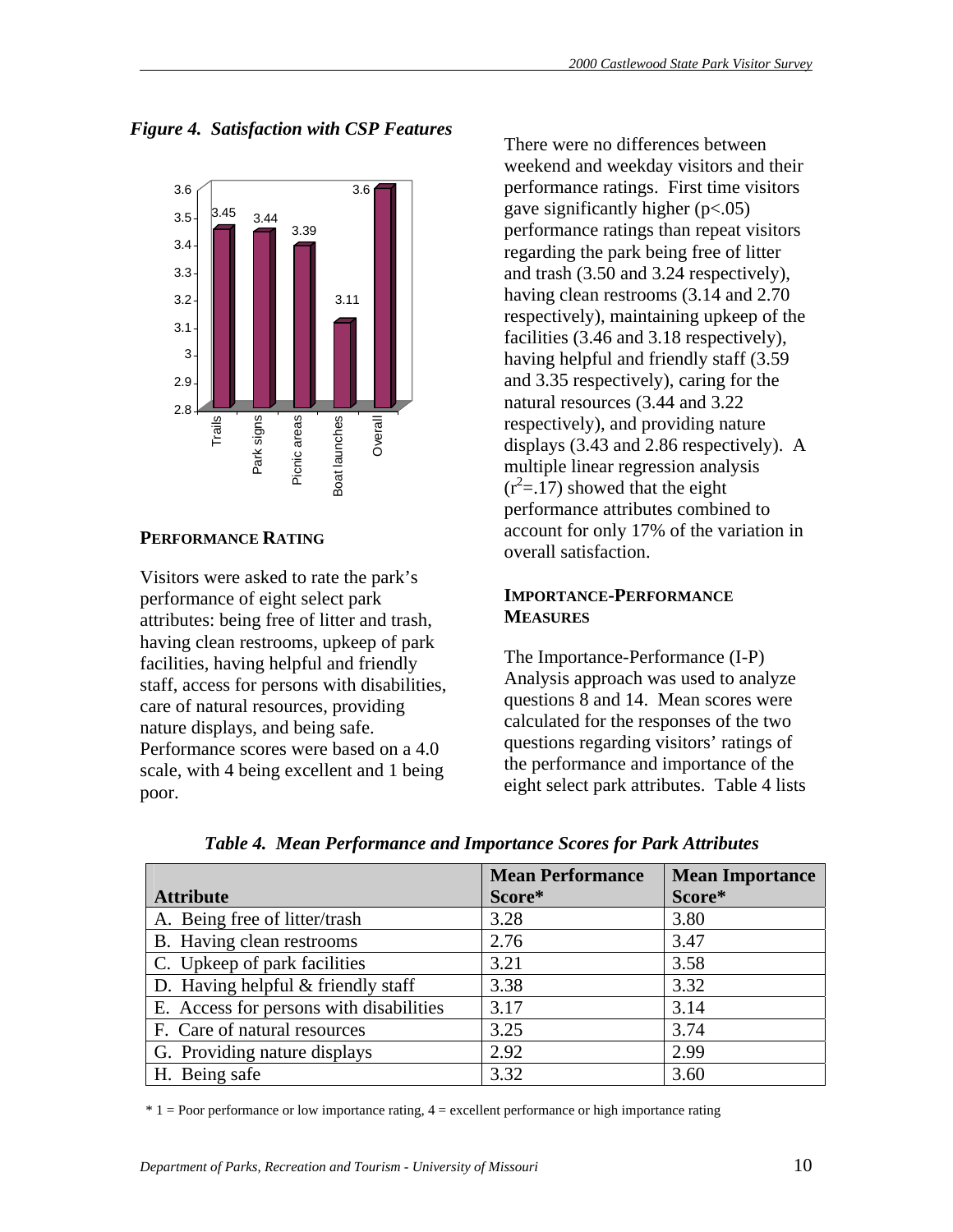the scores of these attributes, which were based on a 4.0 scale of 4 being excellent and 1 being poor, and 4 being very important and 1 being very unimportant.

Figure 5 shows the Importance-Performance (I-P) Matrix. The mean scores were plotted on the I-P Matrix to illustrate the relative performance and importance rating of the attributes by park visitors.

The I-P Matrix is divided into four quadrants to provide a guide to aid in possible management decisions. For example, the upper right quadrant is labeled "high importance, high performance" and indicates the attributes in which visitors feel the park is doing a good job. The upper left quadrant indicates that management may need to focus on these attributes, because they are important to visitors but were given a lower performance rating. The lower left and right quadrants are less of a concern for managers, because they

exhibit attributes that are not as important to visitors.

CSP was given high importance and performance ratings for being free of litter and trash, caring for the natural resources, providing upkeep of the facilities, and being safe. The characteristic that visitors felt was important but rated CSP low on performance was having clean restrooms.

# **CROWDING**

Visitors to CSP were asked how crowded they felt during their visit. The following nine-point scale was used to determine visitors' perceptions of crowding:

| Not at all | Slightly |         |         | Moderately | Extremely |
|------------|----------|---------|---------|------------|-----------|
| Crowded    |          | Crowded | Crowded |            | Crowded   |
|            |          |         |         |            |           |

Visitors' overall mean response to this question was 2.8. Forty-four percent



#### *Figure 5. Importance-Performance Matrix of Park Attributes*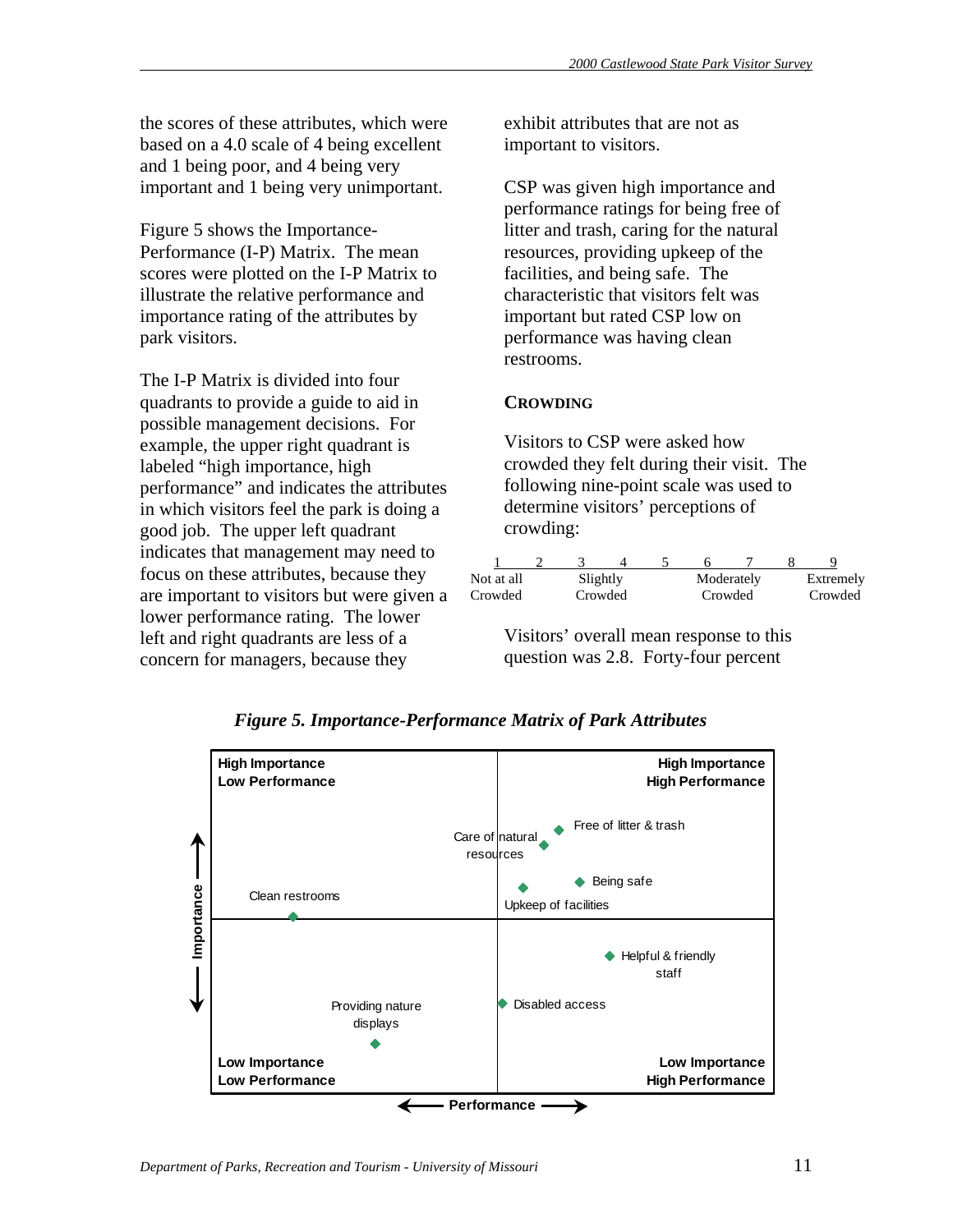| <b>Location</b>                | <b>Frequency</b> | <b>Percent</b> |
|--------------------------------|------------------|----------------|
| Crowded because of bike race   | 35               | 30.2%          |
| Trails                         | 35               | 30.2%          |
| Park roads and/or parking lots | 26               | 22.4%          |
| Picnic areas and pavilions     | 6                | 5.2%           |
| Everywhere                     | 5                | 4.3%           |
| Crowded because of weekend     | 3                | 2.6%           |
| Boat launch                    | 2                | 1.7%           |
| Other                          |                  | 3.4%           |
| Total                          | 116              | 100.0%         |

# *Table 5. Locations Where CSP Visitors Felt Crowded During Their Visit*

(44.3%) of the visitors to CSP did not feel at all crowded (selected 1 on the scale) during their visit. The rest (55.7%) felt some degree of crowding (selected 2-9 on the scale) during their visit.

Visitors who indicated they felt crowded during their visit were also asked to specify where they felt crowded (question 12). Almost half (48.9%) of the visitors who indicated some degree of crowding answered this open-ended question. Table 5 lists the locations where visitors felt crowded at CSP. Of those who answered the open-ended question, thirty percent (30.2%) felt crowded during the special bike race, and another 30.2% felt crowded on the trails.

No significant differences were found between first time and repeat visitors and their perceptions of crowding. Weekend visitors had significantly (p<.001) higher perceptions of crowding when compared to weekday visitors. Weekend visitors had a mean crowded score of 3.2, while weekday visitors had a mean crowded score of 1.8.

# *Crowding and satisfaction*

A significant difference  $(p<.001)$  was found in visitors' mean overall satisfaction with their visit and whether they felt some degree of crowding or not. Visitors who did not feel crowded had a mean overall satisfaction score of 3.71, whereas visitors who felt some degree of crowding had a mean overall satisfaction score of 3.53.

# **SAFETY CONCERNS OF VISITORS**

Over half (54.2%) of the visitors to CSP did not rate the park as excellent for safety. Of those, 79.9% noted what influenced their rating. Their comments were grouped into categories and are shown in Figure 6. Appendix F provides a list of the comments.

Almost one-third (30%) of the openended responses were from visitors who commented on dangerous trail conditions. Seventeen percent (17.1%) of the open-ended responses were from visitors who commented on the behavior of others, particularly speeders. About 12% (11.8%) of visitors commented on the negative encounters they had with other users on the trail.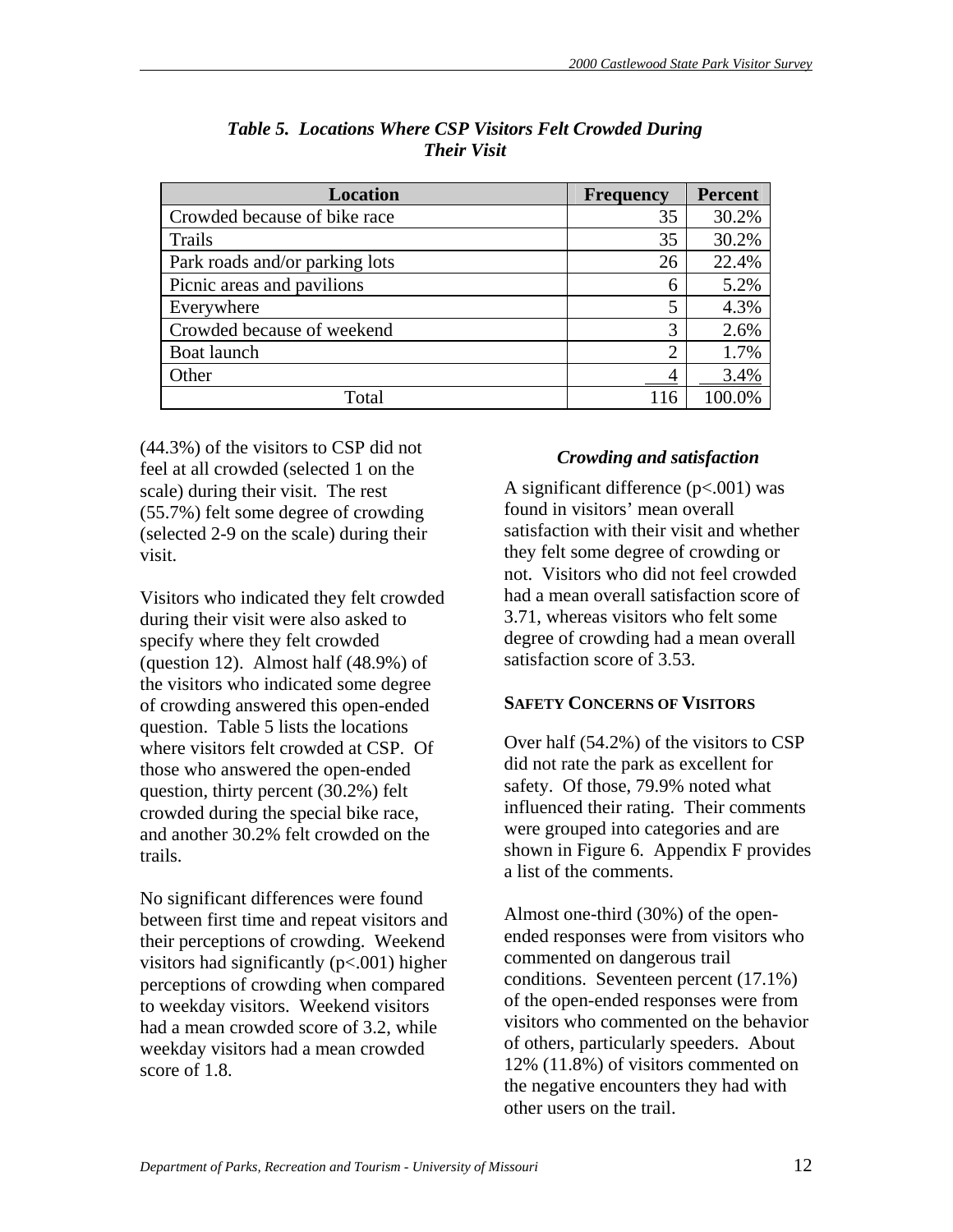

# *Figure 6. Comments from Visitors Not Rating CSP Excellent on Safety*

Visitors were also given a list of nine attributes and were asked to indicate which of the nine would most increase their feeling of safety at CSP. Although instructed to select only one attribute, many visitors selected more than one; consequently, 415 responses were given by 321 visitors. Figure 7 shows the percentage of responses given by visitors. Most (26.3%) felt that nothing specific would increase their feeling of safety, but 22.7% felt that increased visibility of park staff would increase safety.

Of those visitors who indicated that an "other" safety attribute would most increase safety, 44.4% suggested improvement of or better maintenance to the trails and 18.5% suggested reducing user conflicts on the trails. Table 6 shows the frequency and percentage of responses from visitors who felt that an "other" safety attribute would most increase safety.

There were no significant differences in the rating of safety by first time visitors versus repeat visitors or by weekend versus weekday visitors. There were no differences in safety ratings by age, gender, education, occupation, ethnicity, or income. A significant difference (p<.01) in safety ratings did occur, however, between visitors with differing household compositions. Visitors who reported being married with children had a significantly lower safety rating than visitors with other household compositions.

To determine if there were differences in perceptions of crowding, satisfaction with park features, and overall satisfaction, responses were divided into two groups based on how they rated CSP on being safe. Group 1 included those who rated the park excellent, and Group 2 included those who rated the park as good, fair, or poor.

Group 1 was significantly  $(p<.001)$  more satisfied overall than Group 2, with an

# *Figure 7. Percentage of Safety Attributes Chosen by Visitors*

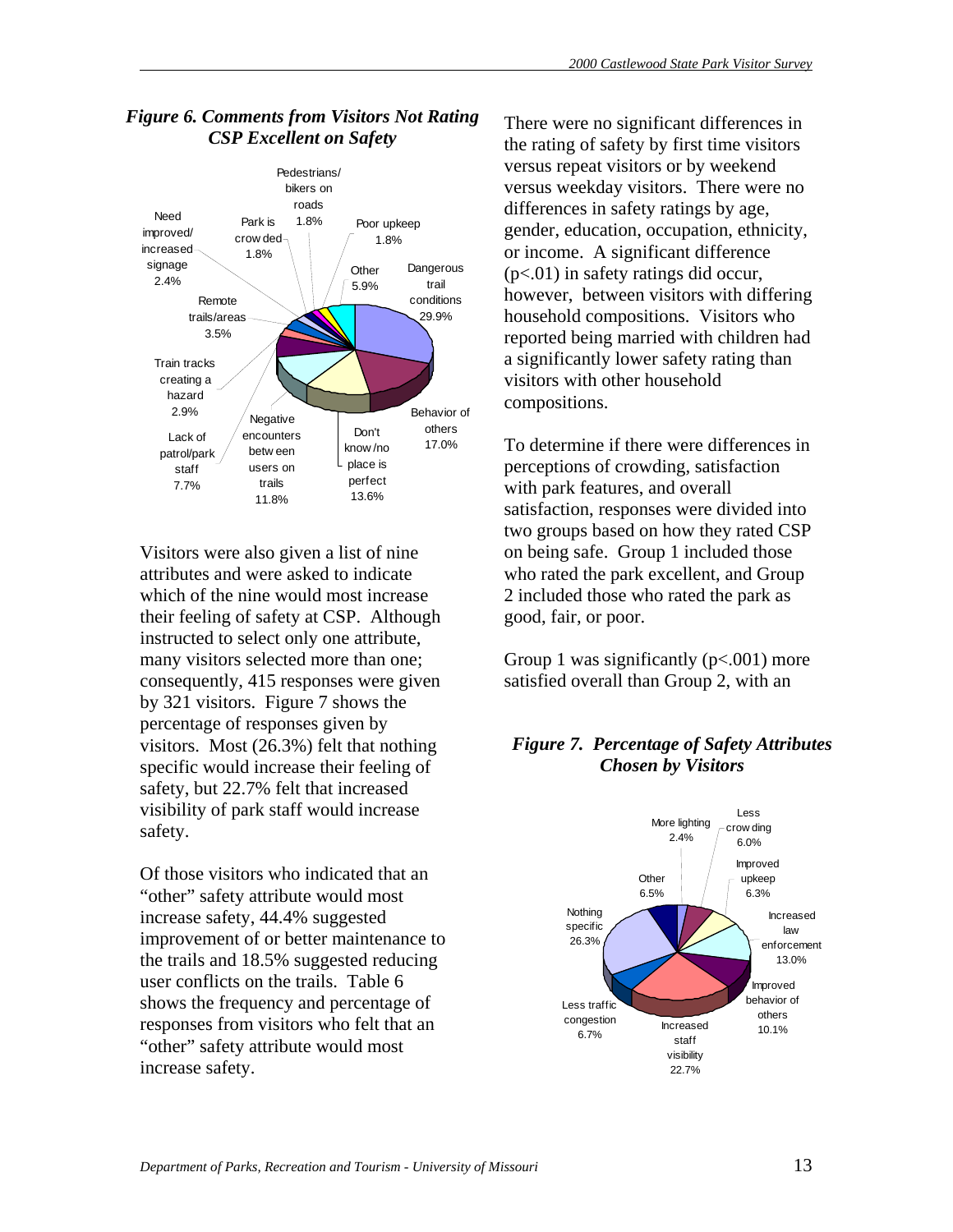| <b>Comments</b>                              | <b>Frequency</b> | <b>Percent</b> |
|----------------------------------------------|------------------|----------------|
| Improve/better maintain trails               | 12               | 44.4%          |
| Reduce user conflicts on trails              |                  | 18.5%          |
| Better enforcement of park rules             |                  | 11.1%          |
| Improved/additional signage                  | 3                | 11.1%          |
| Better maintenance/upkeep of park facilities |                  | 7.5%           |
| Other                                        |                  | 7.5%           |
| Total                                        | 27               |                |

#### *Table 6. Other Safety Attributes Chosen by Visitors*

overall satisfaction score of 3.84 whereas Group 2 had an overall satisfaction score of 3.44. Group 1 was also significantly (p<.001) less crowded than Group 2, with an overall crowded score of 2.3 compared to 3.2. Group 1 also had significantly  $(p<.01)$  higher satisfaction ratings for the four park features than Group 2, as well as significantly higher  $(p<.001)$ performance ratings for all eight of the park attributes.

# **VISITORS' DOMESTIC ANIMAL EXPERIENCES WITHIN THE PARK**

Visitors were asked to report whether they encountered a domestic animal while visiting CSP, and whether the encounter was positive or negative. Over half (53.6%) of visitors reported no encounter with a domestic animal. Forty percent (39.5%) reported experiencing a

positive encounter with a domestic animal, while 6.9% reported a negative experience. Visitors were also asked to describe their encounters. Table 7 lists the frequency and percentages of visitors' encounter descriptions.

# **VISITORS' SOURCES OF INFORMATION ABOUT MISSOURI STATE PARKS**

CSP visitors were also asked to indicate how much information they receive from nine information sources regarding Castlewood or other Missouri state parks. Word of mouth from friends or relatives was the most frequently cited source of information, with 81.3% of the visitors responding to this question reporting they receive some or lots of information through this medium. The second most frequent source of information from which visitors receive information about Castlewood or other

| Table 7. Visitors' Descriptions of Their Encounters of Domestic Animals |  |  |  |  |  |  |  |
|-------------------------------------------------------------------------|--|--|--|--|--|--|--|
|-------------------------------------------------------------------------|--|--|--|--|--|--|--|

| Category                            | <b>Frequency</b> | <b>Percent</b> |
|-------------------------------------|------------------|----------------|
| Positive/neutral comments           | 98               | 71.0%          |
| Dogs off leashes                    | 24               | 17.4%          |
| Other negative encounters with dogs |                  | 5.8%           |
| Negative comments about horses      |                  | 4.3%           |
| Other general comments about pets   |                  | 1.4%           |
| Total                               |                  |                |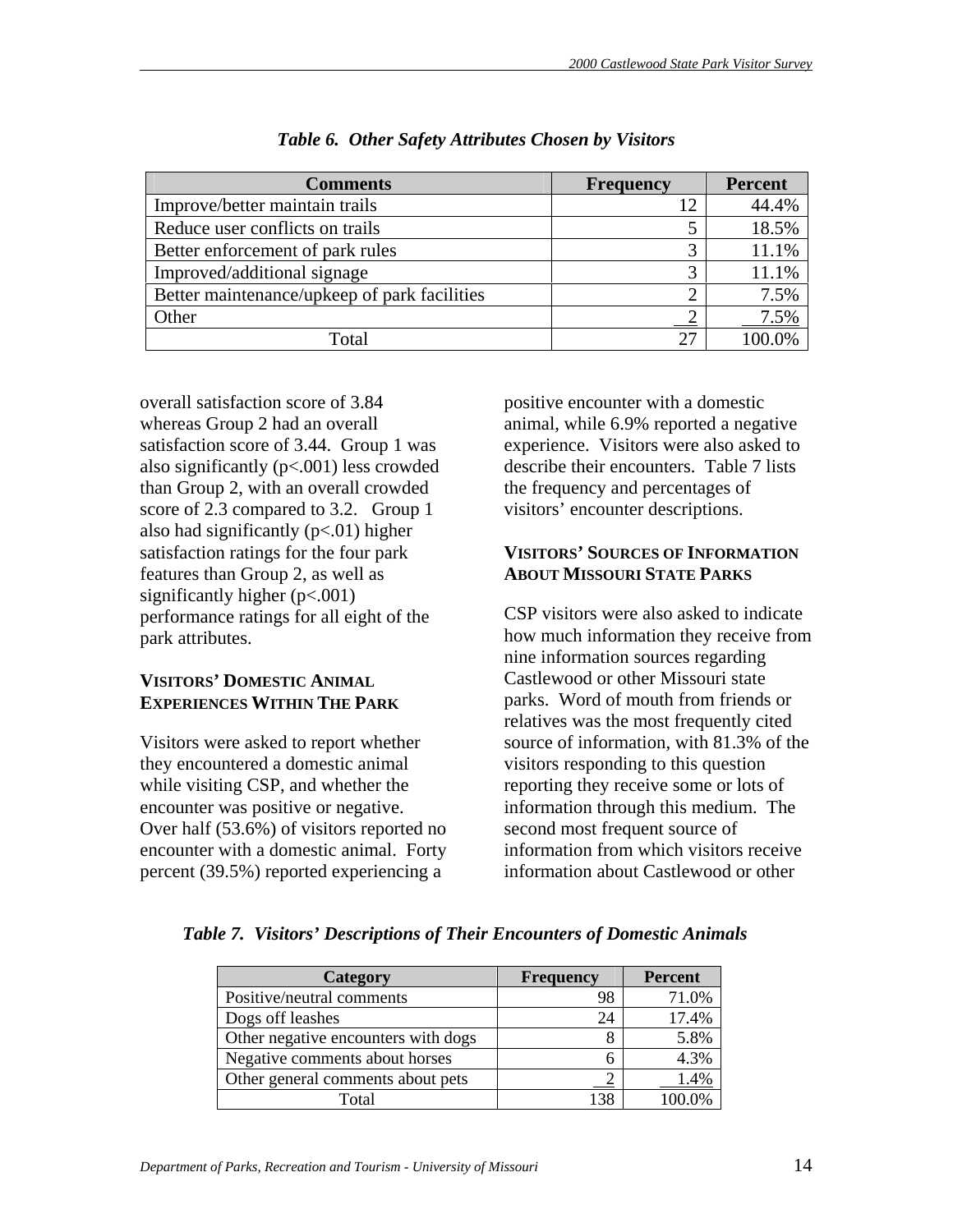Missouri state parks is from brochures, pamphlets or other printed material. Over half (51.6%) of visitors answering this question indicated receiving some or lots of information from this source. Newspapers were the third most frequently cited source of information, with 41.4% of the visitors responding to this question indicating they receive some or lots of information from newspapers.

Visitors were also asked how often they use the Internet when planning a trip or vacation. Only eighteen percent (17.8%) indicated always using the Internet when planning a trip or vacation. Forty-two percent (41.9%) of visitors frequently use the Internet, while 22.4% rarely use it, and 17.8% never use it when planning a trip or vacation.

# **HOW MUCH VISITORS VALUE CASTLEWOOD STATE PARK**

For the first time, the researchers have attempted to investigate the value that visitors attribute to a site visit. Literature has stated that the value a visitor places on a recreational opportunity is often difficult to measure with confidence and accuracy (Bergstrom & Loomis, 1999; Manning, 1999), and this difficulty is evidenced in the following results.

Visitors were asked to place a value on the overall recreation opportunity offered in a visit to CSP (question 17), and were given four choices: \$3.00 a day, \$5.00 a day, \$7.00 a day, or any other value. There was some confusion as to the interpretation of this question with many visitors interpreting the question to mean how much they would be willing to pay a day to visit CSP.

The majority (41.7%) of visitors responding to this question indicated a value of \$3.00 a day, while 29.3% indicated \$5.00 a day, 4.5% indicated \$7.00 a day, and 24.5% indicated some other value. Half (50%) of the visitors indicating some other value reported a value of \$0.00, while over one-fifth (22.4%) indicated a value of \$1.00 a day and another one-fifth (20.7%) indicated a value of \$2.00 a day. Interestingly, almost one-fourth (23.9%) of the additional comments from visitors were made in response to this question, with the majority of visitors concerned that CSP would no longer be free and would begin to charge an entrance fee.

# **ADDITIONAL VISITOR COMMENTS**

Respondents to the survey were also given the opportunity to write any additional comments or suggestions on how DNR could make their experience at CSP a better one (question 26). Fortytwo percent (41.8%) of the total survey participants responded to this question, with 222 responses given by 168 respondents. The comments and suggestions were listed and grouped by similarities into 13 categories for frequency and percentage calculations. The list of comments and suggestions is found in Appendix G. Table 8 lists the frequencies and percentages of the comments and suggestions by category.

The majority (23.9%) of comments were comments regarding question 17. Onefifth (20.7%) of the comments were suggestions about the trails. Twenty percent (19.8%) were general positive comments, such as: "Great park", "Love the trails", and "We love Castlewood". The rest of the comments were categorized based on similar suggestions or comments, such as needing better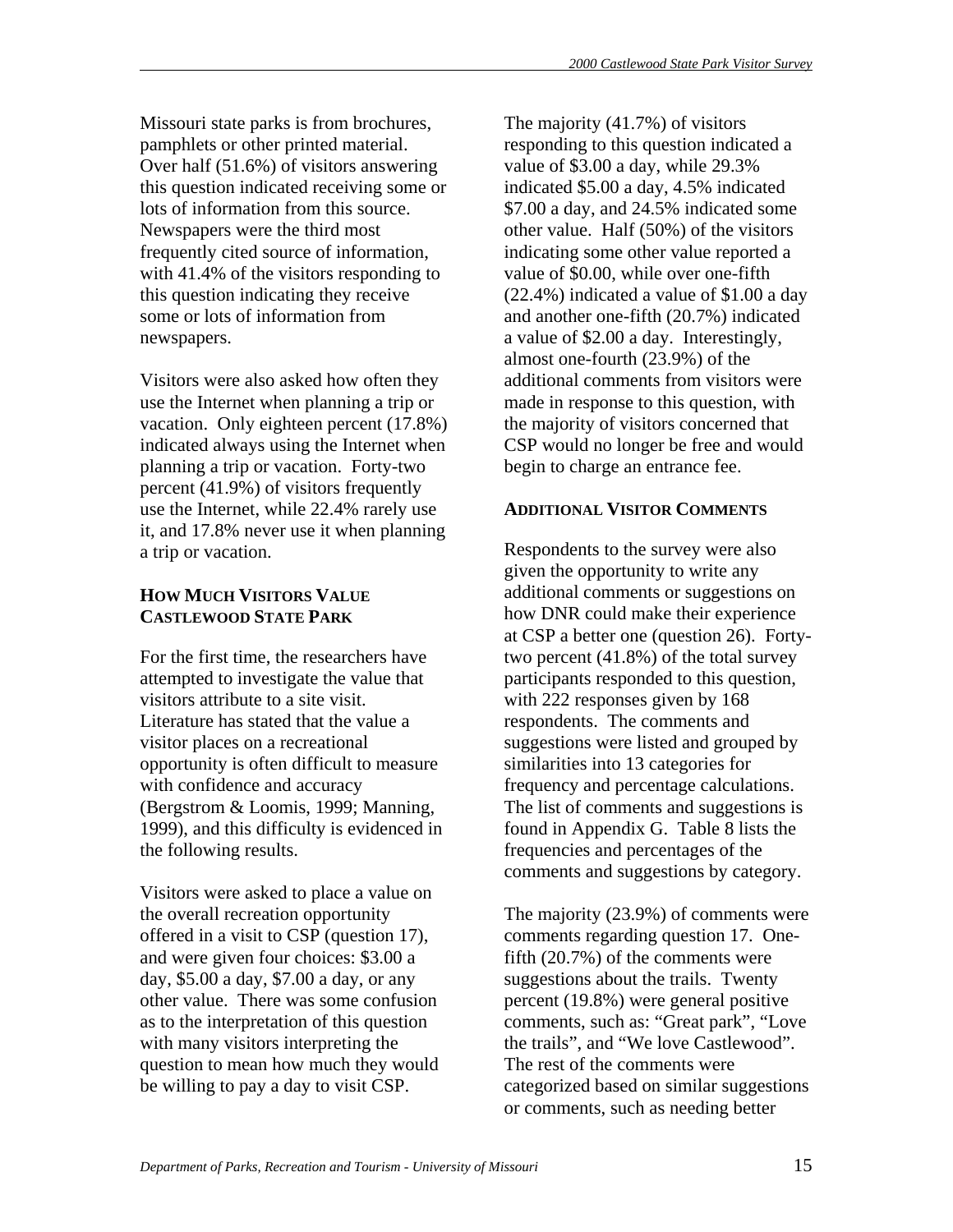maintenance and improved facilities, and other suggestions not falling into any other category.

# *Table 8. Frequency and Percentage of Comments and Suggestions from CSP Visitors*

| <b>Category</b>                                    | <b>Frequency</b> | <b>Percent</b> |
|----------------------------------------------------|------------------|----------------|
| Comments regarding question 17                     | 53               | 23.9%          |
| Comments/suggestions about the trails<br>2.        | 46               | 20.7%          |
| General positive comments<br>3.                    | 44               | 19.8%          |
| Better maintenance/upkeep<br>4.                    | 18               | 8.1%           |
| Need additional/improved facilities/services<br>5. | 17               | 7.7%           |
| Improved/additional signage<br>6.                  | 8                | 3.6%           |
| Park is too crowded                                | 4                | 1.8%           |
| Allow camping in park<br>8.                        | 3                | 1.4%           |
| Enforce leash law<br>9.                            | 3                | 1.4%           |
| 10. Comments about bikers/hikers on park roads     | 3                | 1.4%           |
| 11. Comments about use restrictions                | 3                | 1.4%           |
| 12. Comments about boats/personal water craft      | 3                | 1.4%           |
| 13. Other                                          | $\overline{17}$  | 7.7%           |
| Total                                              | 222              | 100.0%         |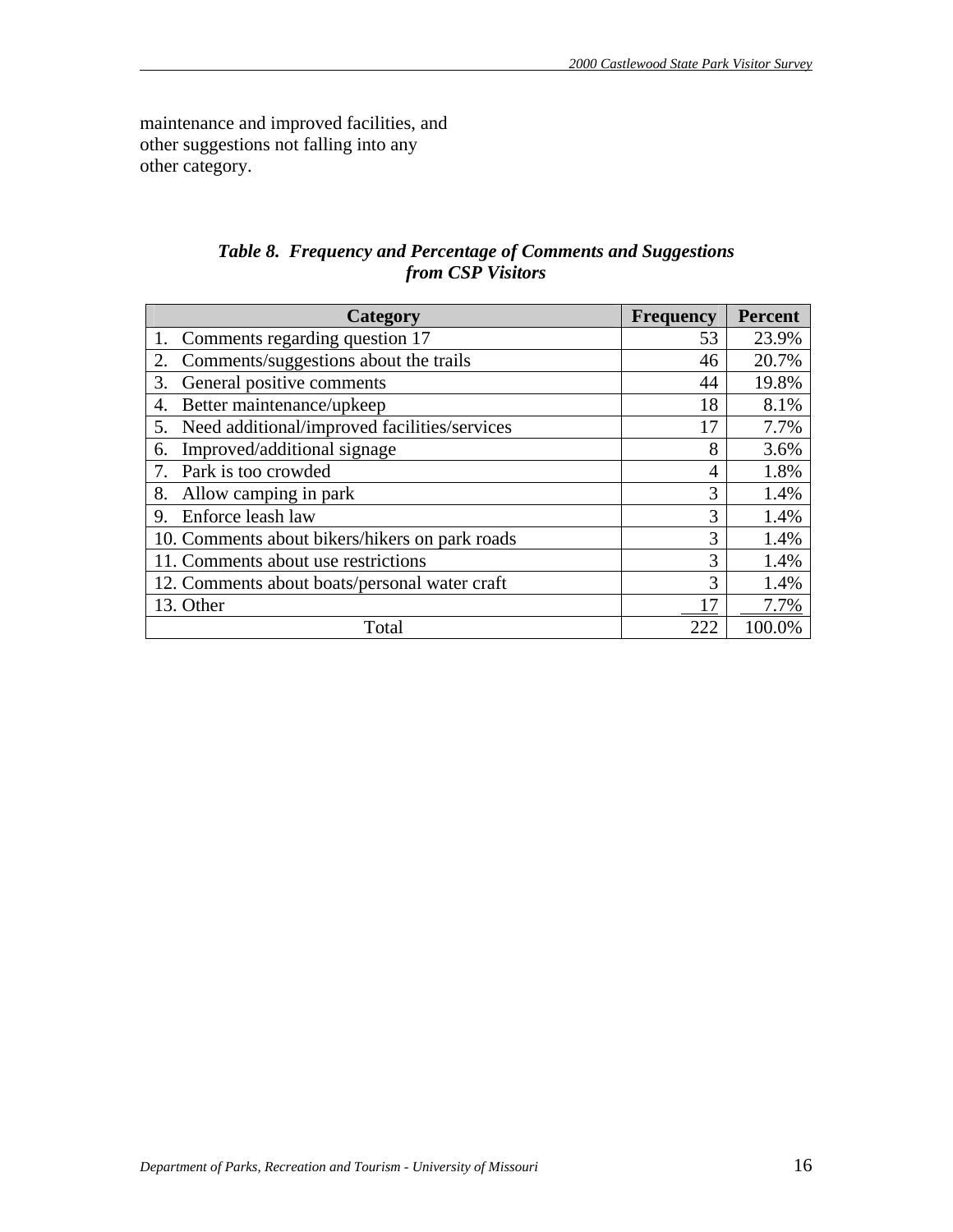# **Discussion**

# **MANAGEMENT IMPLICATIONS**

The results of this study provide relevant information concerning CSP visitors. However, the results should be interpreted with caution. The surveys were collected only during the study period of July, August, September, and October 2000; therefore, visitors who visit during other seasons of the year are not represented in the study's sample. The results, however, are still very useful to park managers and planners, because much of the annual visitation occurs during this period.

# *Satisfaction Implications*

Sixty-two percent (61.6%) of CSP visitors reported that they were very satisfied with their visit to the park. Williams (1989) states that visitor satisfaction with previous visits is a key component of repeat visitation. The high percentage of repeat visitation (85.1%) combined with their positive comments provide evidence that CSP visitors are indeed satisfied with their park experience. The overall satisfaction score also provides a benchmark in which to compare overall satisfaction of CSP visitors over a period of time.

One cautionary note, however. It has been suggested that uniformly high levels of overall satisfaction can be of limited usefulness to recreation managers in understanding relationships between outdoor recreation opportunities and experiences, particularly because most visitors choose recreation opportunities in keeping with their tastes and preferences (Manning, 1999). In

other words, visitors to CSP may be recreating at CSP because it is the type of park they prefer, offering amenities and services that correspond with their taste in recreational opportunities, consequently contributing to high overall satisfaction ratings. For this reason, the following comments are provided in order to furnish further insight into visitor satisfaction with services, facilities, and opportunities provided at CSP.

# *Safety Implications*

CSP managers should be commended for providing a park in which visitors feel relatively safe. Safety was given a "high importance, high performance" rating on the I-P Matrix. In fact, onefourth (26.3%) of visitors indicated that nothing specific would increase their feeling of safety at CSP.

However, over half (54.2%) of visitors did not give an excellent rating regarding safety (Figure 8), indicating that visitors'

# *Figure 8. Visitors' Safety Ratings of CSP.*

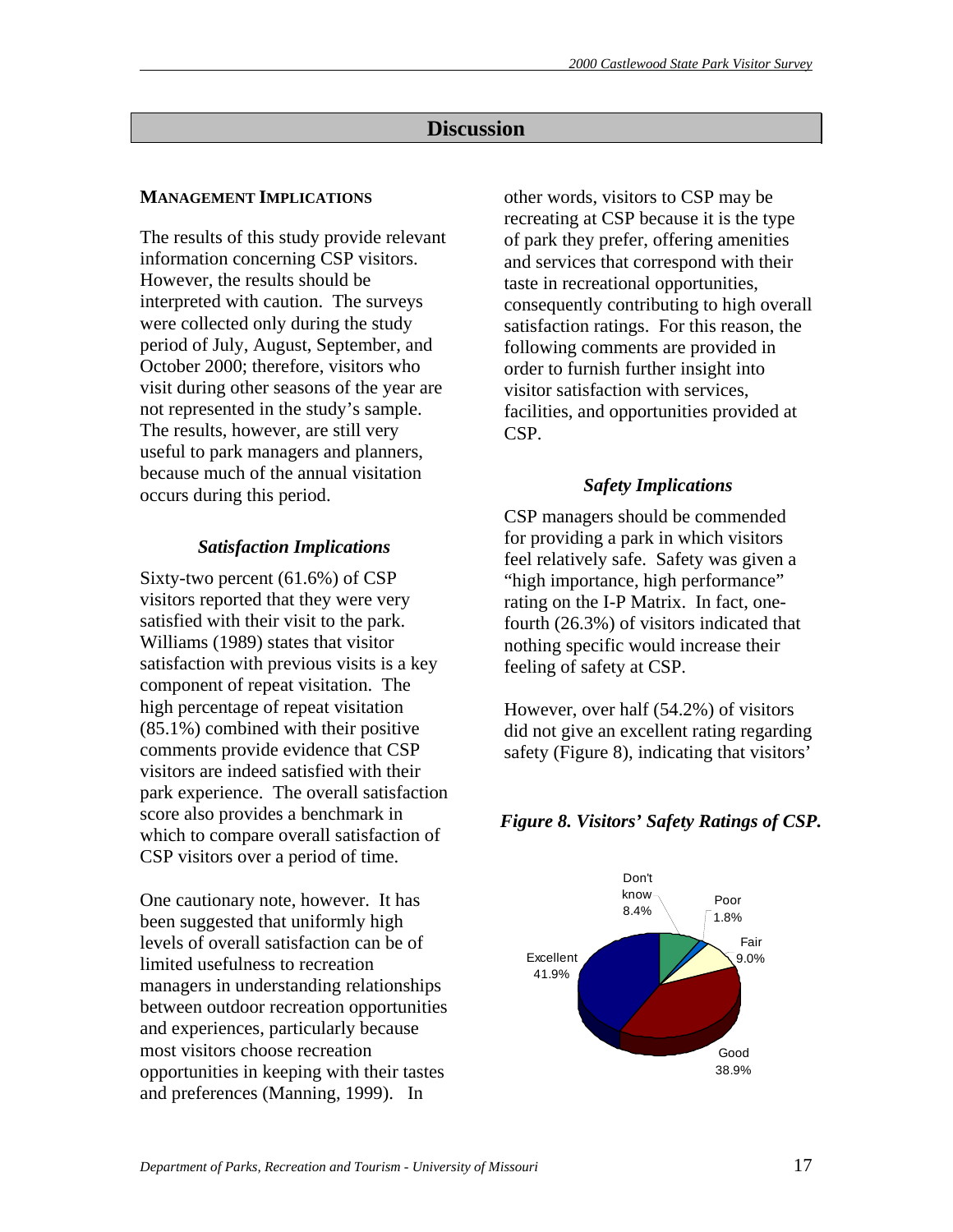perceptions of safety at Castlewood should be of concern to managers. This is particularly true since visitors' perception of safety did affect their overall satisfaction and perceptions of crowding at CSP (Figure 9). Thirty percent (30%) of visitors with safety concerns responded to an open-ended question with comments regarding dangerous trail conditions. Out of a list of nine safety attributes, 23% of visitors selected an increased visibility of park staff as the attribute that would most increase their feeling of safety at CSP.

# *Figure 9. Levels of Crowding and Satisfaction Ratings by Safety Concerns*



# *Crowding Implications*

Surprisingly, visitors' perceptions of crowding were not very high considering the amount of use CSP experiences. About 44% of visitors did not feel at all crowded, and the mean crowded score for visitors was only 2.8. However, visitors' perceptions of crowding did influence their overall satisfaction at

# *Figure 10. Overall Satisfaction is Lower for Those Who Felt Crowded*



CSP, indicating that visitors' perceptions of crowding should be a management concern.

Crowding is a perceptual construct not always explained by the number or density of other visitors. Expectations of visitor numbers, the behavior of other visitors, and visitors' perception of resource degradation all play a significant role in crowding perceptions (Armistead & Ramthun, 1995; Peine et al., 1999). Not surprisingly, weekend visitors felt significantly more crowded than weekday visitors. Visitors who felt crowded had a significantly lower overall satisfaction than visitors who did not feel crowded (Figure 10).

In addressing the issue of crowding, one option is to review comments relating to crowding and consider options that would reduce crowding perceptions. For example, most visitors commented they felt crowded during the bike event or while they were on the trails. Further study could determine if crowding perceptions during these instances are due to the number of people or perhaps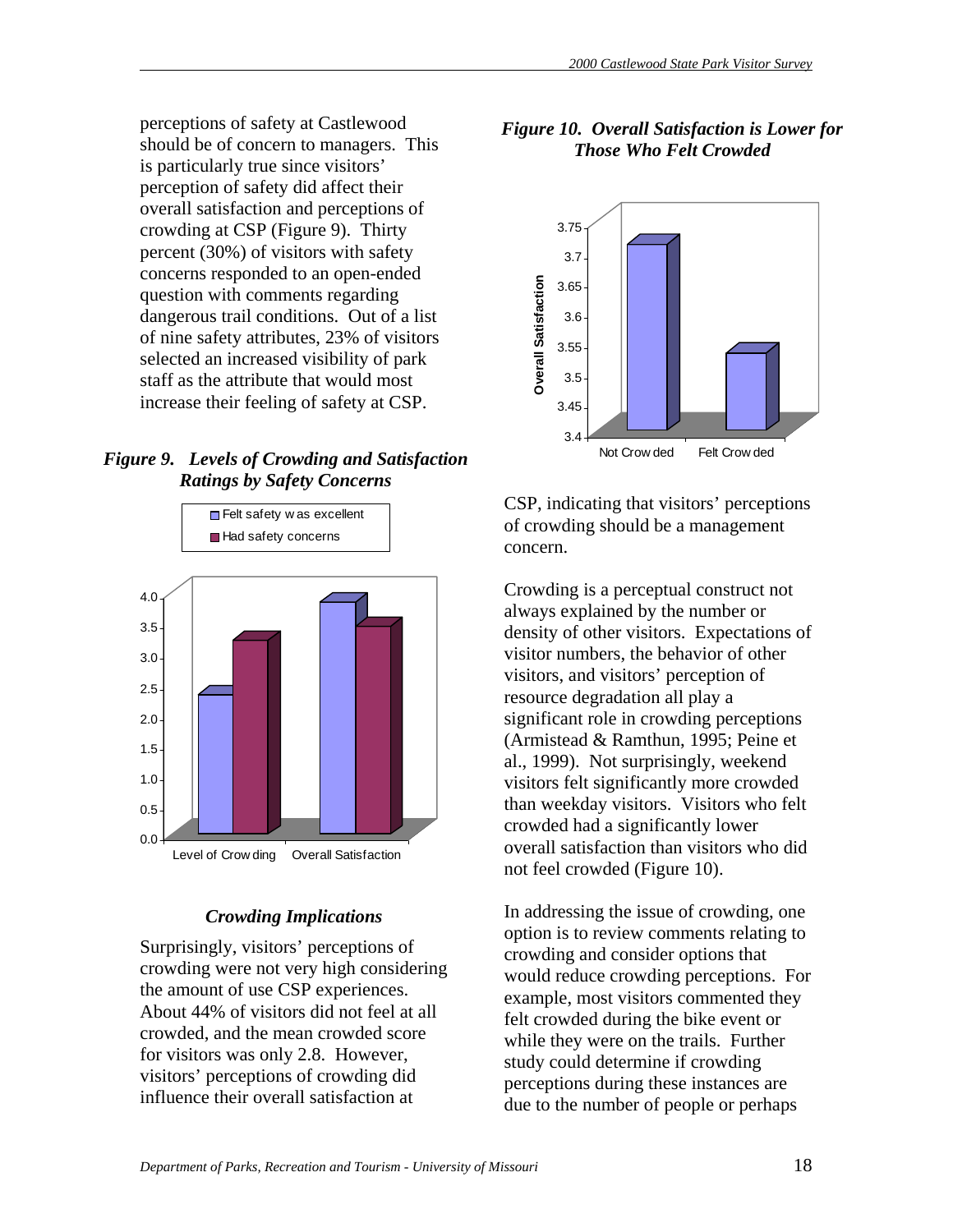the behavior of those participating in the special bike events or using the trails.

# *Performance Implications*

Visitors felt that clean restrooms were very important but rated CSP's as needing attention. Restroom cleanliness is often given a lower rating by visitors to state parks (Fredrickson & Vessell, 1999), and in this case could be a result of the large number of daily visitors CSP experiences during peak season. However, specific comments regarding facility upkeep include comments regarding the physical maintenance of the restrooms (see Appendix H). These comments provide helpful insight into areas needing improvement.

First time visitors gave significantly higher performance ratings than repeat visitors regarding facility upkeep, clean restrooms, being free of litter and trash, and care for the natural resources, suggesting that repeat visitors may be perceiving a decline in quality care when compared to previous experiences. Again, however, these lower ratings may be due in part to the large number of daily visitors to CSP during peak season.

# *Conclusion*

CSP visitors are very satisfied with CSP, as evidenced by the high percentage of visitors who were repeat visitors, and also by their high satisfaction ratings. CSP visitors also gave high performance ratings to the park being free of litter and trash, caring for its natural resources, being safe, and maintaining upkeep of facilities.

The results of the present study suggest some important management and planning considerations for CSP. Even though CSP visitors rated their visits and the park features relatively high and felt fairly safe, continued attention to safety, crowding, and facility upkeep and maintenance can positively effect these ratings.

Just as important, on-going monitoring of the effects of management changes will provide immediate feedback into the effectiveness of these changes. On-site surveys provide a cost effective and timely vehicle with which to measure management effectiveness and uncover potential problems.

# **RESEARCH RECOMMENDATIONS**

The results of the present study serve as baseline visitor information of CSP. The frequency and percentage calculations of survey responses provide useful information concerning sociodemographic characteristics, use patterns, and satisfaction of CSP visitors. In addition, the "sub-analysis" of data is important in identifying implications for management of CSP. (The sub-analysis in the present study included comparisons using Chi-square and ANOVA between selected groups, multiple linear regression, and the Importance-Performance analysis.) Additional relevant information may be determined from further sub-analysis of existing data. Therefore, it is recommended additional sub-analysis be conducted to provide even greater insight to management of the park.

Data collection should be on a continuum (Peine et al., 1999), which is why additional visitor surveys at CSP should also be conducted on a regular basis (e.g., every three, four, or five years). Future CSP studies can identify changes and trends in socio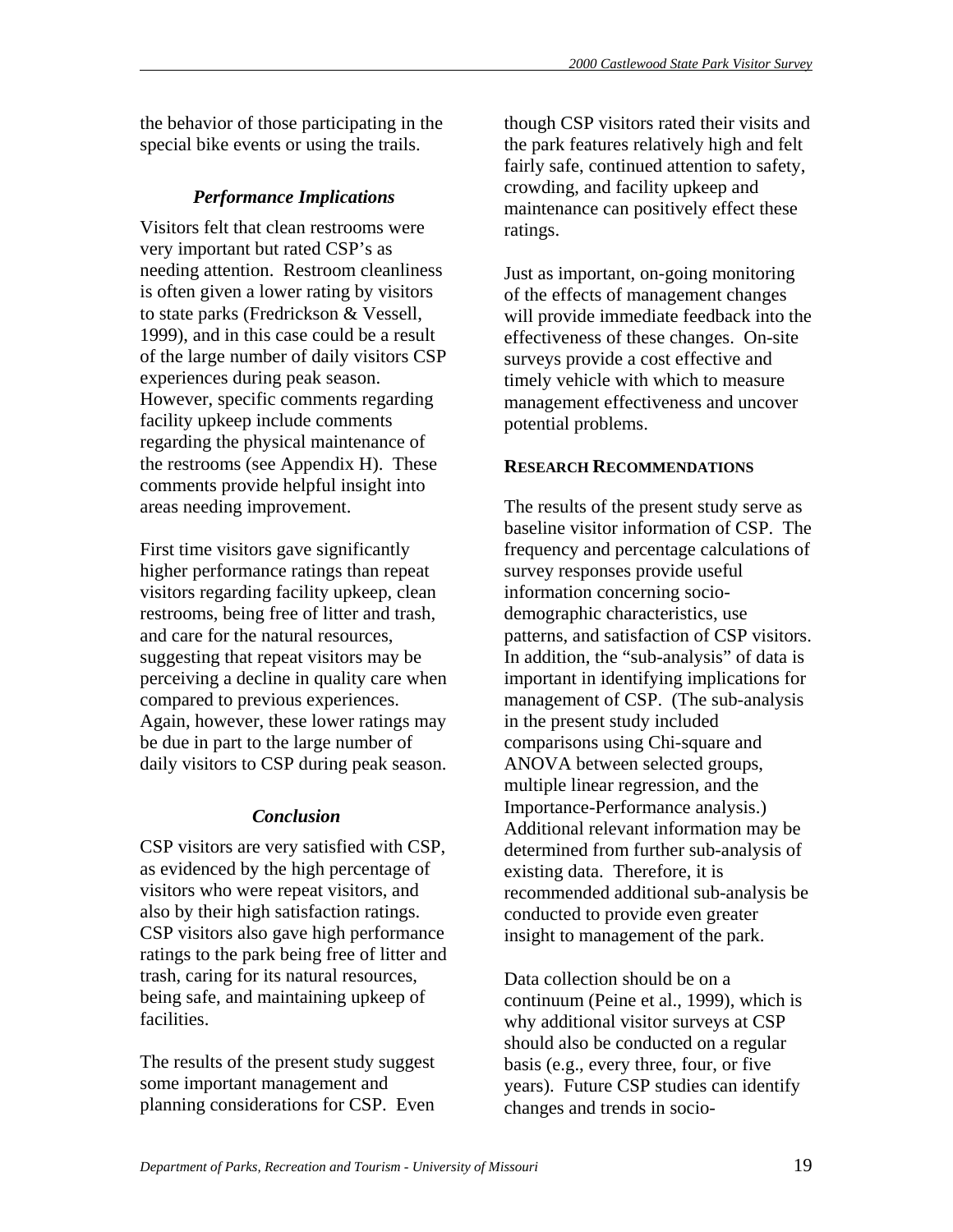demographic characteristics, use patterns, and visitors' satisfaction at CSP.

The methodology used in this study serves as a standard survey procedure that the DSP can use in the future. Because consistency should be built into the design of the survey instrument, sampling strategy, and analysis (Peine et al., 1999), other Missouri state parks and historic sites should be surveyed similarly to provide valid results for comparisons of visitor information between parks, or to measure change over time in other parks.

The present study was conducted only during the study period of July, August, September, and October 2000. Therefore, user studies at CSP and other parks and historic sites might be conducted during other seasons for comparison between seasonal visitors.

# **METHODOLOGY RECOMMENDATIONS AND CONSIDERATIONS FOR CSP AND OTHER PARKS**

The on-site questionnaire and the methodology of this study were designed to be applicable to other Missouri state parks. Exit surveys provide the most robust sampling strategy to precisely define the visitor population (Peine et al., 1999); therefore, it is recommended that exit surveys be conducted at other state parks and historic sites if at all possible.

# *Survey Signage*

It is recommended that adequate signage be utilized when collecting surveys onsite. A "Visitor Survey" sign was used in the present study to inform visitors exiting the park that a survey was being

conducted. Having a sign for that purpose aided in the workability of the methodology, as many visitors slowed their vehicles and some stopped before being asked to do so.

However, the "survey station" often became an "information station" when visitors would stop to ask questions. Many visitors would also engage the surveyor in conversation regarding their feelings about CSP. The park staff who assisted the surveyors were very helpful in answering visitors' questions and collecting the surveys. Without their assistance, it would have been difficult to conduct the survey during busy survey days. For these reasons, an assistant to help administer surveys at other parks and sites would be helpful.

# *Survey Administration*

The prize package drawing and the onepage questionnaire undoubtedly helped attain the high response rate in the present study. Continued use of the onepage questionnaire and the prize package drawing is suggested.

Achieving the highest possible response rate (within the financial constraints) should be a goal of any study. To achieve higher response rates, the following comments are provided. The most frequent reasons that visitors declined to fill out a survey were because they did not have enough time or because of the heat. Most nonrespondents were very pleasant and provided positive comments about the park. Some even asked if they could take a survey and mail it back. One recommendation would be to have selfaddressed, stamped envelopes available in future surveys to offer to visitors only after they do not volunteer to fill out the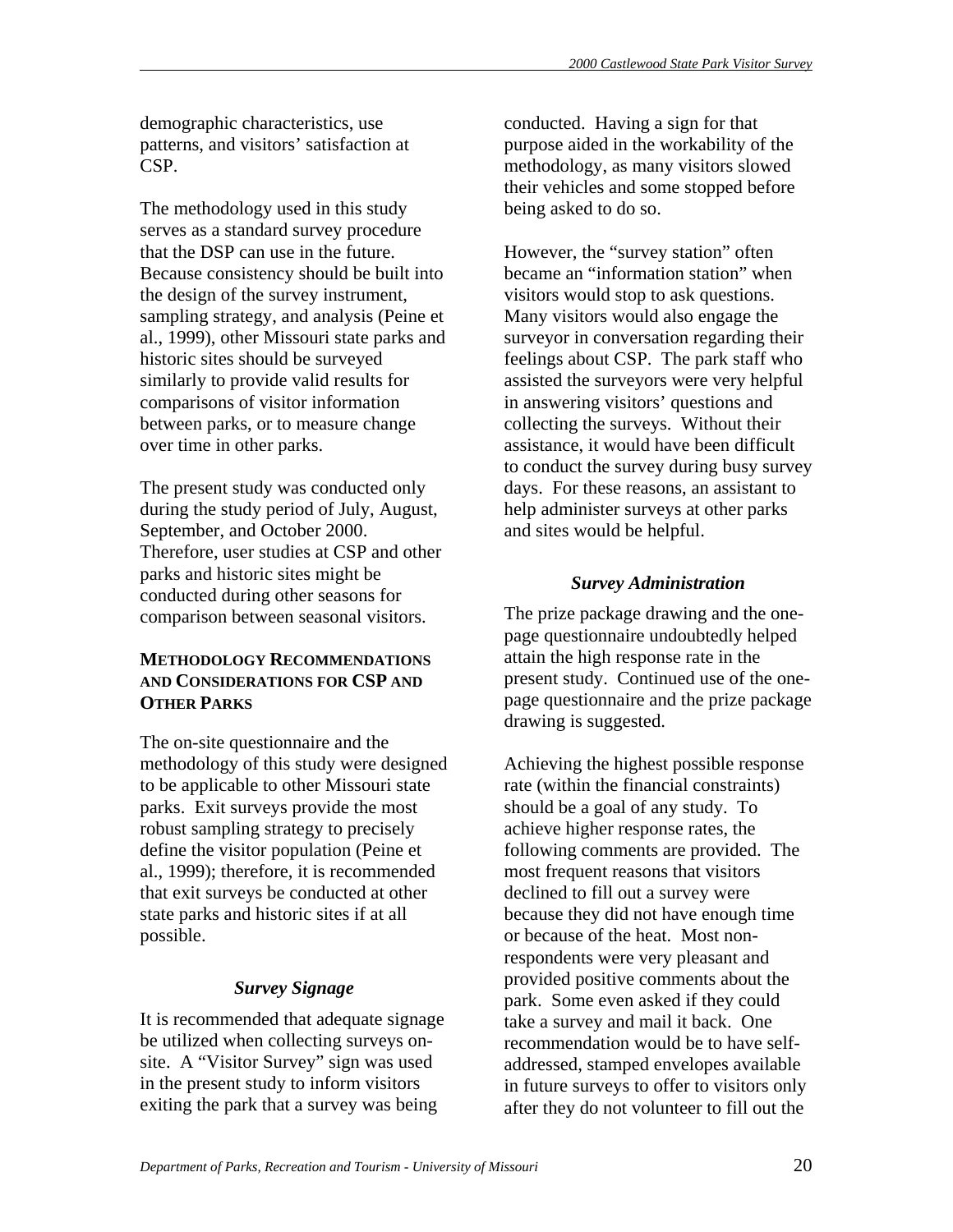survey on-site. This technique may provide higher response rates, with minimal additional expense. One caution, however, is to always attempt to have visitors complete the survey onsite, and to only use the mail-back approach when it is certain visitors would otherwise be non-respondents.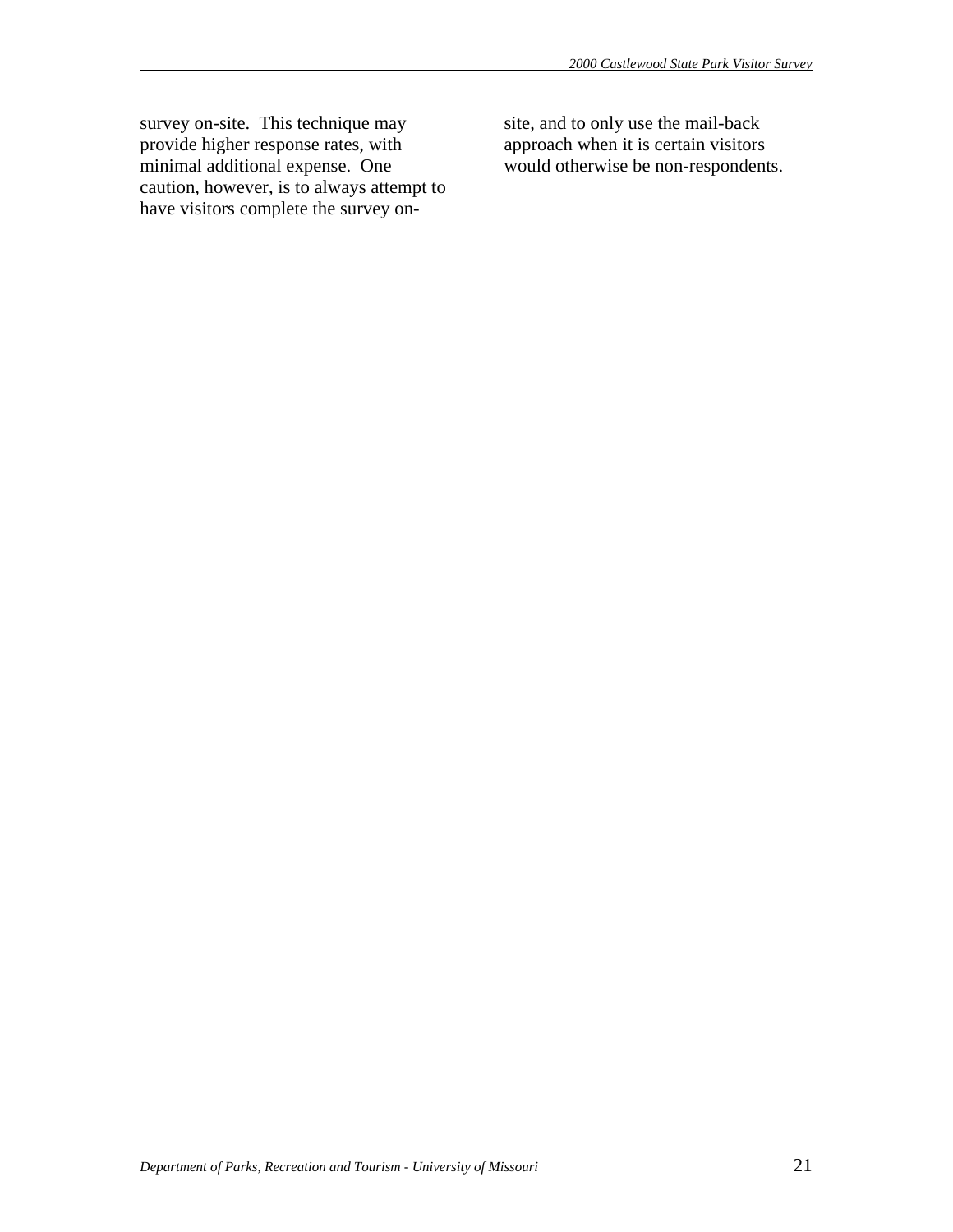# **References**

Alexander, G.D. (1993). Increasing customer satisfaction while cutting budgets. Proceedings of the 1993 Northeastern Recreation Research Symposium, Saratoga Springs, New York, 167-173.

Armistead, J., & Ramthun, R. (1995). Influences on perceived crowding and satisfaction on the Blue Ridge Parkway. In Proceedings of the 1995 Northeastern Recreation Research Symposium (Forest Service General Technical Report NE-128, pp. 93-95). Saratoga Springs, NY: Department of Agriculture, Forest Service, Northeastern Forest Experiment Station.

Bergstrom, J.C. & Loomis, J.B. (1999). Economic Dimensions of Ecosystem Management. In H.K. Cordell & J.C. Bergstrom (Eds.), Integrating social sciences with ecosystem management: Human dimensions in assessment, policy, and management (pp. 181-193). Champaign, IL: Sagamore Publishing.

Brown, P.J., Dyer, A., & Whaley, R.S. (1973). Recreation research – so what. Journal of Leisure Research, 12 (3), 229- 241.

Fink, D.A. (1997). Meramec State Park user survey. Unpublished master's research project, University of Missouri, Columbia.

Fredrickson, D.K. & Vessell, R.C. (1999). 1999 Missouri State Parks Visitor Survey. Report submitted to the Missouri Department of Natural Resources.

Folz, D.H. (1996). Survey research for public administration. Thousand Oaks, CA: Sage Publications.

Manning, R.E. (1999). Studies in outdoor recreation: Search and research for satisfaction. Corvallis, OR: Oregon State University Press.

Missouri Department of Natural Resources (DNR) (2000). Missouri state parks attendance data. [Online]. Available: http:\\www.mostateparks. com/attendance/.

Peine, J.D., Jones, R.E., English, M.R., & Wallace, S.E. (1999). Contributions of sociology to ecosystem management. In H.K. Cordell & J.C. Bergstrom (Eds.), Integrating social sciences with ecosystem management: Human dimensions in assessment, policy, and management (pp. 74-99). Champaign, IL: Sagamore Publishing.

Statistical Package for the Social Sciences (SPSS) (1996). Version 6.1 [Computer software]. Chicago: SPSS.

Williams, D.R. (1989). Great expectations and the limits to satisfaction: a review of recreation and consumer satisfaction research. Outdoor Recreation Benchmark 1988: Proceedings of the National Outdoor Recreation Forum, Tampa, Florida, 422-438.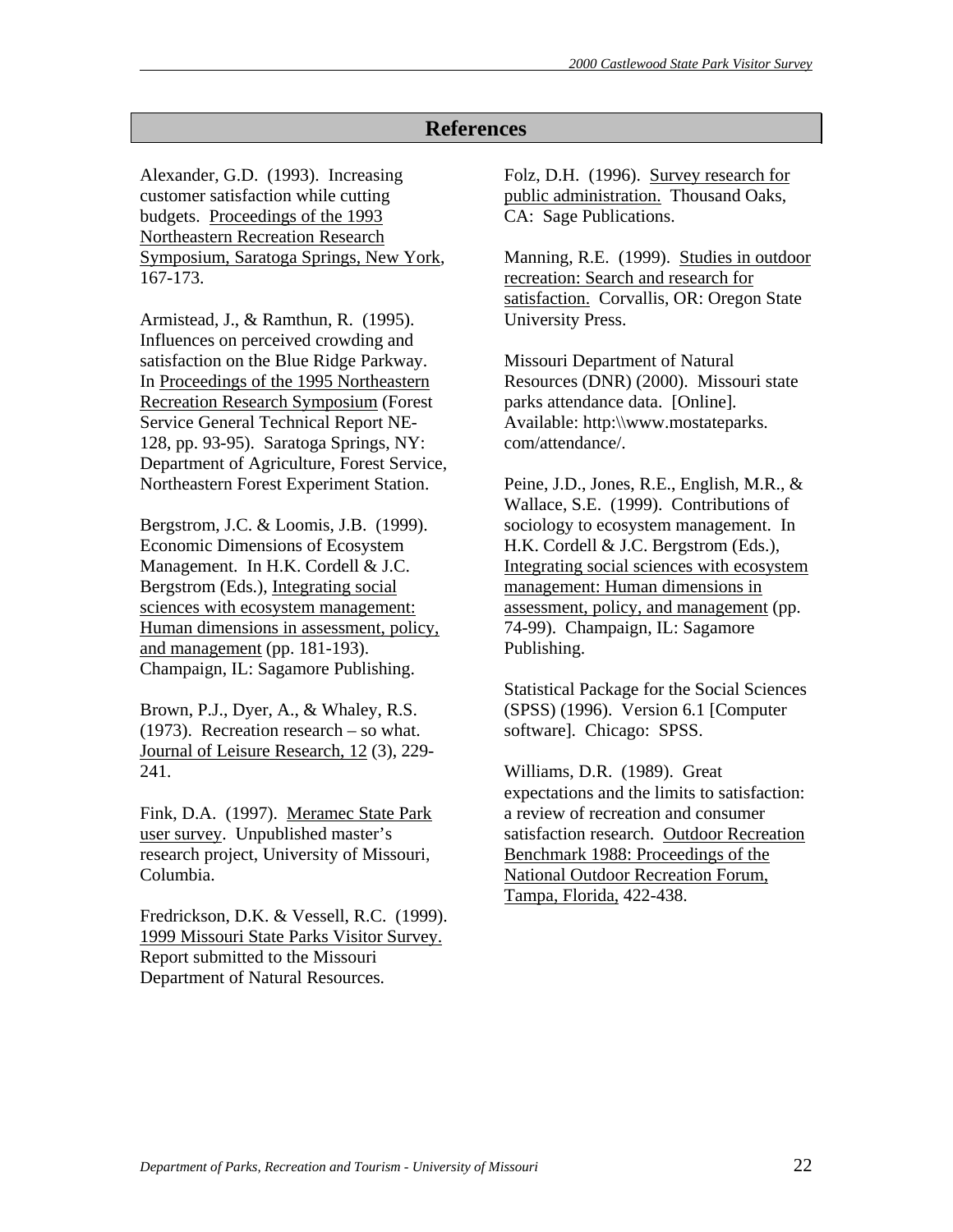**Appendix A. Castlewood State Park Visitor Survey**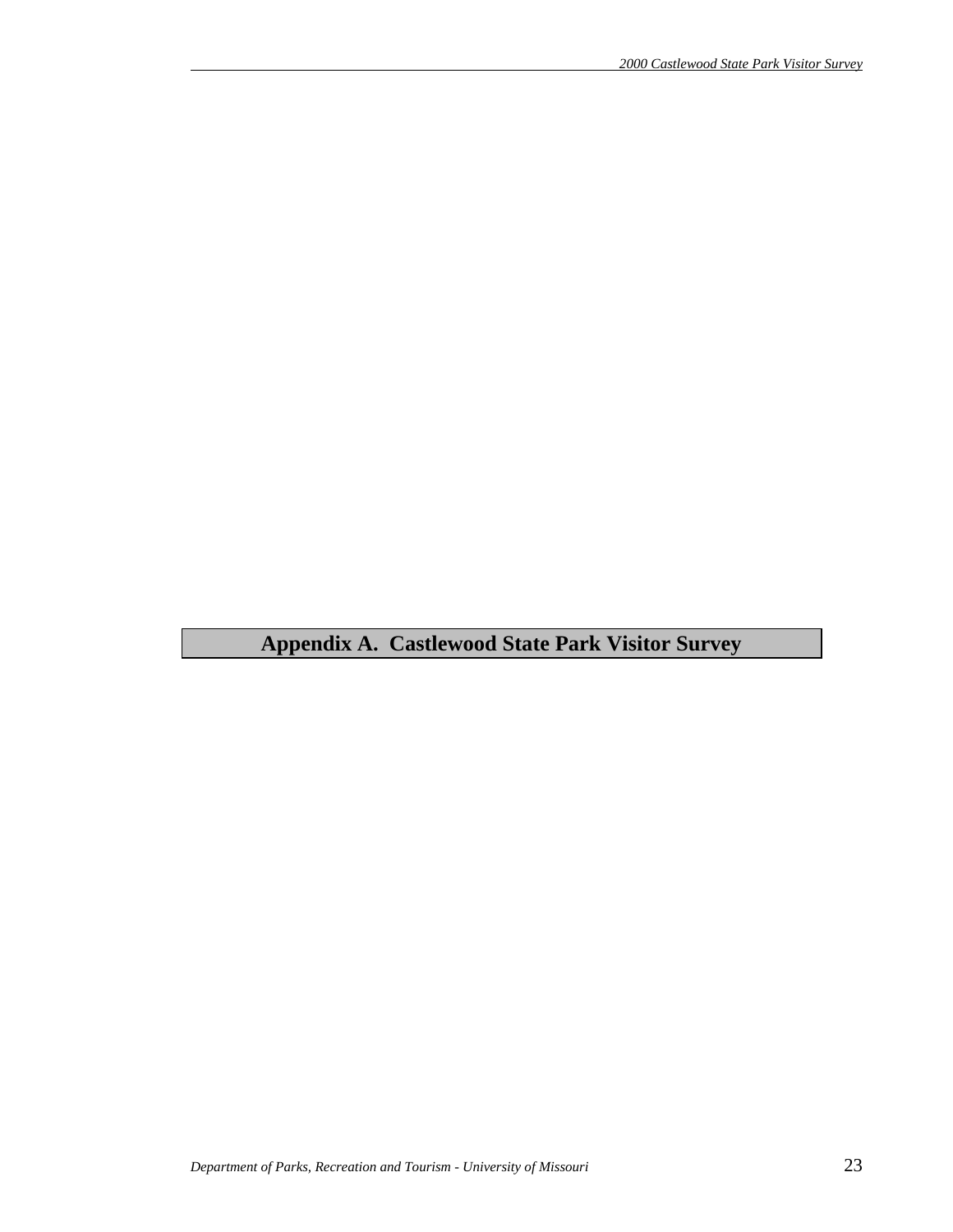

# **Castlewood State Park**



 $\Box$  no

The Missouri Department of Natural Resources and the University of Missouri are seeking your evaluation of Castlewood State Park. This survey is voluntary and completely anonymous. Your cooperation is important in helping us make decisions about managing this park. Thank you for your time.

- **1. Is this your first visit to Castlewood State Park?** *(Check only one box.)*  $\square$  ves
	- □ no **If no, about how many times have you visited the park in the past year?**
- **2. Who did you come to Castlewood State Park with during this visit?** *(Check only one box.)*

| UTITY UTTO DUX.     |                         |                                |
|---------------------|-------------------------|--------------------------------|
| $\Box$ I came alone | $\Box$ family & friends | $\Box$ club or organized group |
| $\square$ family    | $\Box$ friends          | $\Box$ other (Please specify.) |
|                     |                         |                                |

- **3. Did you bring a pet with you during this visit?**  $\square$  yes
- **4. Which recreational activities are you engaging in during your visit to Castlewood State Park?** *(Check all that apply.)*

| $\Box$ picnicking | $\Box$ bicycling                                | $\Box$ horseback riding          |
|-------------------|-------------------------------------------------|----------------------------------|
| $\Box$ fishing    | $\Box$ running/jogging                          | $\Box$ attending a special event |
| $\Box$ hiking     | $\square$ viewing wildlife                      | $\Box$ other (Please specify.)   |
| $\square$ walking | $\Box$ studying nature                          |                                  |
|                   | $\Box$ rollerblading $\Box$ canoeing or boating |                                  |

**5. How satisfied are you with each of the following at Castlewood State Park?** *(Check one box for each feature.)*

|                  | Verv      |           |              | Verv         | Don't |
|------------------|-----------|-----------|--------------|--------------|-------|
|                  | Satisfied | Satisfied | Dissatisfied | Dissatisfied | Know  |
| a. park signs    |           |           |              |              |       |
| b. picnic areas  |           |           |              |              |       |
| c. boat launches |           |           |              |              |       |
| d. trails        |           |           |              |              |       |

- **6. Have you had a positive or a negative experience with a domestic animal (dog, cat, horse, etc.) during your visit at Castlewood State Park?**  $\square$  positive  $\square$  negative  $\square$  no experience
- **7. If you encountered a domestic animal during your visit, please describe your experience.**

**8. How do you rate Castlewood State Park on each of the following?** *(Check one box for each feature.)* Don't

|                                         |           |      |      |      | <b>DUIL</b> |  |
|-----------------------------------------|-----------|------|------|------|-------------|--|
|                                         | Excellent | Good | Fair | Poor | Know        |  |
| a. being free of litter & trash         |           |      |      |      |             |  |
| b. having clean restrooms               |           |      |      |      | ΙI          |  |
| c. upkeep of park facilities            |           |      |      |      | □           |  |
| d. having helpful & friendly staff      |           |      |      |      | П           |  |
| e. access for persons with disabilities | □         |      | П    |      | п           |  |
| f. caring for the natural resources     | п         |      | п    | П    | п           |  |
| g. providing nature displays            |           |      |      |      | П           |  |
| h. being safe                           |           |      |      |      |             |  |
|                                         |           |      |      |      |             |  |

- **9. If you did not rate the park as excellent on being safe, what influenced your rating?**
- **10. Which of the following would most increase your feeling of being safe at Castlewood State Park?** *(Check only one box.)*

| $\square$ more lighting                    | $\square$ improved behavior of others        |
|--------------------------------------------|----------------------------------------------|
| where?                                     | $\square$ increased visibility of park staff |
| $\square$ less crowding                    | $\Box$ less traffic congestion               |
| $\square$ improved upkeep of facilities    | $\Box$ nothing specific                      |
| $\square$ increased law enforcement patrol | $\Box$ other (Please specify.)               |
|                                            |                                              |

**11. During this visit, how crowded did you feel?** *(Circle one number.)*

|            |         |          |  |         |            |  | ч         |
|------------|---------|----------|--|---------|------------|--|-----------|
| Not at all |         | Slightly |  |         | Moderately |  | Extremely |
| Crowded    | Crowded |          |  | Crowded |            |  | Crowded   |

# **12. If you felt crowded on this visit, where did you feel crowded?**

**13. Overall, how satisfied are you with this visit to Castlewood State Park?** *(Check only one box.)*

| Very      |           |              | Verv         |
|-----------|-----------|--------------|--------------|
| Satisfied | Satisfied | Dissatisfied | Dissatisfied |
|           |           |              |              |

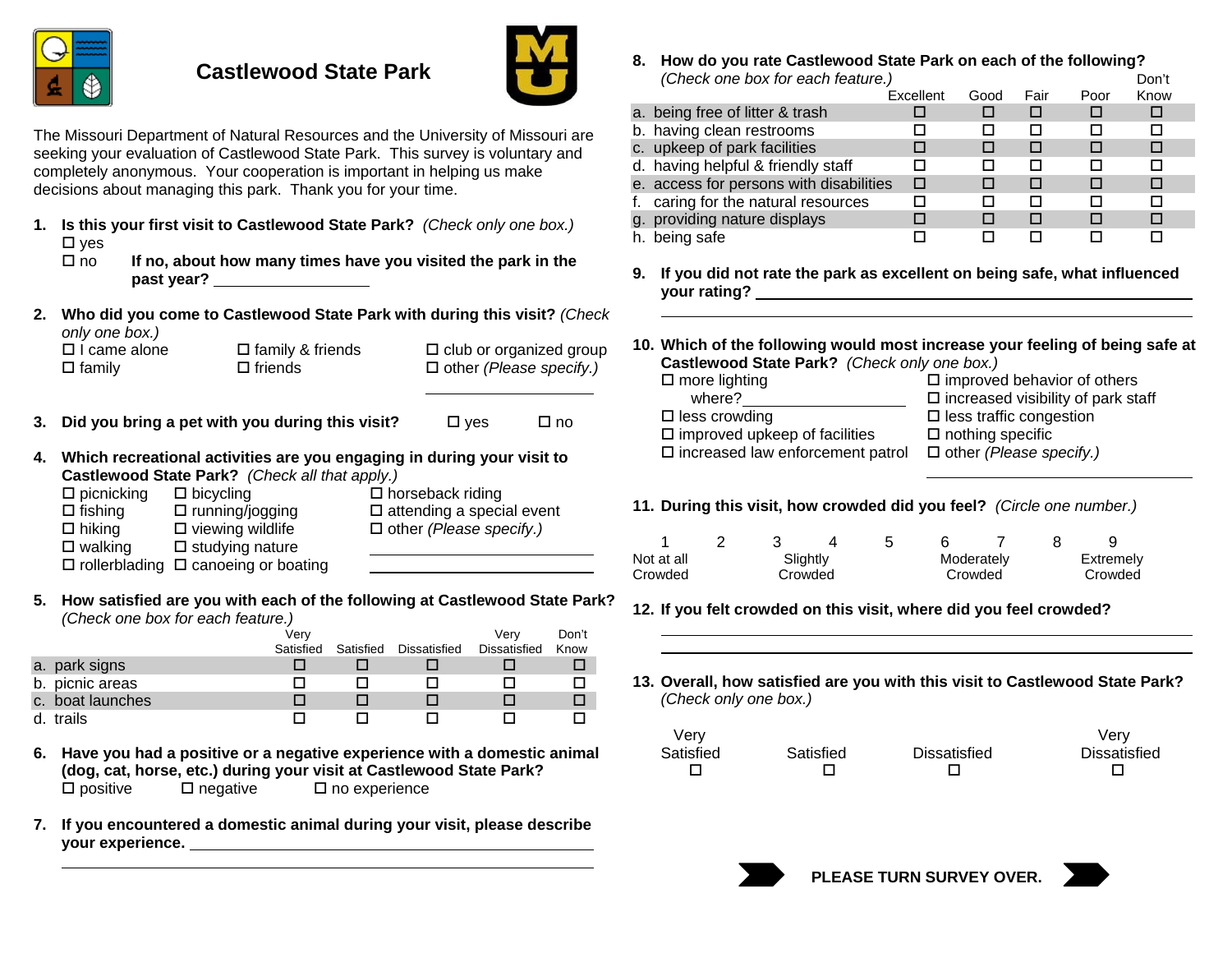**14. When visiting any state park, how important is each of these items to you?** *(Check only one box for each feature.)*

|    |                                         | Verv      |           |             | Verv        | Don't |
|----|-----------------------------------------|-----------|-----------|-------------|-------------|-------|
|    |                                         | Important | Important | Unimportant | Unimportant | Know  |
|    | a. being free of litter & trash         |           |           |             |             |       |
|    | b. having clean restrooms               |           |           |             |             |       |
|    | c. upkeep of park facilities            |           |           |             |             |       |
|    | d. having helpful & friendly staff      |           |           |             |             |       |
|    | e. access for persons with disabilities |           |           |             |             |       |
|    | caring for the natural resources        |           |           |             |             |       |
|    | g. providing nature displays            |           |           |             |             |       |
| h. | being safe                              |           |           |             |             |       |

**15. How do you typically receive information about Castlewood State Park or other Missouri state parks? Please indicate how much information you receive from the following sources:**

|                                                    |      |      |      | -    |
|----------------------------------------------------|------|------|------|------|
|                                                    | None | Some | Lots | Know |
| a. Internet                                        |      |      |      |      |
| b. magazines                                       |      |      |      | п    |
| c. newspapers                                      |      |      | П    |      |
| d. direct mail                                     |      |      | ш    | П    |
| e. brochures, pamphlets, or other printed material | □    |      |      |      |
| radio                                              |      |      | П    | П    |
| g. television                                      |      |      | ⊓    |      |
| h. word of mouth, relatives, friends, etc.         |      |      |      |      |
| other (Please specify.)                            |      |      |      |      |

**16. If you have access to the Internet, how often do you use the Internet when planning a trip or vacation?** *(Check only one box.)*

| $\Box$ never  | $\Box$ frequently |
|---------------|-------------------|
| $\Box$ rarely | $\square$ always  |

**17. What is the value of Missouri state parks and historic sites? We are often asked this question. As you know, Missouri state parks and historic sites are funded through a one-tenth cent Parks and Soils sales tax approved by the voters. We are interested in what you think. What value would you place on the overall recreation opportunity offered in a visit to this park?**

| $\square$ \$3 per day | $\square$ \$5 per day | $\square$ \$7 per day | $\Box$ other $\$\$ |  |
|-----------------------|-----------------------|-----------------------|--------------------|--|
|-----------------------|-----------------------|-----------------------|--------------------|--|

- **18. What is your age? 19. Gender?**  $\square$  female  $\Box$  male
- **20. What is the highest level of education you have completed?** *(Check only one box.)*  $\Box$  grade school  $\Box$  vocational school  $\Box$  graduate of 4-year college

 $\Box$  high school  $\square$  some college  $\Box$  advanced graduate degree

- **21. What is your primary occupation?** *(Check only one box.)*
	- $\square$  homemaker  $\Box$  retired  $\square$  self-employed  $\square$  student other *(Please specify.)* □ service-based employee  $\square$  manufacturing-based employee
- **22. What is your household composition?** *(Check only one box.)*
	- $\square$  single with no children  $\square$  single with children  $\Pi$  married with no children

 $\square$  married with children living at home  $\square$  married with children grown other *(Please specify.)*

**23. What is your ethnic origin?** *(Check only one box.)* □ African American  $\square$  Asian □ White

American Indian

Don't

 $\Box$  Hispanic

other *(Please specify.)*

- **24. What is your 5-digit zip code** *(or country of residence, if you live outside the U.S.)* **?**
- **25. What is your annual household income?** *(Check only one box.)*  $\square$  less than \$25,000  $\square$  \$50,001 - \$75,000  $\square$  \$25,000 - \$50,000 over \$75,000
- **26. Please write any additional comments about your park visit or suggestions on how the Missouri Department of Natural Resources can make your experience at Castlewood State Park a better one.**

**THANK YOU FOR YOUR HELP. YOU ARE ALWAYS WELCOME IN MISSOURI STATE PARKS.**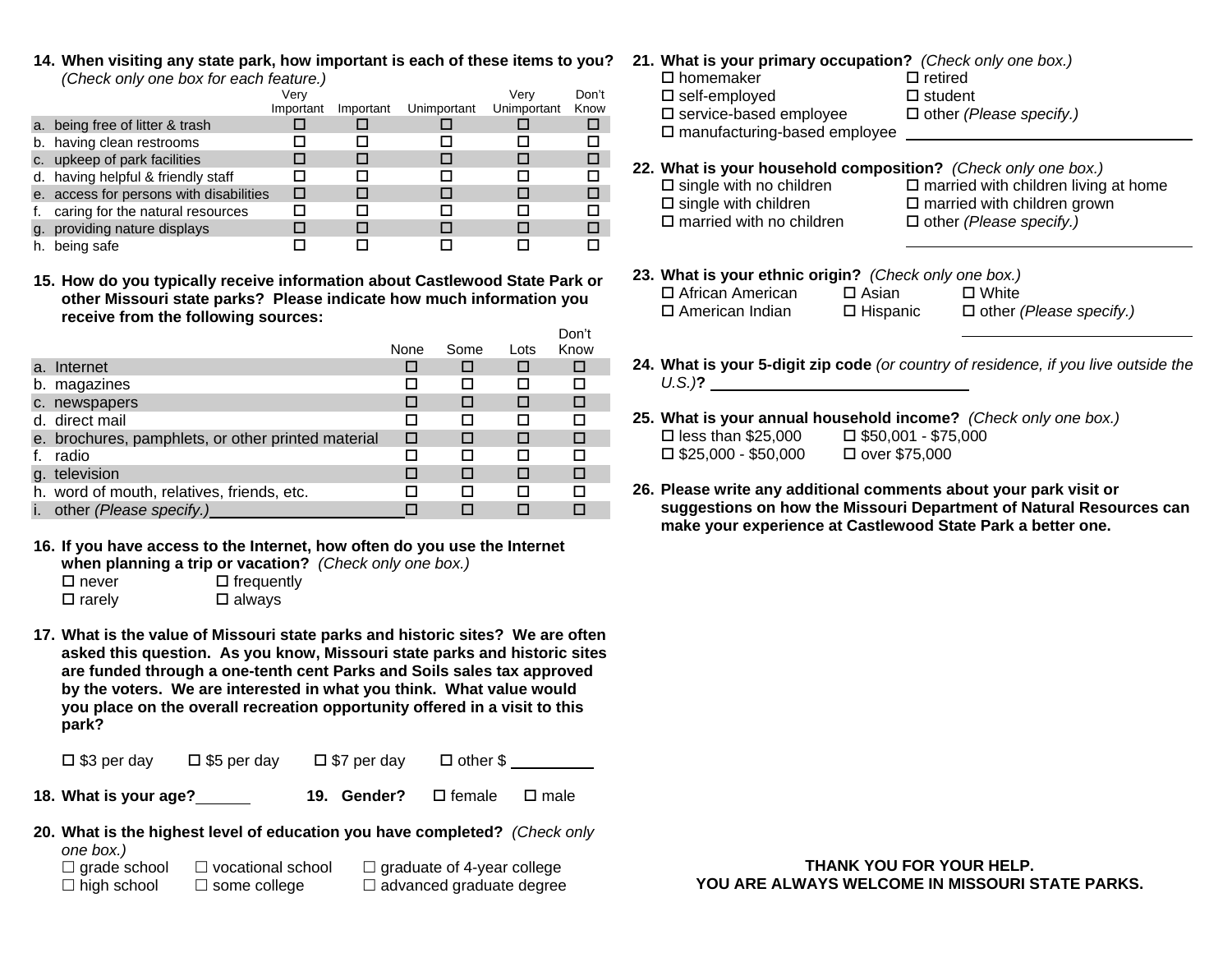**Appendix B. Survey Protocol**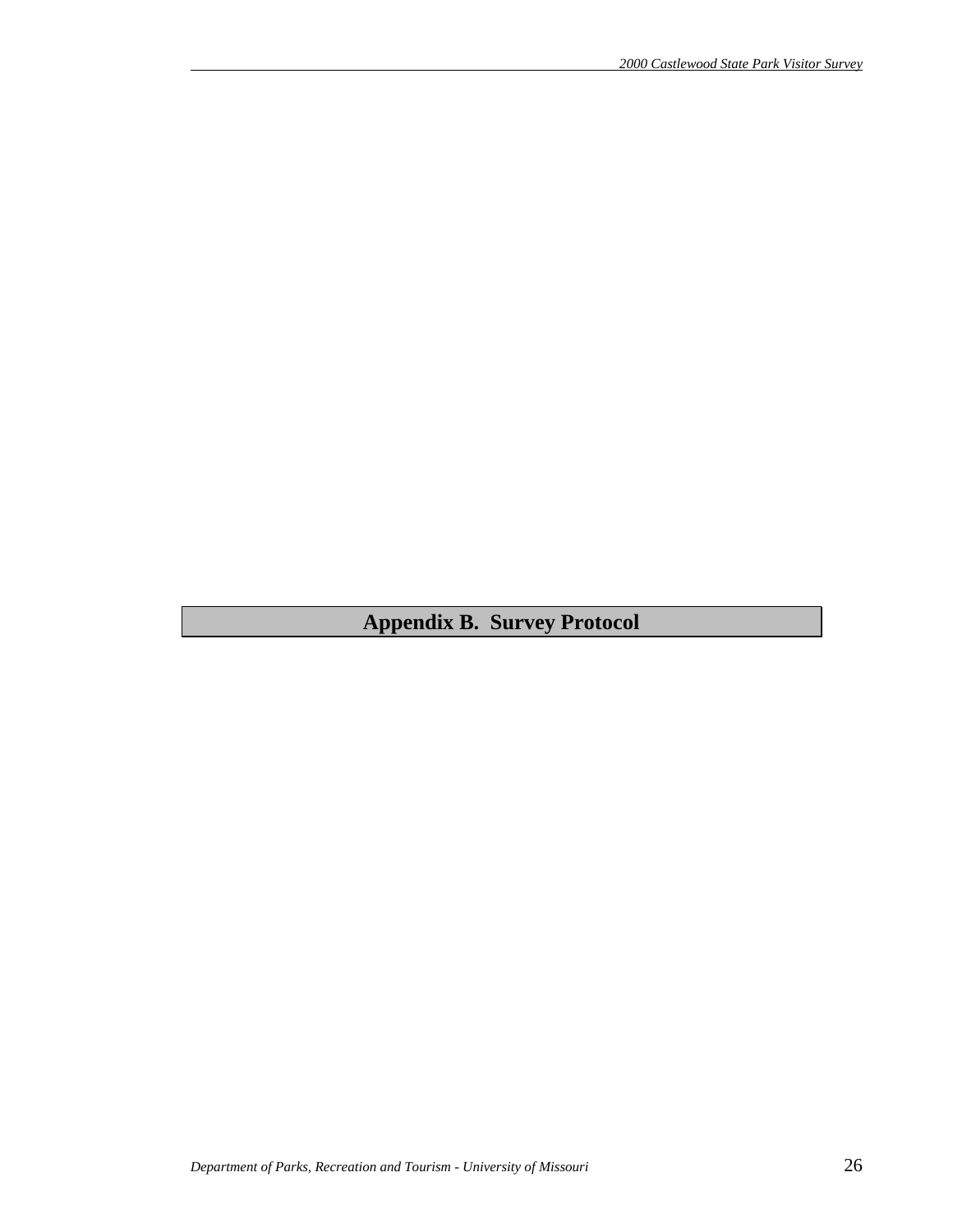# **Protocol for Castlewood State Park Visitor Survey**

 Hi, my name is \_\_\_\_\_, and I am conducting a survey of park visitors for Missouri state parks. The information that I am collecting will be useful for future management of Castlewood State Park.

 The survey is one page, front and back side, and only takes about 3-5 minutes to complete. Anyone who is 18 or older may complete the survey, and by completing the survey, you have the opportunity to enter your name in a drawing for a prize package of \$100 worth of concession coupons. Your participation is voluntary, and your responses will be completely anonymous.

 Your input is very important to the management of Castlewood State Park. Would you be willing to help by participating in the survey?

[If no,] Thank you for your time. Have a nice day.

[If yes,]

 Here is a pencil and clipboard with the survey attached (for each respondent). Please complete the survey on both sides. When finished, return the survey(s), clipboard(s), pencils, and prize entry form(s) to me.

 Thank you for taking time to complete the survey. Your help is greatly appreciated. Have a nice day.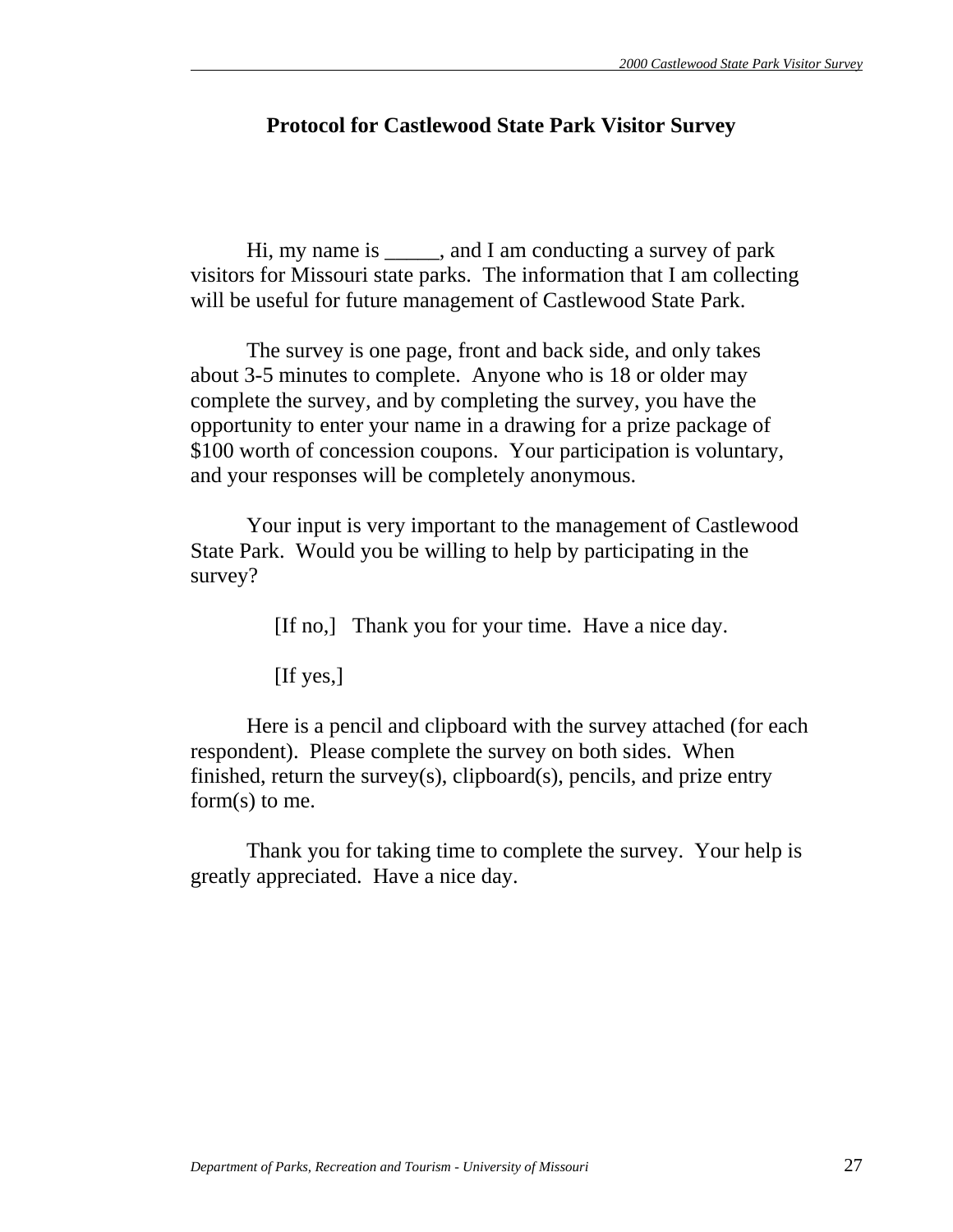# **Appendix C. Prize Entry Form**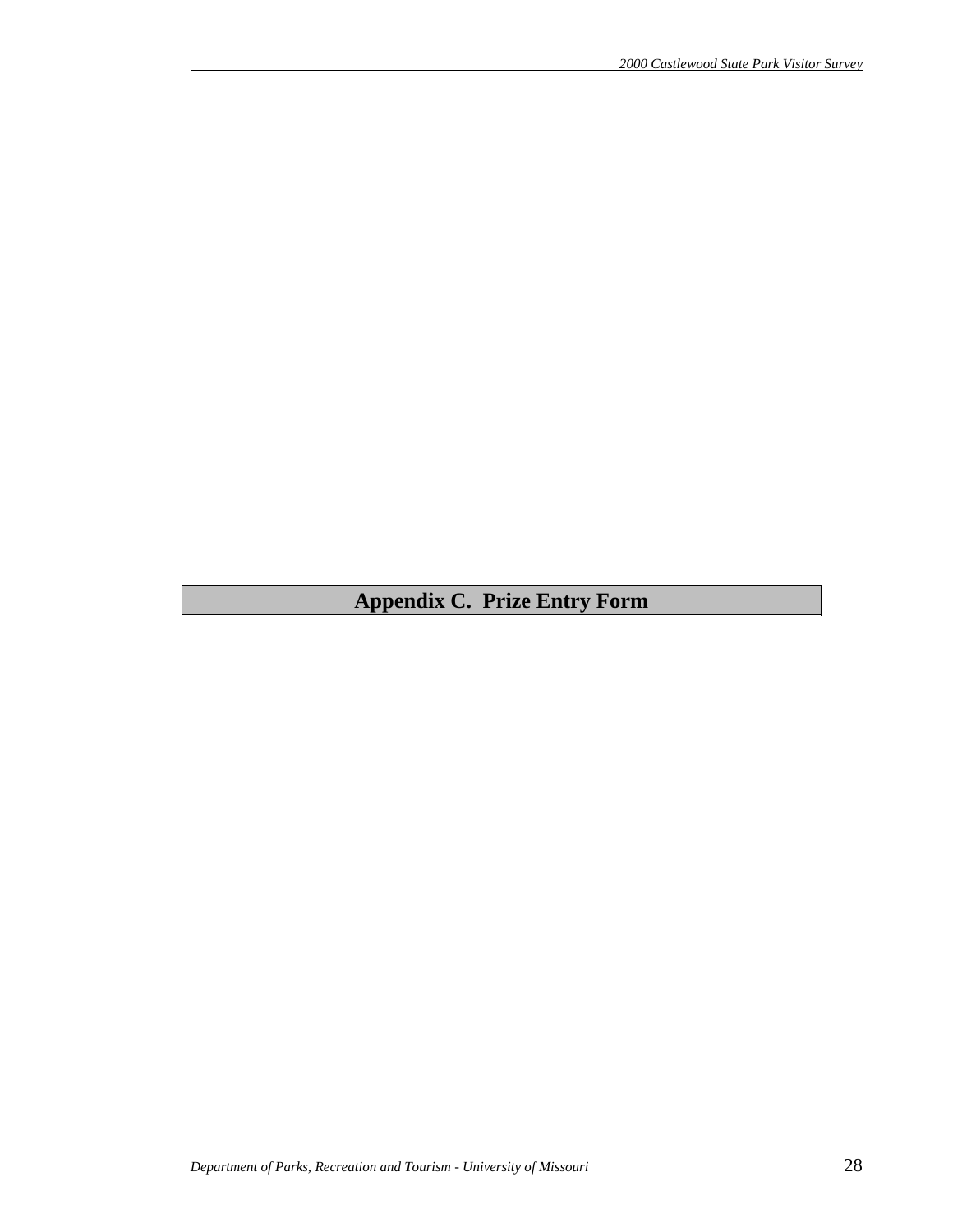#### **WIN A PRIZE PACKAGE OF CONESSION COUPONS WORTH \$100**

 **Enter a drawing to win \$100 worth of concession gift certificates! These certificates are good for any concessions at any state park or historic site. Concessions include cabin rentals, canoe rentals, boat rentals, restaurant dining, horseback riding, etc.** 

 **You many enter the drawing by simply filling out the back of this entry form and returning it to the surveyor. Your name, address, and telephone number will be used only for this drawing; your survey responses will be anonymous. The drawing will be held January 1, 2001. Winners will be notified by telephone or by mail. Redemption of gift certificates is based on dates of availability through August 31, 2001.** 

| Name:           |  |  |  |
|-----------------|--|--|--|
| <b>Address:</b> |  |  |  |
|                 |  |  |  |
|                 |  |  |  |
| Phone #:        |  |  |  |

 **Would you be interested in receiving a subscription to** *Missouri Resources* **magazine, a quarterly magazine free to Missouri residents?**  $\Box$  yes  $\Box$  no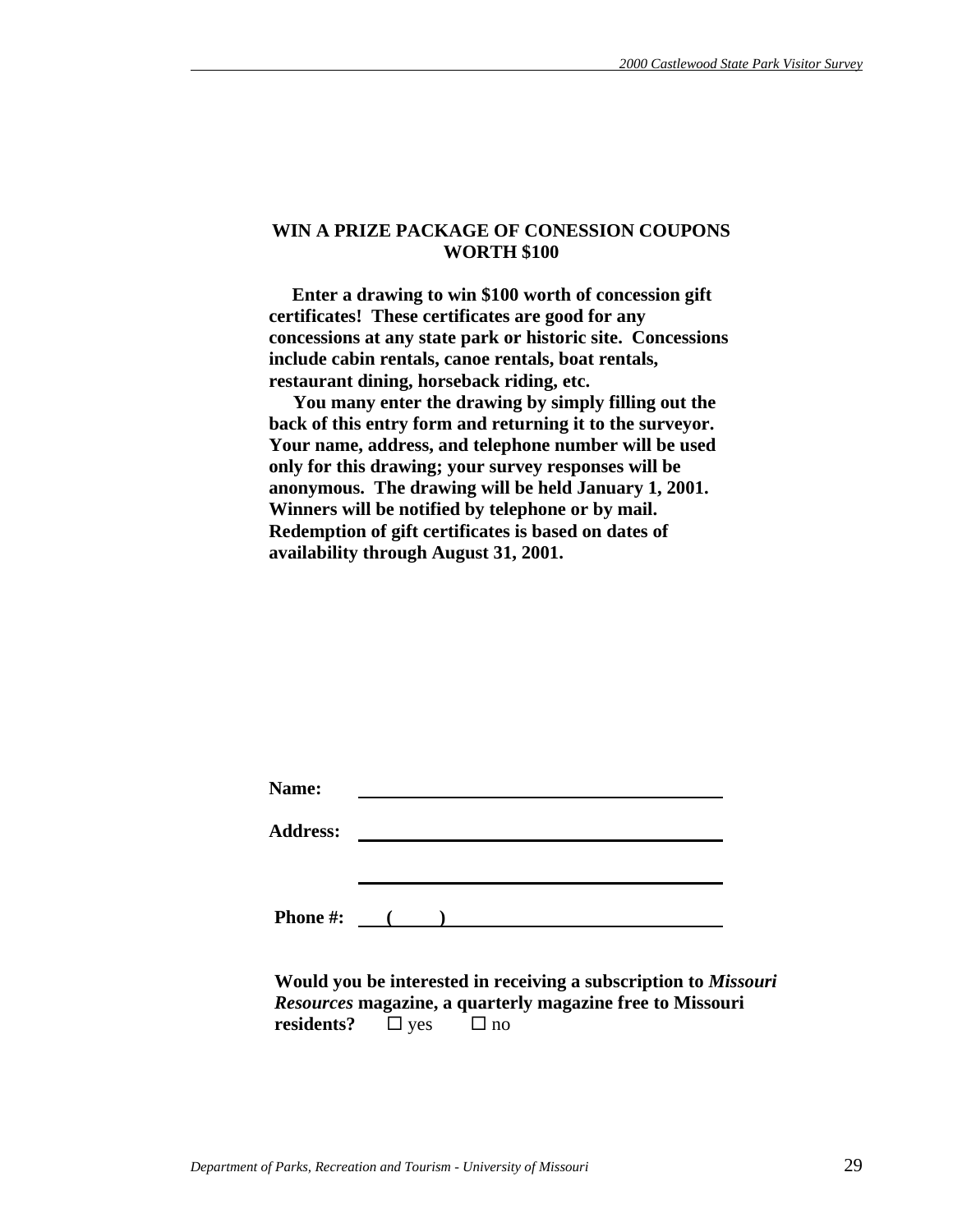# **Appendix D. Observation Survey**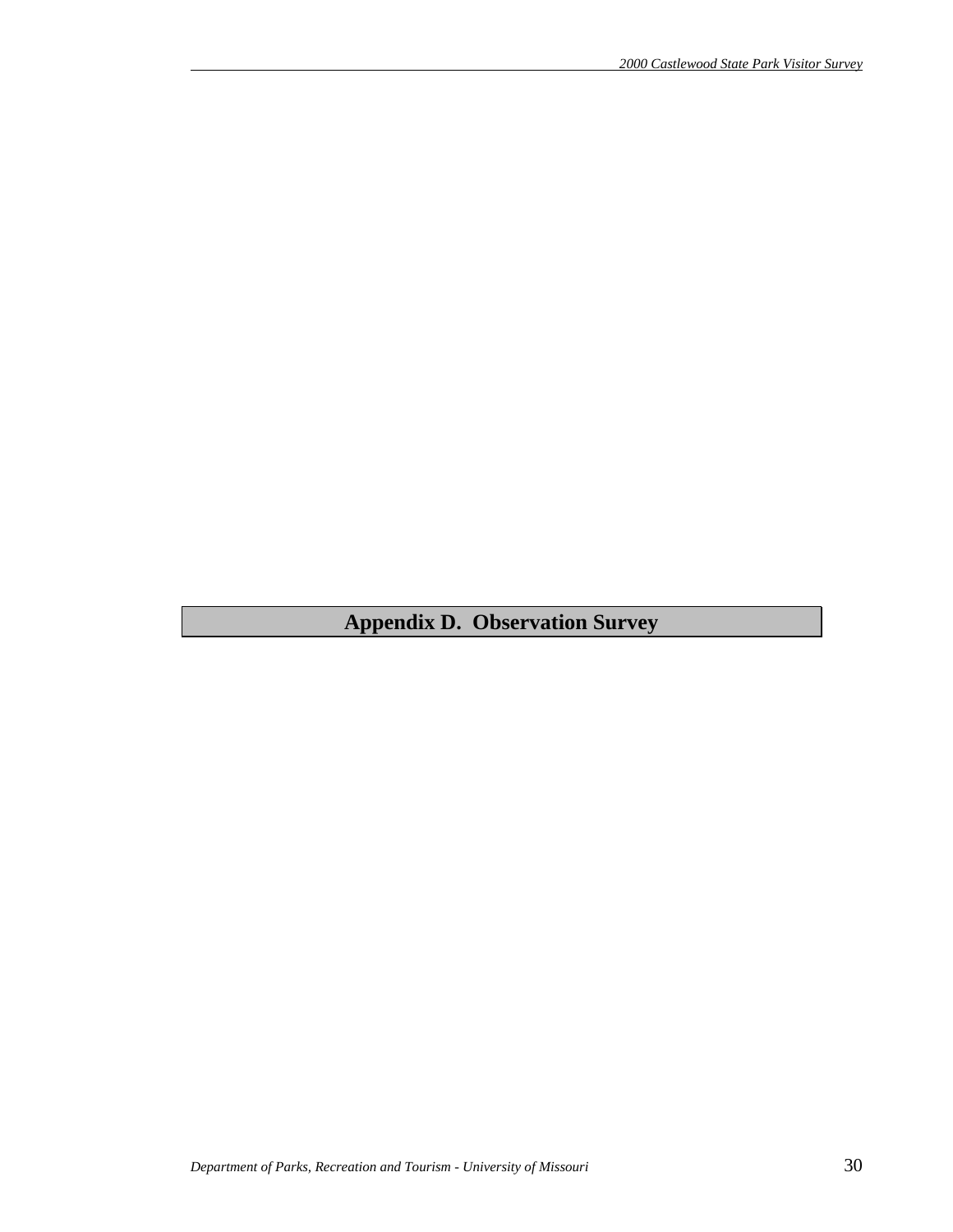|                  |          |                       | Day of Week             | Time Slot________    |                   |                           |
|------------------|----------|-----------------------|-------------------------|----------------------|-------------------|---------------------------|
|                  |          |                       | Starting Temp.          |                      |                   | Ending Temp.              |
|                  | Survey # | # of<br><b>Adults</b> | # of<br><b>Children</b> | Vehicle<br>Category* | Vehicle<br>Type** | Number of<br><b>Axles</b> |
| $\,1\,$          |          |                       |                         |                      |                   |                           |
| $\overline{2}$   |          |                       |                         |                      |                   |                           |
| $\overline{3}$   |          |                       |                         |                      |                   |                           |
| $\overline{4}$   |          |                       |                         |                      |                   |                           |
| $\overline{5}$   |          |                       |                         |                      |                   |                           |
| $\sqrt{6}$       |          |                       |                         |                      |                   |                           |
| $\boldsymbol{7}$ |          |                       |                         |                      |                   |                           |
| $\overline{8}$   |          |                       |                         |                      |                   |                           |
| $\overline{9}$   |          |                       |                         |                      |                   |                           |
| $10\,$           |          |                       |                         |                      |                   |                           |
| 11               |          |                       |                         |                      |                   |                           |
| 12               |          |                       |                         |                      |                   |                           |
| 13               |          |                       |                         |                      |                   |                           |
| 14               |          |                       |                         |                      |                   |                           |
| 15               |          |                       |                         |                      |                   |                           |
| 16               |          |                       |                         |                      |                   |                           |
| 17               |          |                       |                         |                      |                   |                           |
| 18               |          |                       |                         |                      |                   |                           |
| $\overline{19}$  |          |                       |                         |                      |                   |                           |
| $20\,$           |          |                       |                         |                      |                   |                           |
| 21               |          |                       |                         |                      |                   |                           |
| $22\,$           |          |                       |                         |                      |                   |                           |
| 23               |          |                       |                         |                      |                   |                           |
| 24               |          |                       |                         |                      |                   |                           |
| $\overline{25}$  |          |                       |                         |                      |                   |                           |
| 26               |          |                       |                         |                      |                   |                           |
| $\overline{27}$  |          |                       |                         |                      |                   |                           |
| 28               |          |                       |                         |                      |                   |                           |
| 29               |          |                       |                         |                      |                   |                           |
| $\overline{30}$  |          |                       |                         |                      |                   |                           |

PRV = Park Related Vehicle (includes  $2 = 10:15$  a.m. - 1:30 p.m.  $3 = 1:30$  - 4:45 p.m. park vehicles, employee vehicles, delivery vehicles, etc.)  $4 = 4:45 - 8:00 \text{ p.m.}$ 

| **Vehicle Type: | Car  | <b>SUV</b> | Bus        |
|-----------------|------|------------|------------|
|                 | Van  | PU         | Bicycle    |
|                 | Jeep | <b>RV</b>  | Motorcycle |

# **\*Vehicle Category: Time Slot Codes:**

VV = Visitor Vehicle  $1 = 7:00 - 10:15$  a.m.<br>PRV = Park Related Vehicle (includes  $2 = 10:15$  a.m. - 1:30 p.m.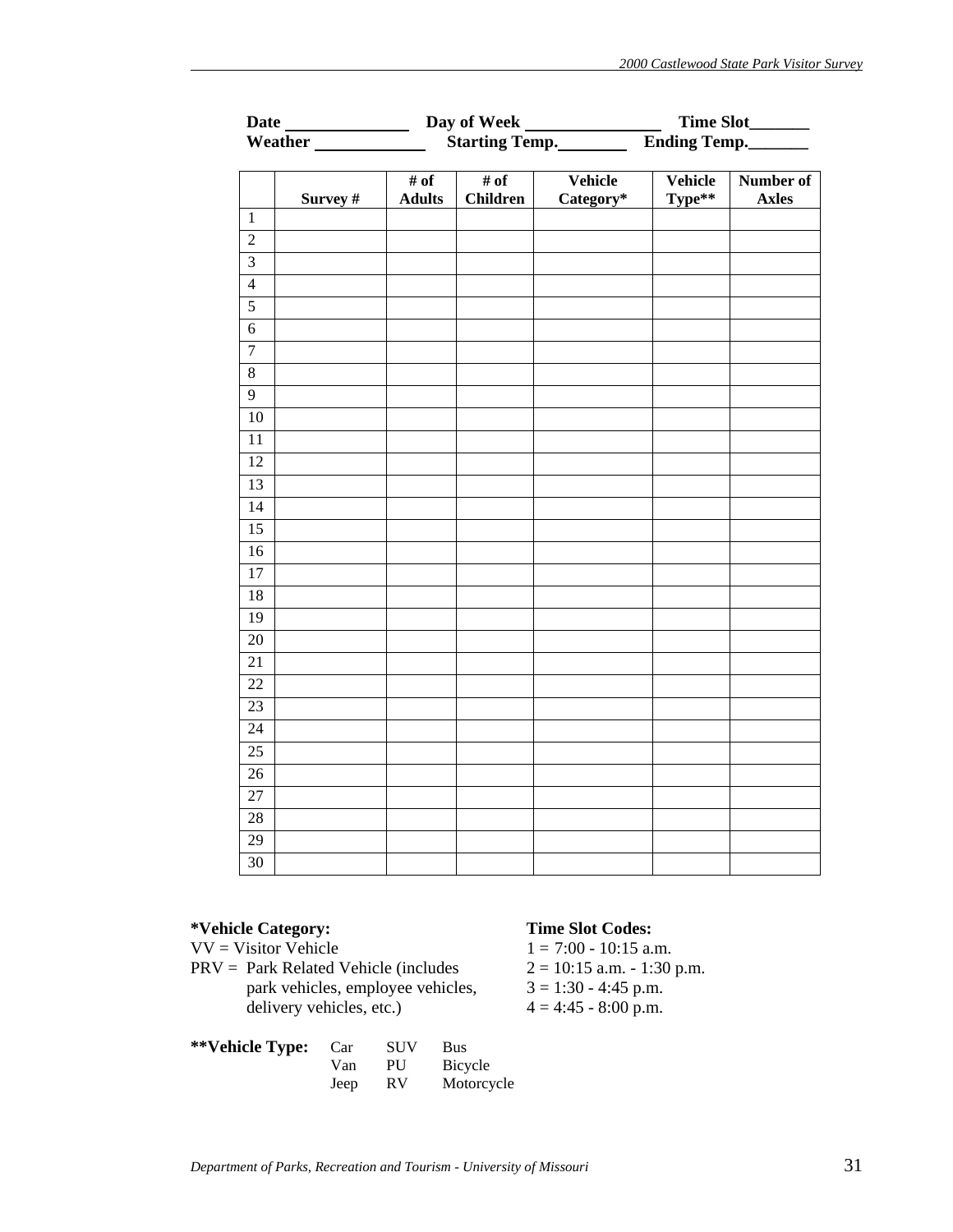# **Appendix E. Responses to Survey Questions**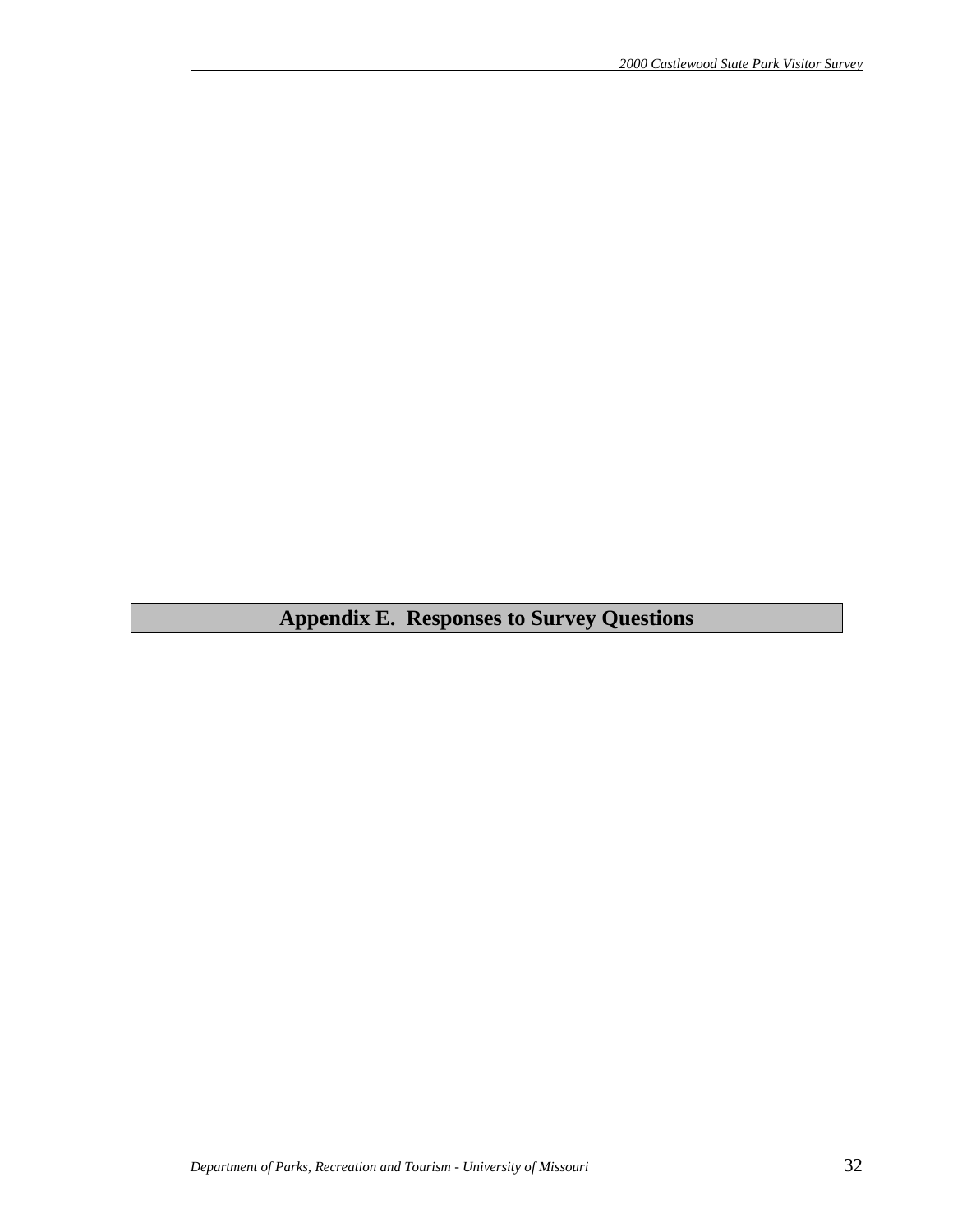# **Castlewood State Park Visitor Survey**

#### **1. Is this your first visit to Castlewood State Park?** (n=402)

yes 14.9% no 85.1%

**If no, how many times have you visited this park in the past year?** (n=303)

*The responses from this open-ended question were grouped into the following 7 categories:*

| 0          | 3.3%  |
|------------|-------|
| $1 - 5$    | 28.5% |
| $6 - 10$   | 13.5% |
| 11-20      | 12.9% |
| $21 - 50$  | 20.1% |
| $51 - 100$ | 10.8% |
| $100+$     | 10.8% |

The average # of times visitors visited the park in the past year was 47.3 times.

|  |              |                          |       | 2. Who did you come to Castlewood State Park with during this visit? $(n=387)$ |      |
|--|--------------|--------------------------|-------|--------------------------------------------------------------------------------|------|
|  | alone 26.9%  | family $&$ friends 16.3% |       | club or organized group 4.7%                                                   |      |
|  | family 30.0% | friends                  | 21.4% | other                                                                          | 0.8% |

# **3. Did you bring a pet with you during this visit?** (n=394)

 yes 21.3% no 78.7%

#### **4. Which recreational activities are you engaging in during your visit to Castlewood State Park?** (n=402)

| picnicking            | 19.7% | bicycling           |       | 45.0% horseback riding        | $0.5\%$ |
|-----------------------|-------|---------------------|-------|-------------------------------|---------|
| fishing               | 5.5%  | running/jogging     |       | 15.2% attending special event | $6.5\%$ |
| hiking                | 43.0% | viewing wildlife    | 27.9% | other                         | 10.2%   |
| walking               | 35.6% | studying nature     | 13.9% |                               |         |
| rollerblading $0.7\%$ |       | canoeing or boating | 2.5%  |                               |         |

*41 visitors participated in an "other" activity. Their responses are as follows:*

| Baby shower.                          | I was meeting some friends but I usually go biking here. |
|---------------------------------------|----------------------------------------------------------|
| Baby shower.                          | Lay on beach, water.                                     |
| Beach.                                | Mountain bike race.                                      |
| Bike race.                            | Park.                                                    |
| Bluffs.                               | Photography.                                             |
| Checking to see if I can launch boat. | Playground.                                              |
| Company picnic.                       | Playground.                                              |
| Creek.                                | Playing on beach.                                        |
| Creeking.                             | Reading.                                                 |
| Creek wading, catching crawfish.      | Reading.                                                 |
| Day exercise.                         | Relaxing.                                                |
| Driving.                              | Seeing what you have.                                    |
| Driving.                              | Spending quality family time.                            |

*Department of Parks, Recreation and Tourism - University of Missouri* 33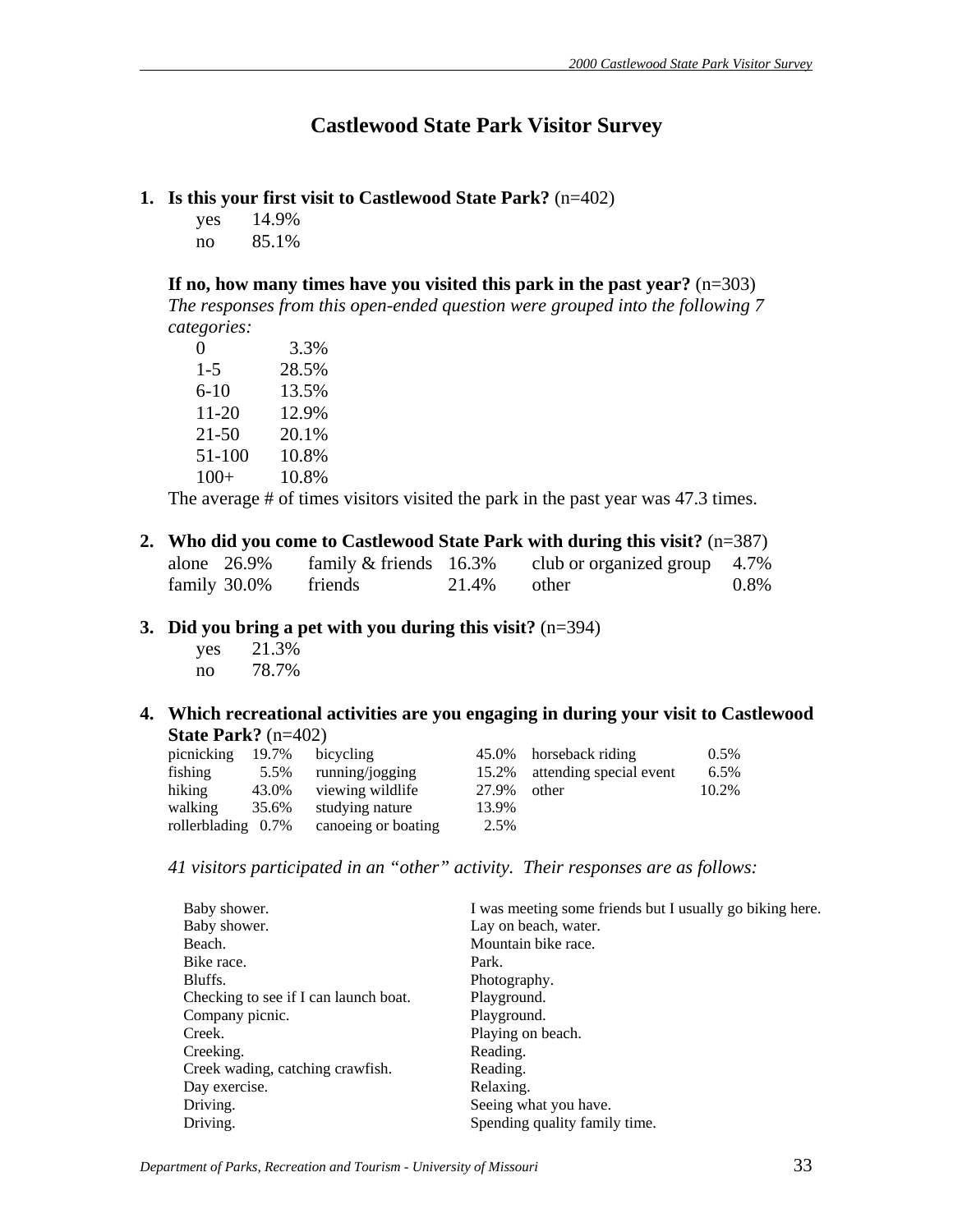| Driving through.                    | Survey river after rainfall.         |
|-------------------------------------|--------------------------------------|
| Exercising and training water dog.  | Swim.                                |
| Fall course.                        | Swimming in Kiefer Creek.            |
| Family reunion.                     | View river depth.                    |
| Family reunion.                     | Walking dogs.                        |
| Fetch with dogs.                    | Walking my dogs on leashes.          |
| Gathering information for floating. | Worshipping Jesus/enjoying creation. |
| Having baby shower.                 |                                      |

*In addition to percentages of responses, a mean score was calculated for each feature in questions 5, 8, 13, and 14. The score is based on a 4.0 scale with 4 = very satisfied, 3 = satisfied,*  $2 = dissatisfied$ , and  $1 = very dissatisfied$  (Q. 5 & 13);  $4 = excellent$ ,  $3 = good$ , 2  $=$  fair, and  $1 =$  poor (Q. 8); and  $4 =$  very important,  $3 =$  important,  $2 =$  unimportant, and  $1$ *= very unimportant (Q. 14). The mean score is listed in parenthesis following each feature.* 

#### **5. How satisfied are you with each of the following in Castlewood State Park?**

|                           | Verv      |           |              | Verv         | Don't |           |
|---------------------------|-----------|-----------|--------------|--------------|-------|-----------|
|                           | Satisfied | Satisfied | Dissatisfied | Dissatisfied | Know  |           |
| a. park signs $(3.44)$    | 44.8%     | 48.9%     | 2.0%         | $0.3\%$      | 4.1%  | $n=393$   |
| b. picnic areas $(3.39)$  | 37.3%     | 43.7%     | 3.2%         | $0.5\%$      | 15.3% | $n=378$   |
| c. boat launches $(3.11)$ | 15.2%     | 19.4%     | 4.2%         | 3.1%         | 58.0% | $n=355$   |
| d. trails $(3.45)$        | 47.9%     | 37.1%     | 5.4%         | $0.8\%$      | 8.8%  | $n = 388$ |

**6. Have you had a positive or a negative experience with a domestic animal (dog, cat, horse, etc.) during your visit at Castlewood State Park?** (n=390)

 positive 39.5% negative 6.9% no experience 53.6%

# **7. If you encountered a domestic animal during your visit, please describe your experience.**

*138 visitors answered this open-ended question. Their responses were grouped into the following 5 categories.*

|                                        | Frequency | Percent |
|----------------------------------------|-----------|---------|
| 1. Positive/neutral comments           | 98        | 71.0%   |
| 2. Dogs off leashes                    | 24        | 17.4%   |
| 3. Other negative encounters with dogs |           | 5.8%    |
| 4. Negative comments about horses      |           | 4.3%    |
| 5. Other general comments about pets   |           | 1.4%    |
| Total                                  |           | 100.0%  |

#### **8. How do you rate Castlewood State Park on each of the following?**

|                |                                                | Excellent | Good  | Fair  | Poor    | Don't Know |           |
|----------------|------------------------------------------------|-----------|-------|-------|---------|------------|-----------|
|                | a. being free of litter/trash (3.28)           | 43.3%     | 42.1% | 11.3% | 2.3%    | 1.0%       | $n=397$   |
|                | b. having clean restrooms $(2.76)$             | 14.8%     | 23.5% | 16.6% | 6.6%    | 38.5%      | $n=392$   |
|                | c. upkeep of park facilities $(3.21)$          | 33.0%     | 48.7% | 11.4% | $0.8\%$ | 6.1%       | $n=394$   |
|                | d. having a helpful/friendly staff $(3.38)$    | 29.0%     | 31.6% | 3.1%  | $0.8\%$ | 35.6%      | $n=393$   |
|                | e. access for persons with disabilities (3.17) | 11.7%     | 12.8% | 4.4%  | 1.0%    | 70.0%      | $n=383$   |
| f.             | care of natural resources (3.25)               | 33.3%     | 49.9% | 8.1%  | 1.0%    | 7.6%       | $n=393$   |
| g <sub>z</sub> | providing nature displays (2.92)               | 19.3%     | 22.4% | 11.9% | $6.2\%$ | 40.2%      | $n = 388$ |
| h.             | being safe $(3.32)$                            | 41.9%     | 38.9% | 9.0%  | 1.8%    | 8.4%       | $n=391$   |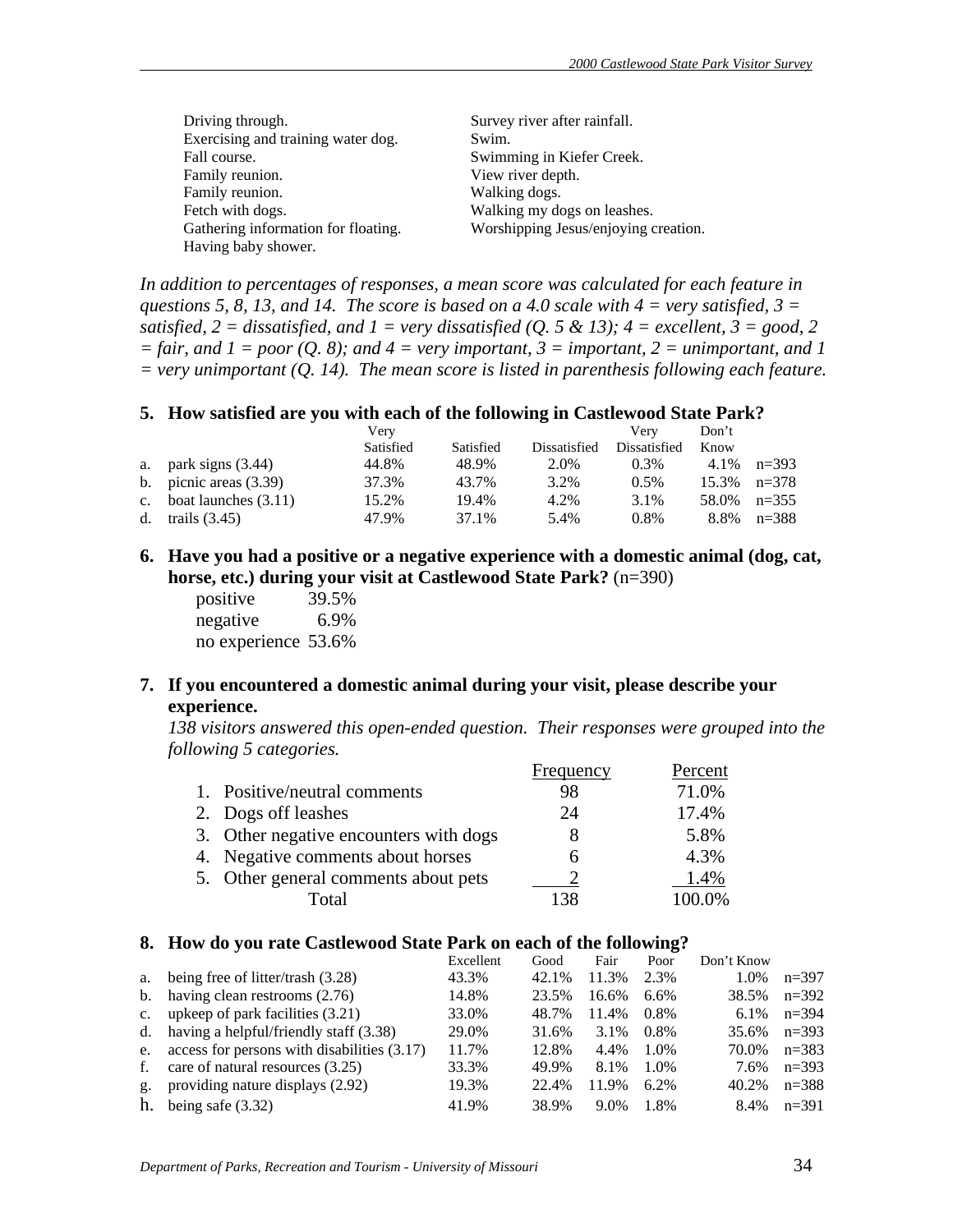# **9. If you did not rate this park as excellent on being safe, what influenced your rating?**

*155 visitors (79.9% of those who did not rate the park as excellent on being safe) responded to this question with 170 responses. The 170 responses were divided into 12 categories. Frequencies and percentages of responses in each category are listed.* 

|    |                                             | Frequency | Percent |
|----|---------------------------------------------|-----------|---------|
| 1. | Dangerous trail conditions                  | 51        | 30.0%   |
| 2. | Behavior of others, particularly speeders   | 29        | 17.1%   |
| 3. | Don't know/no place is perfect              | 23        | 13.6%   |
| 4. | Negative encounters between users on trails | 20        | 11.8%   |
|    | 5. Lack of patrol/park staff                | 13        | 7.7%    |
| 6. | Remote/isolated trails/areas                | 6         | 3.5%    |
| 7. | Train tracks create a hazard                | 5         | 2.9%    |
| 8. | Need improved/increased signage             | 3         | 1.8%    |
| 9. | Park is crowded                             | 3         | 1.8%    |
|    | 10. Pedestrians/bikers on roads             | 3         | 1.8%    |
|    | 11. Poor maintenance/upkeep                 | 3         | 1.8%    |
|    | 12. Other                                   | 10        | 5.9%    |
|    | Total                                       |           | 100.0%  |

# **10. Which of the following would most increase your feeling of being safe at Castlewood State Park?**

*415 responses were given by 321 visitors.*

|                                       | Frequency | Percent |
|---------------------------------------|-----------|---------|
| 1. More lighting                      | 10        | 2.4%    |
| 2. Less crowding                      | 25        | 6.0%    |
| 3. Improved upkeep of facilities      | 26        | 6.3%    |
| 4. Increased law enforcement patrol   | 54        | 13.0%   |
| 5. Improved behavior of others        | 42        | 10.0%   |
| 6. Increased visibility of park staff | 94        | 22.7%   |
| 7. Less traffic congestion            | 28        | 6.7%    |
| 8. Nothing specific                   | 109       | 26.3%   |
| Other                                 | 27        | 6.5%    |
| Total                                 | 415       | 100.0%  |

*8 visitors reported where they felt more lighting was necessary. Their answers are as follows:*

| Back.               | Picnic area. |
|---------------------|--------------|
| By river.           | Playground.  |
| On the near trails. | Restrooms.   |
| Parking lot.        | Trails.      |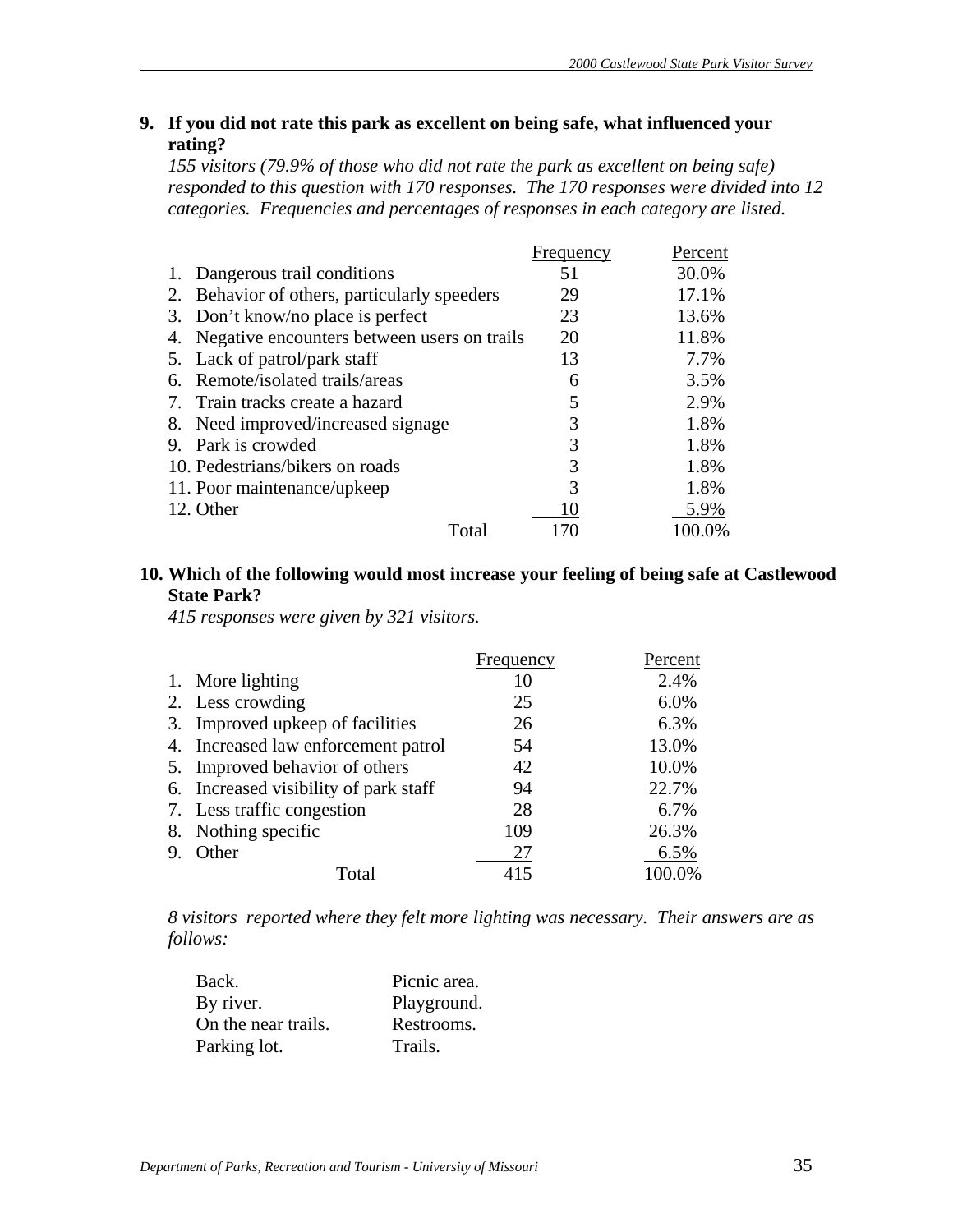*27 visitors (100% of those who indicated that an "other" safety attribute would most increase their feeling of safety) reported what other attribute would increase safety. The following lists the frequency and percentages of their responses.*

|                                              | Frequency      | Percent |
|----------------------------------------------|----------------|---------|
| Improve/better maintain trails               | 12             | 44.4%   |
| Reduce user conflicts on trails              | 5              | 18.5%   |
| Better enforcement of park rules             | 3              | 11.1%   |
| Improved/additional signage                  | 3              | 11.1%   |
| Better maintenance/upkeep of park facilities | ာ              | 7.5%    |
| Other                                        | $\overline{2}$ | 7.5%    |
| Total                                        | つつ             |         |

#### **11. During this visit, how crowded did you feel?** (n=397)

On a scale of 1-9, with  $1 = Not$  at all crowded and  $9 = Extremely$  crowded, the mean response was 2.8.

#### **12. If you felt crowded on this visit, where did you feel crowded?**

*A total of 116 open-ended responses were given by 108 visitors. The 116 responses were divided into 8 categories. Frequencies and percentages of responses in each category are listed.* 

|                                |       | Frequency      | Percent |
|--------------------------------|-------|----------------|---------|
| Crowded because of bike race   |       | 35             | 30.2%   |
| Trails                         |       | 35             | 30.2%   |
| Park roads and/or parking lots |       | 26             | 22.4%   |
| Picnic areas and pavilions     |       | 6              | 5.2%    |
| Everywhere                     |       | 5              | 4.3%    |
| Crowded because of weekend     |       | 3              | 2.6%    |
| Boat launch                    |       | $\mathfrak{D}$ | 1.7%    |
| Other                          |       |                | 3.4%    |
|                                | Total | 116            |         |

#### 13. Overall, how satisfied are you with this visit to Castlewood State Park?

|                        | Verv             |       |                        |              |         |
|------------------------|------------------|-------|------------------------|--------------|---------|
|                        | <b>Satisfied</b> |       | Satisfied Dissatisfied | Dissatisfied |         |
| (Mean score $= 3.60$ ) | 61.6%            | 37.2% | 1.3%                   | $0.0\%$      | $n=398$ |

#### **14. When visiting any state park, how important are each of these items to you?**

|             |                                        | Very      |           |             | Verv        | Don't   |           |
|-------------|----------------------------------------|-----------|-----------|-------------|-------------|---------|-----------|
|             |                                        | Important | Important | Unimportant | Unimportant | Know    |           |
| a.          | being free of litter/trash (3.80)      | 80.3%     | 19.2%     | 0.3%        | $0.0\%$     | 0.3%    | $n = 386$ |
| b.          | having clean restrooms (3.47)          | 54.1%     | 38.8%     | 5.5%        | 1.0%        | $0.5\%$ | $n = 381$ |
| $c_{\cdot}$ | upkeep of park facilities (3.58)       | 58.4%     | 39.7%     | 1.1%        | $0.0\%$     | 0.8%    | $n = 380$ |
| d.          | having a helpful/friendly staff (3.32) | 42.0%     | 48.0%     | 7.9%        | 1.3%        | $0.8\%$ | $n=379$   |
| e.          | access for disabled persons (3.14)     | 31.7%     | 29.8%     | 15.1%       | 3.0%        | 20.4%   | $n=372$   |
| f.          | care of natural resources (3.74)       | 74.3%     | 24.4%     | 0.5%        | 0.3%        | $0.5\%$ | $n=377$   |
| g.          | providing nature displays (2.99)       | 29.4%     | 38.5%     | 20.2%       | 5.0%        | 6.9%    | $n=377$   |
| i.          | being safe $(3.60)$                    | 65.3%     | 30.0%     | 3.7%        | 0.8%        | $0.3\%$ | $n = 380$ |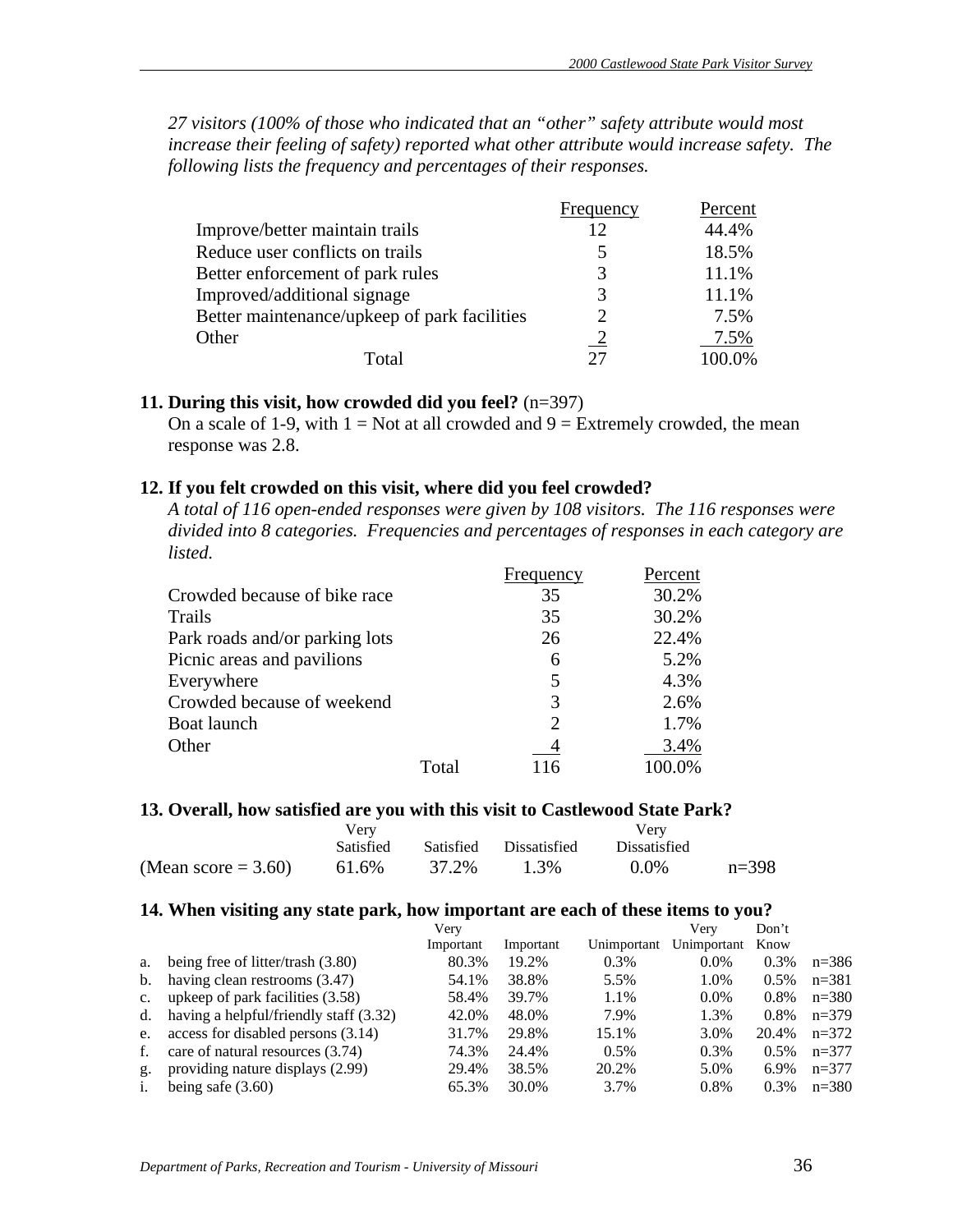**15. How do you typically receive information about Castlewood State Park or other Missouri state parks? Please indicate how much information you receive from the following sources:**

|                |                                                 | None    | Some  | Lots  | Don't know |           |
|----------------|-------------------------------------------------|---------|-------|-------|------------|-----------|
| a.             | Internet                                        | 56.5%   | 21.0% | 10.2% | 12.3%      | $n=324$   |
| $\mathbf b$ .  | magazines                                       | 50.0%   | 34.5% | 4.1%  | 11.4%      | $n=316$   |
| $\mathbf{c}$ . | newspapers                                      | 48.4%   | 35.7% | 5.4%  | 10.5%      | $n=314$   |
| d.             | direct mail                                     | 74.6%   | 12.1% | 1.6%  | 11.7%      | $n=307$   |
| e.             | brochures, pamphlets, or other printed material | 39.0%   | 39.3% | 12.3% | 9.4%       | $n=318$   |
| f.             | radio                                           | 76.0%   | 12.7% | 0.3%  | 11.0%      | $n=308$   |
| g.             | television                                      | 75.3%   | 13.2% | 0.7%  | 10.9%      | $n = 304$ |
| h.             | word of mouth, relatives, friends, etc.         | 13.9%   | 34.6% | 46.7% | 4.8%       | $n=353$   |
| 1.             | other (Please specify.)                         | $0.0\%$ | 19.0% | 66.7% | 14.3%      | $n=21$    |

*18 respondents indicated an other source from which they receive information about Castlewood or other Missouri State Parks, and their responses are as follows:*

| AAA book.                 | Map of area.                         |
|---------------------------|--------------------------------------|
| Bike shops.               | Maps.                                |
| Book.                     | Missouri Passport Program.           |
| By going to them.         | Missouri Visitor Center.             |
| Cross country team.       | Proximity.                           |
| Driving.                  | Show Me Missouri mountain bike book. |
| Driving around.           | St. Louis Orienteering Club.         |
| Know this park for years. | Visiting.                            |
| Look myself.              | Visits.                              |

**16. If you have access to the Internet, how often do you use the Internet when planning a trip or vacation?** (n=353)

| never  | 17.8% | frequently | 41.9% |
|--------|-------|------------|-------|
| rarely | 22.4% | always     | 17.8% |

**17. What is the value of Missouri state parks and historic sites? We are often asked this question. As you know, Missouri state parks and historic sites are funded through a onetenth cent Parks and Soils sales tax approved by the voters. We are interested in what you think. What value would you place on the overall recreation opportunity offered in a visit to this park?** (n=314)

| \$3 per day | 41.7% | \$7 per day | 4.5%  |
|-------------|-------|-------------|-------|
| \$5 per day | 29.3% | other       | 24.5% |

*58 visitors indicated an other value on the overall recreation opportunity offered at CSP. The following is the frequency and percent of their responses.*

|        | Frequency | Percent |
|--------|-----------|---------|
| \$0    | 29        | 50.0%   |
| \$.50  |           | 1.7%    |
| \$1    | 13        | 22.4%   |
| \$1.50 |           | 1.7%    |
| \$2    | 12        | 20.7%   |
| \$4    |           | 1.7%    |
| \$10   | $\perp$   | 1.7%    |
| Total  | 58        | 100.0%  |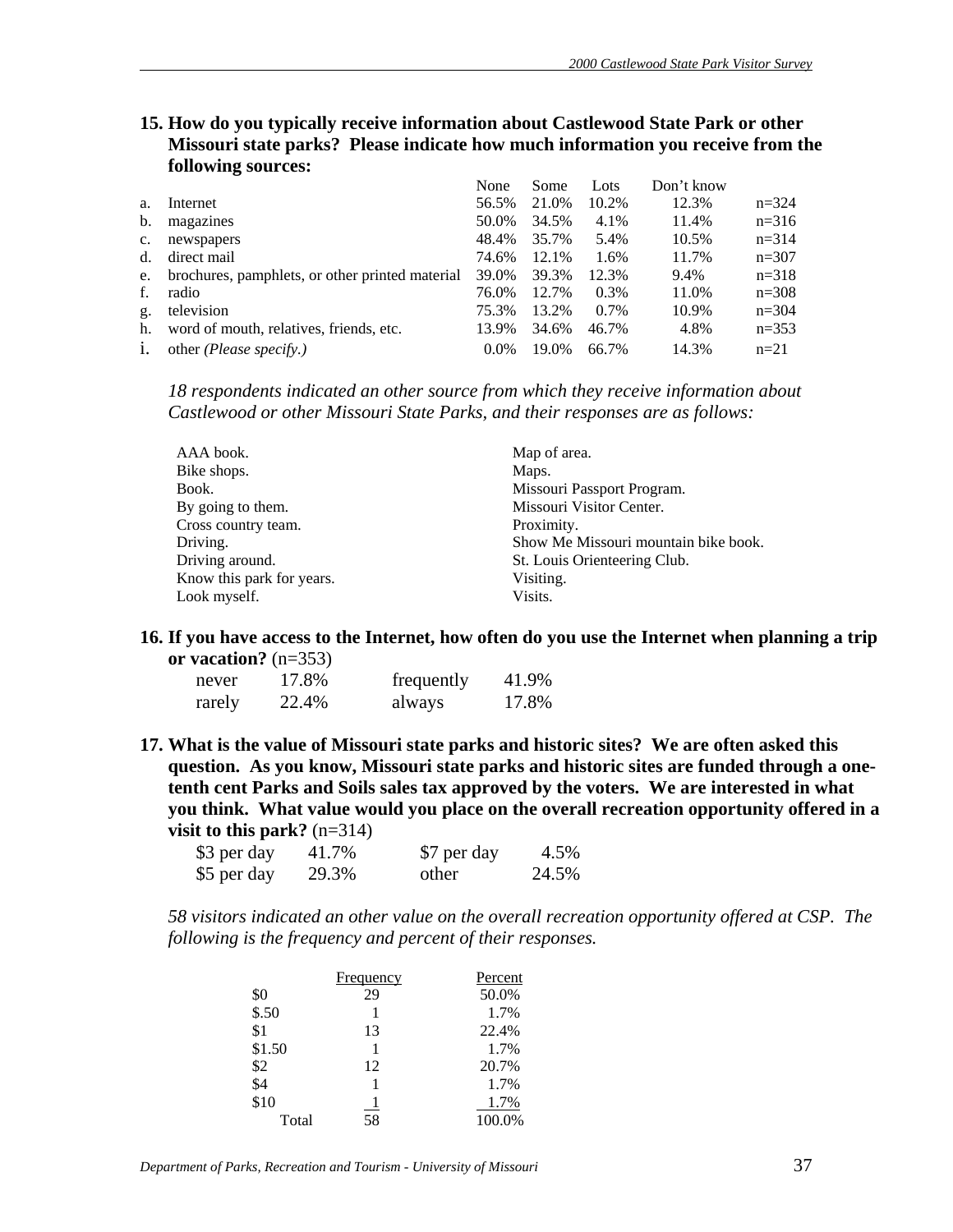# **18. What is your age?** (n=379)

*Responses were divided into the following 4 categories:*

| 18-34 | 52.5% |
|-------|-------|
| 35-54 | 37.7% |
| 55-64 | 5.6%  |

65-85 4.2%

(Average age  $= 36.5$ )

#### **19. Gender?** (n=376)

| Female | 63.8% |
|--------|-------|
| Male   | 36.2% |

#### **20. What is the highest level of education you have completed?** (n=386)

| grade school         | 1.3% | vocational school 4.1% |       | graduate of 4-year college | 34.2% |
|----------------------|------|------------------------|-------|----------------------------|-------|
| high school $13.2\%$ |      | some college           | 27.7% | advanced graduate degree   | 19.4% |

#### **21. What is your primary occupation?** (n=372)

| homemaker                 | 5.1%  | professional/technical | 17.5%   |
|---------------------------|-------|------------------------|---------|
| self-employed             | 11.8% | retired                | $6.2\%$ |
| service-based             | 30.6% | student                | 14.0%   |
| manufacturing-based 13.4% |       | other                  | 1.3%    |

#### **22. What is your household composition?** (n=376)

| single with no children        | 36.2% | married with children living at home | 31.1% |
|--------------------------------|-------|--------------------------------------|-------|
| single with children           | 6.1%  | married with children grown          | 8.8%  |
| married with no children 13.6% |       | other                                | 4.3%  |

#### **23. What is your ethnic origin?** (n=378)

| African American | $1.6\%$ Asian         | $0.5\%$ | White | 94.2% |
|------------------|-----------------------|---------|-------|-------|
| American Indian  | 1.3% Hispanic $2.1\%$ |         | Other | 0.3%  |

# **24. What is your 5-digit zip code** *(or country of residence, if you live outside the U.S.)***?** (n=373) *The states with the highest percentages of respondents were:*  Missouri (96.5%)

Illinois (2.4%)

# **25. What is your annual household income?** (n=349)

| less than $$25,000$ | 12.9% | $$50,001 - $75,000$ | 25.2% |
|---------------------|-------|---------------------|-------|
| $$25,000 - $50,000$ | 30.4% | over \$75,000       | 21.5% |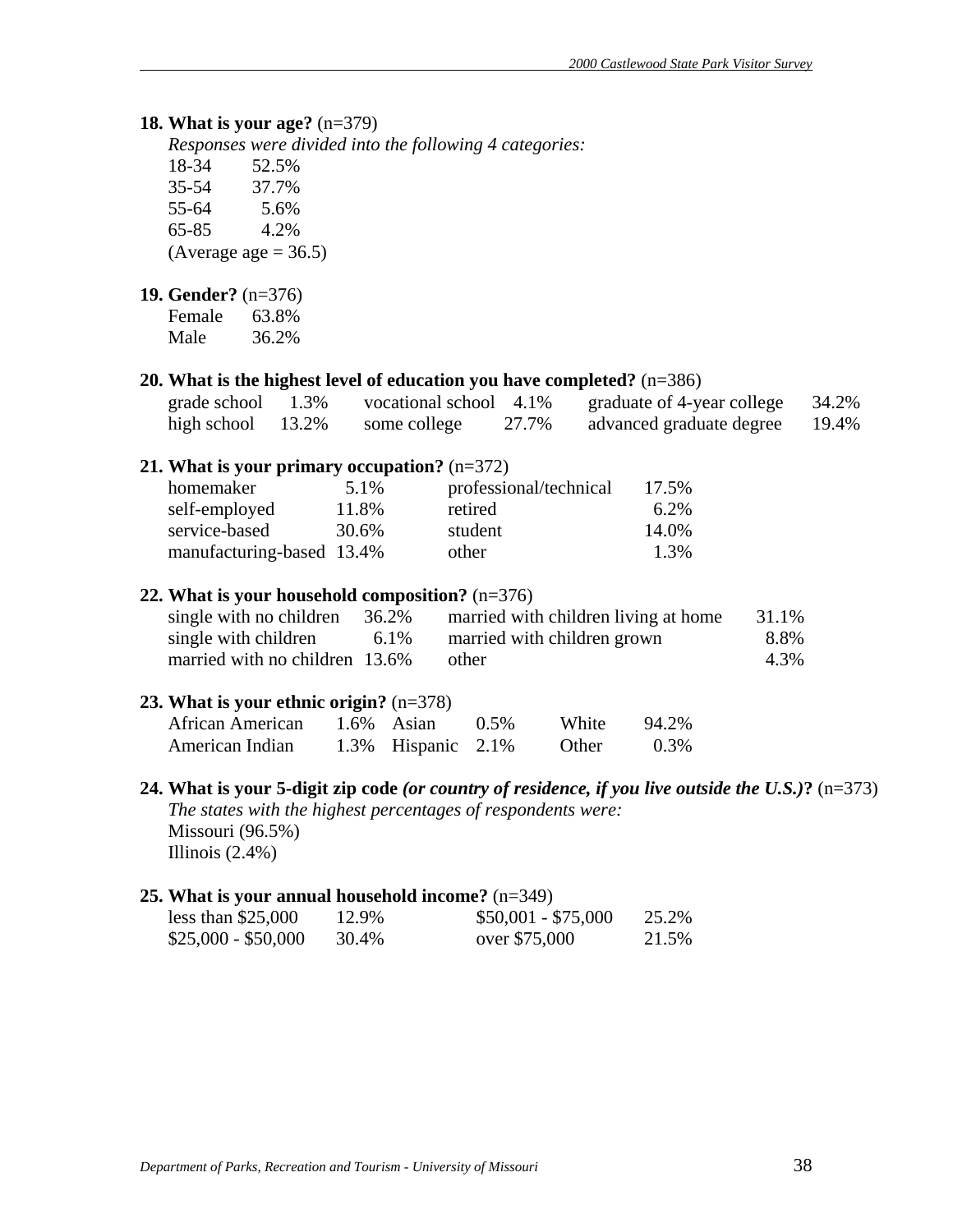**26. Please write any additional comments about your park visit or suggestions on how the Missouri Department of Natural Resources can make your experience in Castlewood State Park a better one.** 

*168 of the 402 visitors (41.8%) responded to this question. A total of 222 responses were given, and were divided into 13 categories. Frequencies and percentages of responses in each category are listed.*

|                                                 |       | Frequency | Percent |
|-------------------------------------------------|-------|-----------|---------|
| 1. Comments regarding question 17               |       | 53        | 23.9%   |
| Comments/suggestions about the trails<br>2.     |       | 46        | 20.7%   |
| General positive comments<br>3.                 |       | 44        | 19.8%   |
| 4. Better maintenance/upkeep                    |       | 18        | 8.1%    |
| 5. Need additional/improved facilities/services |       | 17        | 7.7%    |
| Improved/additional signage<br>6.               |       | 8         | 3.6%    |
| 7. Park is too crowded                          |       |           | 1.8%    |
| 8. Allow camping in park                        |       | 3         | 1.4%    |
| Enforce leash law<br>9.                         |       | 3         | 1.4%    |
| 10. Comments about bikers/hikers on park roads  |       | 3         | 1.4%    |
| 11. Comments about use restrictions             |       | 3         | 1.4%    |
| 12. Comments about boats/personal water craft   |       | 3         | 1.4%    |
| 13. Other                                       |       |           | 7.7%    |
|                                                 | Total | 222       | 100.0%  |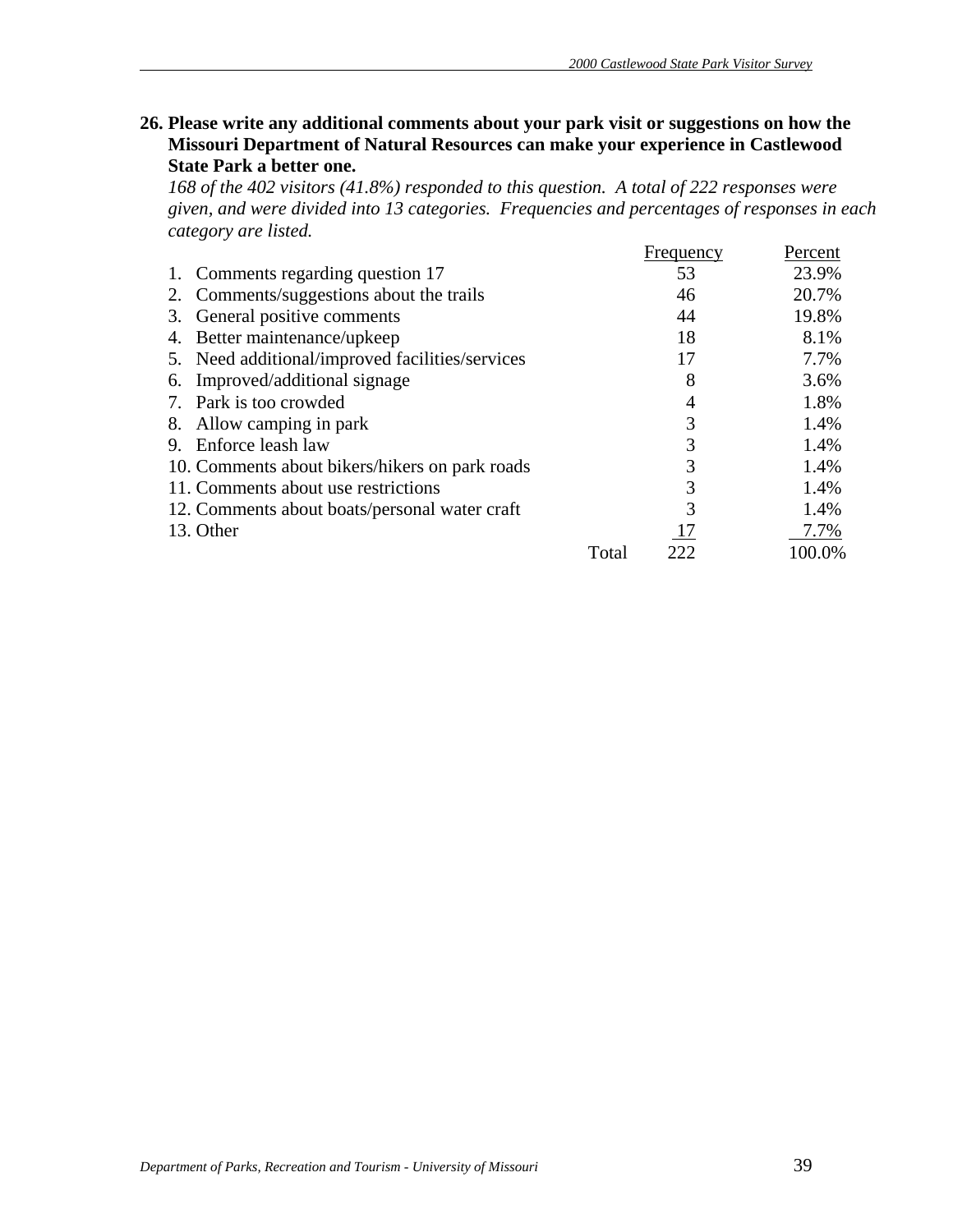# **Appendix F. List of Responses for Safety Concerns (Q 9)**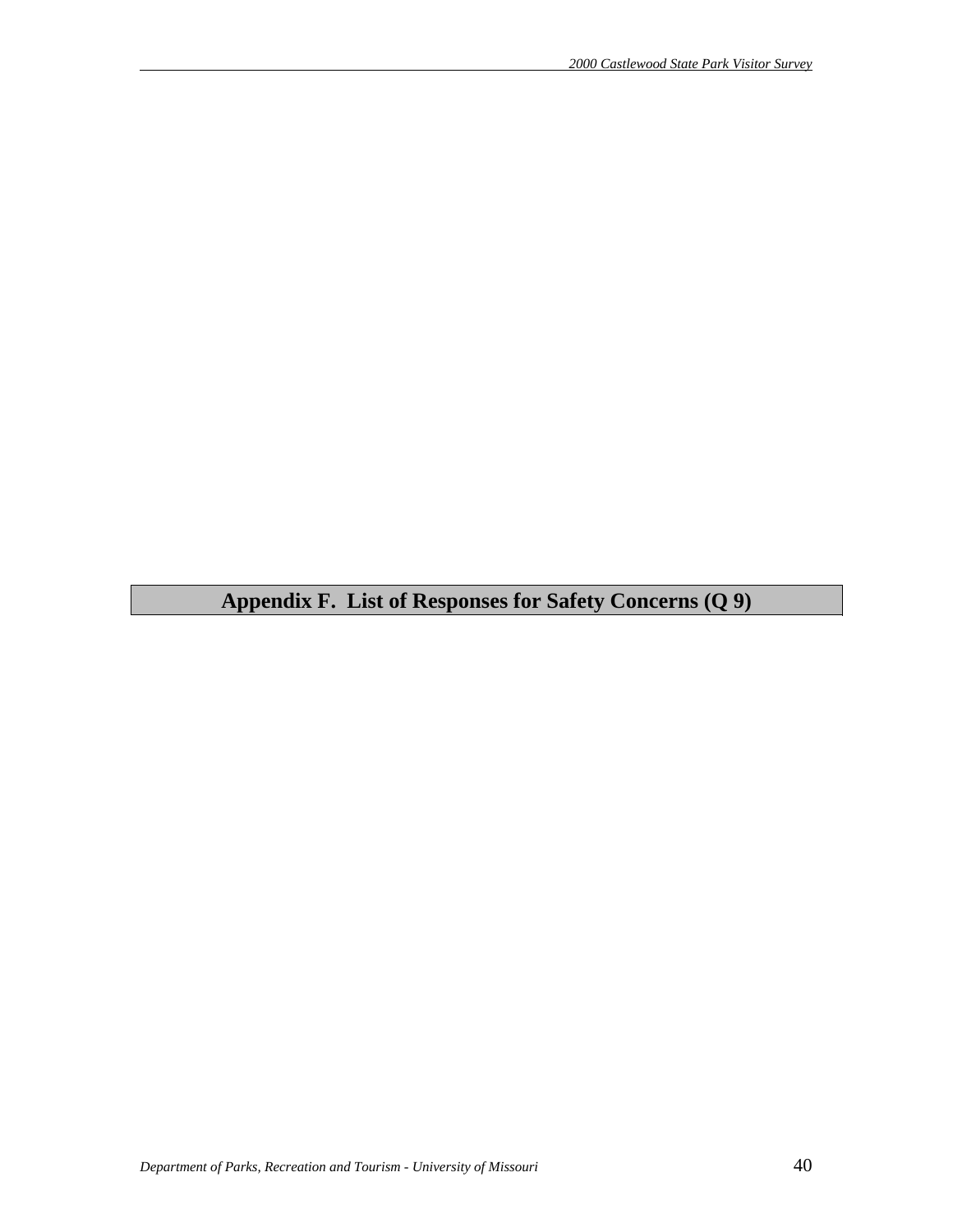# **Responses to Question #9**

**If you did not rate this park as excellent on being safe** *(Question 8, letter h.),* **what influenced your rating?** 

# **Dangerous trail conditions**

- A lot of times it takes too long for debris to be removed from trails after storms.
- Back trail is closed; upper part too crowded.
- Bike riders sharing the trails with walkers and runners. Trail cross roads. Cars travel too fast.
- Bike trails washed out, not repaired or blocked by trees.
- Bluff hazards.
- Cliffs are scary -- need fence.
- Condition of trail, no paths for pedestrians/bikes other than roads for cars.
- Don't know what's coming around the next corner.
- Drop off and stones on trails. Bikers riding too fast.
- Eroded trails.
- Eroded trails. Poachers.
- Even though is not designated bike trail, some of the paths around the river should be marked and labeled safe to pass, not safe.
- Excess mud on trails and pavement can cause slips.
- Fix the path that adjoins from trussel to bottomlands. You know -- "the jumps".
- Fix the washed out trail by the river and train tracks.
- Flood problem on trails.
- It had rained the night before and the trails were muddy.
- Litter on trail like glass. Having restrooms open more.
- Lots of trail erosion from bike overuse, too many high speed mountain bikes.
- No apparent effort to fix washed out part of trail.
- Poor condition of riverside trail after flooding.
- River scenic trail is hazardous, but could be marked as such.
- Rock trails, easy slippage for children, easy access to bluff.
- Rough hiking trails.
- Signs at road crossing between trails.
- Slow repair of trail gone bad from rain.
- Some of trails are very hazardous and should be clearly marked.
- Some of trails too close to river; trails should go one way.
- Some trails are rough.
- Some trails have deep ruts and loose gravel which could cause a fall by pedestrians or cyclists.
- Some trails steep and slippery, but that's appropriate; I wouldn't like them totally safe they would be "unnatural".
- Some trails very loose rocks, need to cut new trails.
- Some washed out trails although signs do carry people away.
- State of trails -- mud ruts from bikes, tree across paths not removed for months. Bikers not always courteous.
- The bluffs -- nothing you can/should do about it. Train.
- The trails go on that have orange tape across them and signs that say not trespassing aren't very safe.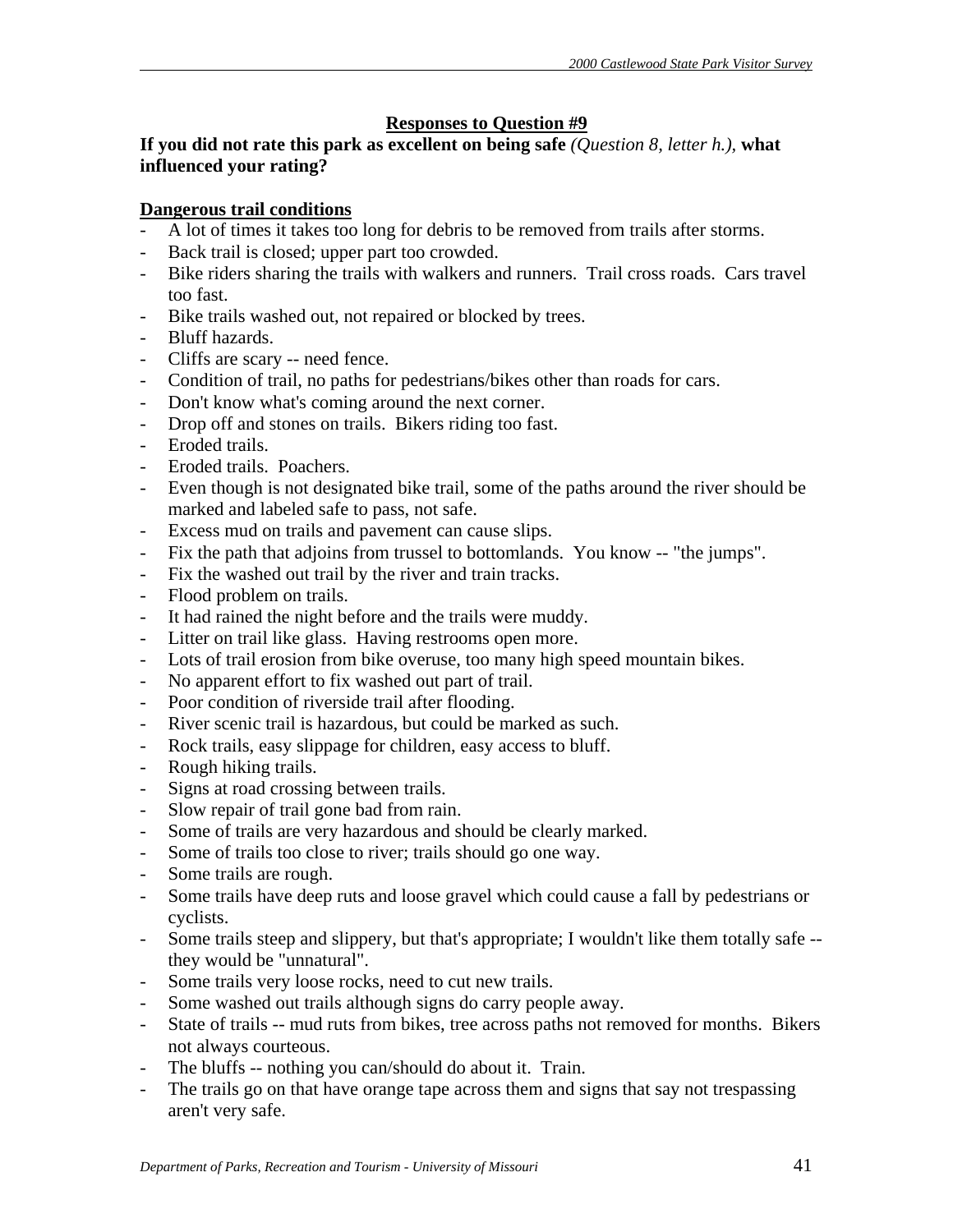- There are dangerous trails (however, I like it that way).
- There is a washed out trail by the river.
- There is always risk on unattended trails.
- There is no signs on the road for trail crossings.
- Tough trails.
- Trail can be very crowed on the weekends
- Trail erosion.
- Trail erosion. Reckless jet skiers and speed boaters.
- Trail maintenance.
- Trails are very rocky.
- Trails that are closed are still ridden. Been here for 10 years, only saw a ranger twice.
- Trees on trails too grown up with weeds to see if anybody is around the next corner and trees fall on trails.
- Upkeep of trails near water.
- Washed out trail along river.
- You must be careful on some trails and bluffs. The dangers are around. I wouldn't try to change them.

# **Behavior of others, particularly speeders**

- Although I have had many excellent mornings, I sometimes find a group of three boys hanging out -- they look suspicious. It's always same three boys.
- Autos driving too fast in the park.
- Bad drivers.
- Bike riders sharing the trails with walkers and runners. Trail cross roads. Cars travel too fast.
- Careless hikers and bikers.
- Careless hikers.
- Close to river, too frequent gatherings of druggies.
- Don't always see a ranger or police on duty. Kids driving too fast.
- Eroded trails. Poachers.
- Fast drivers.
- Individuals who do not obey signage.
- Just some of the strange people I've seen.
- Lots of kids skipping school and migrating in cars.
- Low life gathering near river.
- No one to control pets on hiking and cycling trails.
- Not your fault, but reckless behavior of other visitors, e.g. rock climbing/falling.
- People drive too fast.
- People get killed on the RR tracks; occasionally people drive too fast; occasionally cyclists drive too fast.
- People getting high in park.
- Seems to be a lot of kids doing drugs -- smell pot frequently.
- Some areas are remote, gangs of kids hanging around.
- Sometimes people smoke pot.
- Strange people on trails. A man whistled at me and made me fell very unsafe.
- Stupid pet owners -- not the park.
- Too many people biking, too many people drunk on weekends high speed driving.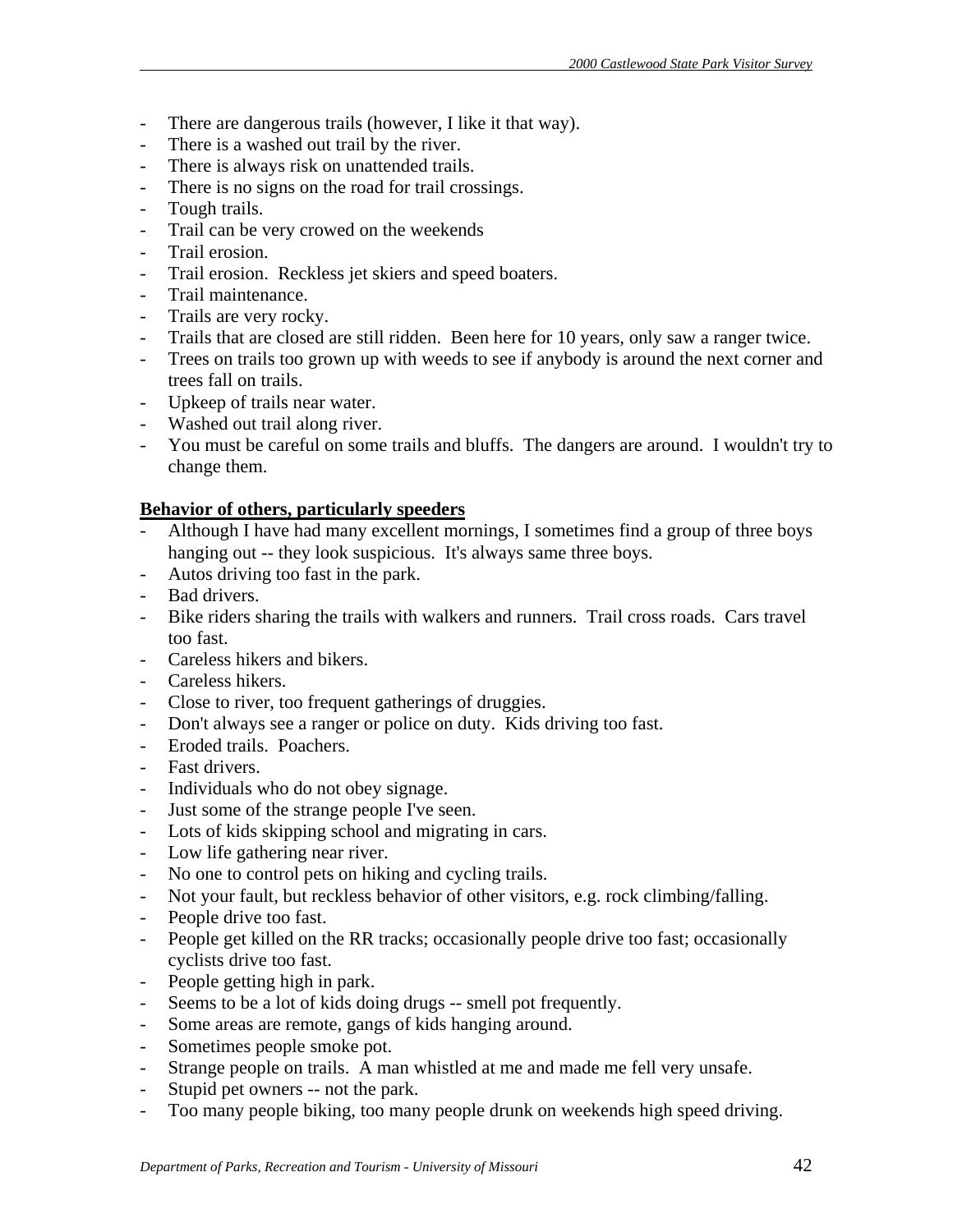- Too many teenagers -- unsupervised.
- Too many young boys with loud stereos and fast, loud motors in their highly expensive parents' car.
- Trail erosion. Reckless jet skiers and speed boaters.
- Vandalism.

# **Don't know/no place is perfect**

- Did not know.
- Don't know from media or personal experience.
- I don't know, I guess its hard to be totally safe in a natural environment.
- I have never had safety concerns but I do not have a way to know if others do or have in past.
- I have no information to make opinion about safety.
- I haven't had any safety issue.
- I was referring to natural dangers like the bluffs.
- It's either safe or not, and good means it's safe.
- Lack of experience here.
- Lack of experience with park.
- Mountain biking comes with its inherent risks.
- No experience with a safety problem.
- No place is safe beyond a doubt.
- Not enough experience, being a first time visitor.
- Not sure if drunken parties ever take place that could potentially be dangerous.
- Not sure if or if not safe.
- Organized group, no experience otherwise.
- Safety is usually a personal choice, I don't know what a park could do to encourage it other than posting low speed limit and caution signs where necessary.
- Seems OK, but I usually think my safety is up to me.
- The park cannot completely control the safety of the people in it.
- The path system only has so much control. The rest falls to the person using the facilities.
- This park by its natural state is unsafe if not used properly, but that's what makes this park better than most -- natural beauty.
- We didn't have any reason to be concerned with safety. It was a quick drive through.

# **Negative encounters between trail users**

- Bicycles going too fast on trails without warning you.
- Bicyclists and walkers sharing trails -- can be dangerous for both.
- Bike racers do not slow down for hikers. Perhaps separate paths should be made.
- Bike riders sharing the trails with walkers and runners. Trail cross roads. Cars travel too fast.
- Bike traffic sometimes fast and frightening.
- Bike traffic. Occasionally frightens kids.
- Dogs and bicyclists.
- Drop off and stones on trails. Bikers riding too fast.
- Had encounters with people on bike trail.
- Lots of trail erosion from bike overuse, too many high speed mountain bikes.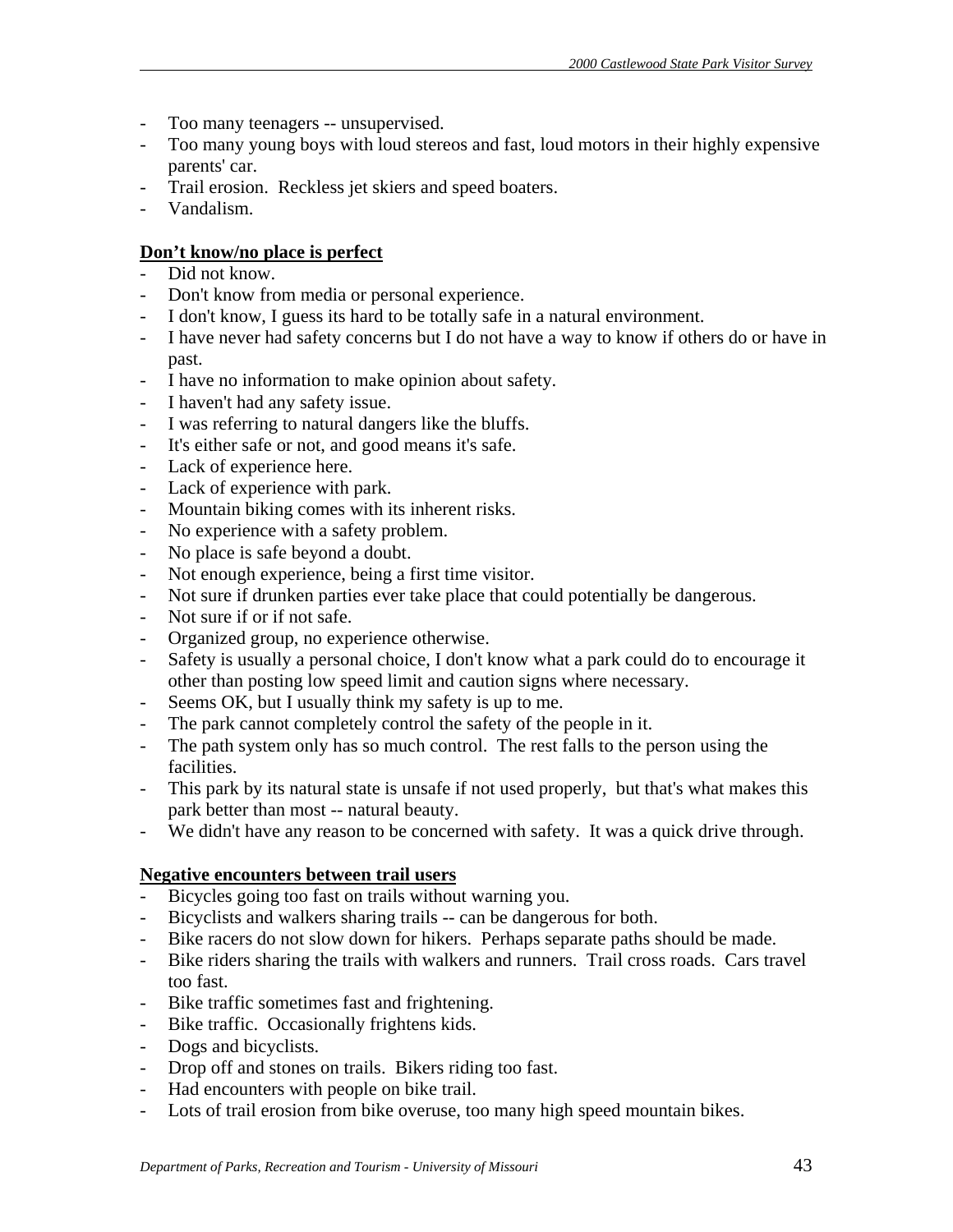- Mountain biking extreme.
- Not enough communication between riders and runners and horseback riders.
- Other users -- unsafe/unpredictable bike habits.
- Paths could be wider, walkers aren't smart enough to not stay in middle of path. Hard on cyclists to get around them.
- People get killed on the RR tracks; occasionally people drive too fast; occasionally cyclists drive too fast.
- People on bicycles going too fast and don't give warning; railroad running through park is hazardous.
- State of trails -- mud ruts from bikes, tree across paths not removed for months. Bikers not always courteous.
- There is a lot of mountain biking.
- Too many overlap points with bike event.
- Too many people biking, too many people drunk on weekends high speed driving.

# **Lack of patrol/park staff**

- Don't always see a ranger or police on duty. Kids driving too fast.
- Don't know. Don't see a lot of park staff.
- I have not seen a park ranger here for while.
- Increase park staff and security.
- Lack of park rangers.
- Lack of security and phone.
- More security around.
- Needs police protection when open.
- No park rangers visible.
- No park rangers.
- Only thing that could make excellent would be addition of armed guards. Everything else is cool.
- Park rangers could be more visible.
- Trails that are closed are still ridden. Been here for 10 years, only saw a ranger twice.

# **Remote/isolated trails/areas**

- Although I have never had a bad encounter, I have seen some creepy looking men back in the trails. It somewhat spooked me to realize how far I was from anyone to protect me.
- Need a buddy with me.
- Nothing other than the remote areas.
- The trails go back pretty deep; you cannot patrol them all the time.
- Very secluded areas, which is normal.
- Worried when being along on a trail became it can, at times, be isolated.

# **Train tracks create a hazard in park**

- I think it has to do with the train tracks, but I believe "survival of the fittest".
- People get killed on the RR tracks; occasionally people drive too fast; occasionally cyclists drive too fast.
- People on bicycles going too fast and don't give warning; railroad running through park is hazardous.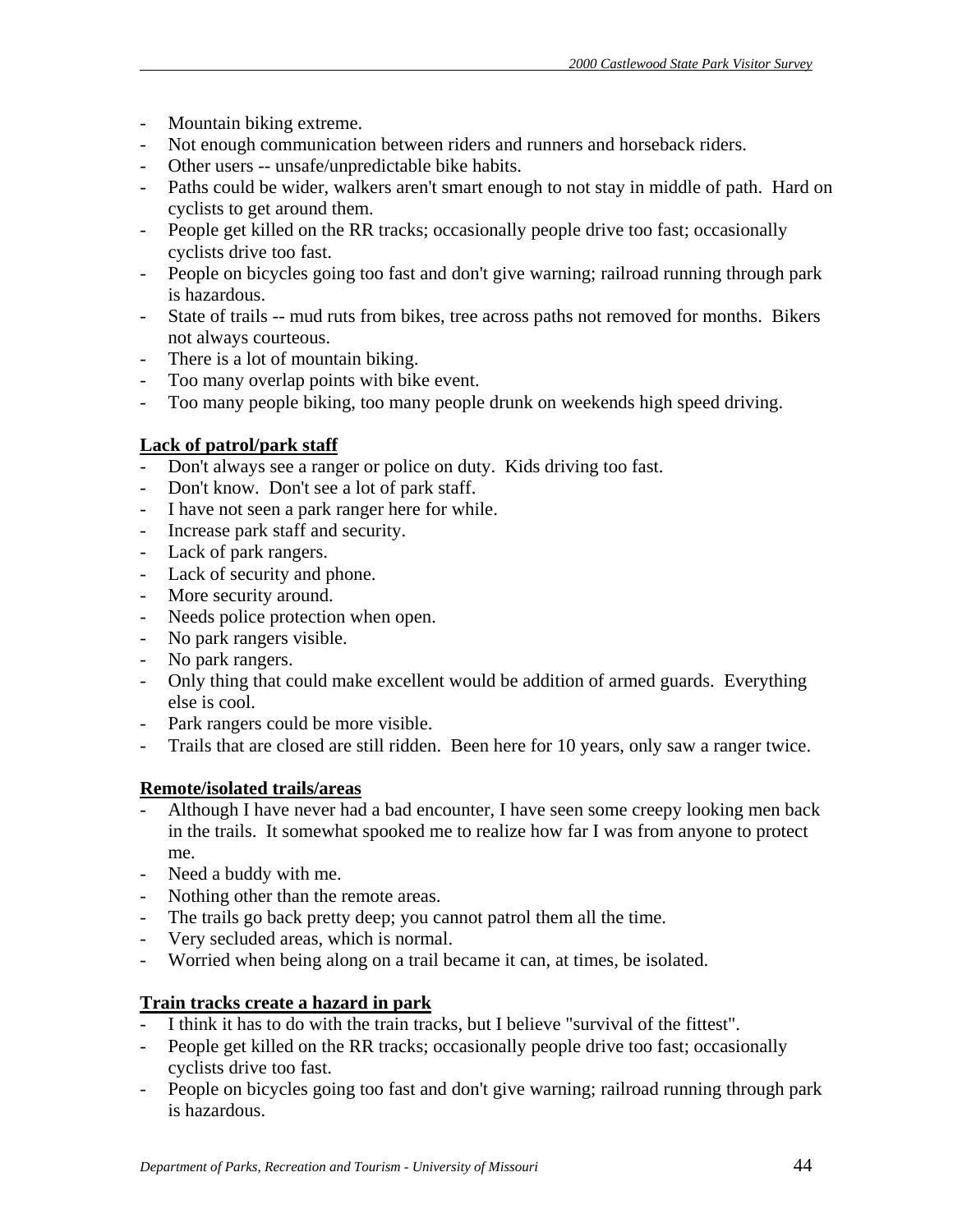- The bluffs -- nothing you can/should do about it. Train.
- Train.

#### **Need improved/increased signage**

- Biking -- should list trails as beginner, moderate or advance at beginning of the trail heads.
- Need to mark dangerous areas and difficulty of trails.
- Trail signage could be better, we inadvertently took the wrong trail.
- Trail signage could be improved.

# **Park is crowded**

- Congested.
- Crowds.
- Lots of traffic.

# **Pedestrians/bikers on roads**

- Biking on road.
- They should have a sidewalk; instead cars, bikes, and people with strollers are all on the same road.
- Trail for rollerblading, bike riding, walking that aren't in the street would be safer.

# **Poor upkeep**

- Broken beer bottles on beach.
- Litter on trail like glass. Having restrooms open more.
- Restrooms can't be locked, not very clean.

# **Other**

- Graffiti on trail.
- Have not run into many disruptive people during visit here.
- History -- safety has improved in recent years.
- More fenced look outs.
- Mountain bike trails are different for all riders.
- No access along river tempts people to go down steep graded riverbanks.
- Not enough communication.
- The public does not care a whole lot about it.
- Too much cover.
- Too much poison ivy.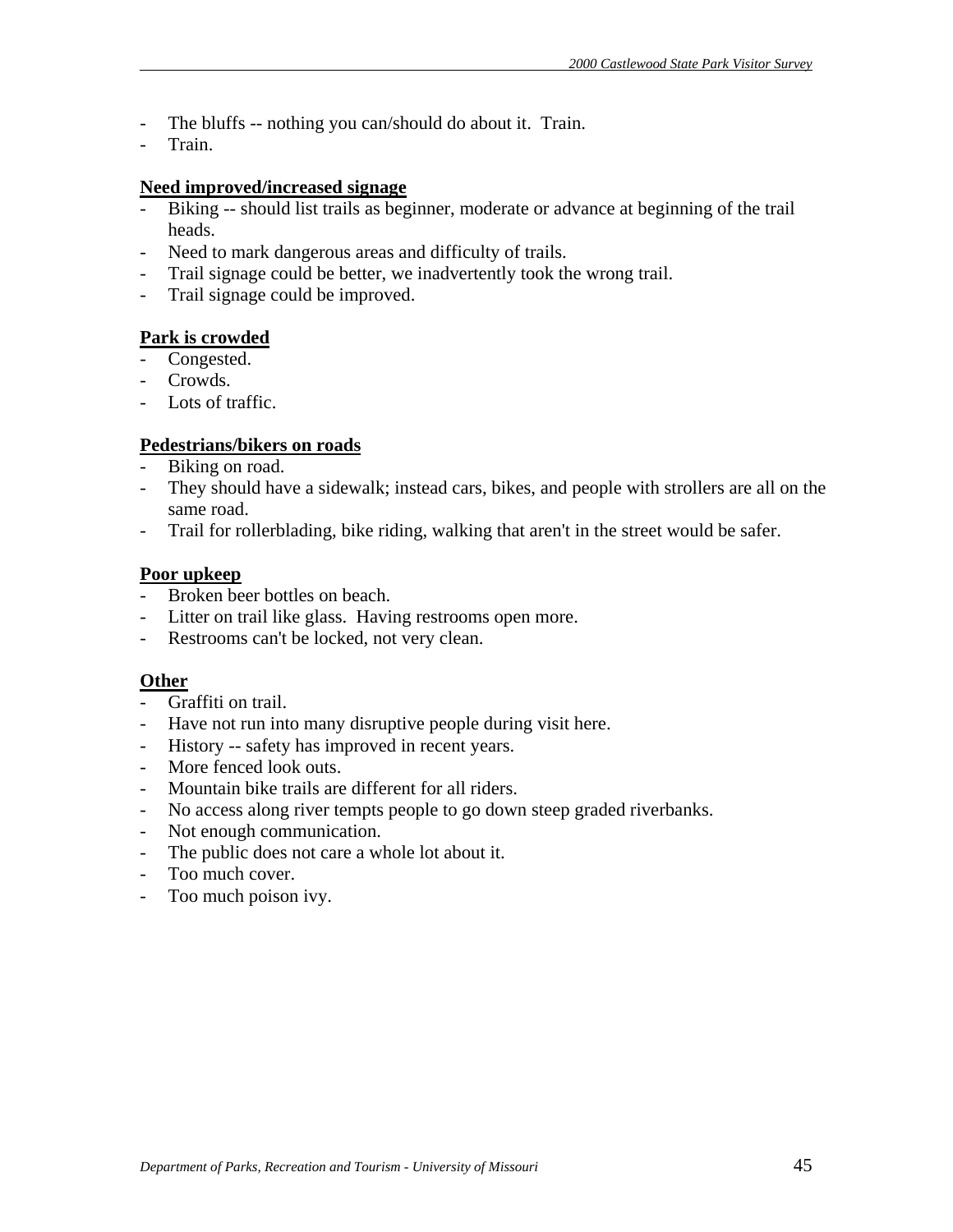# **Appendix G. List of Responses for Additional Comments (Q 26)**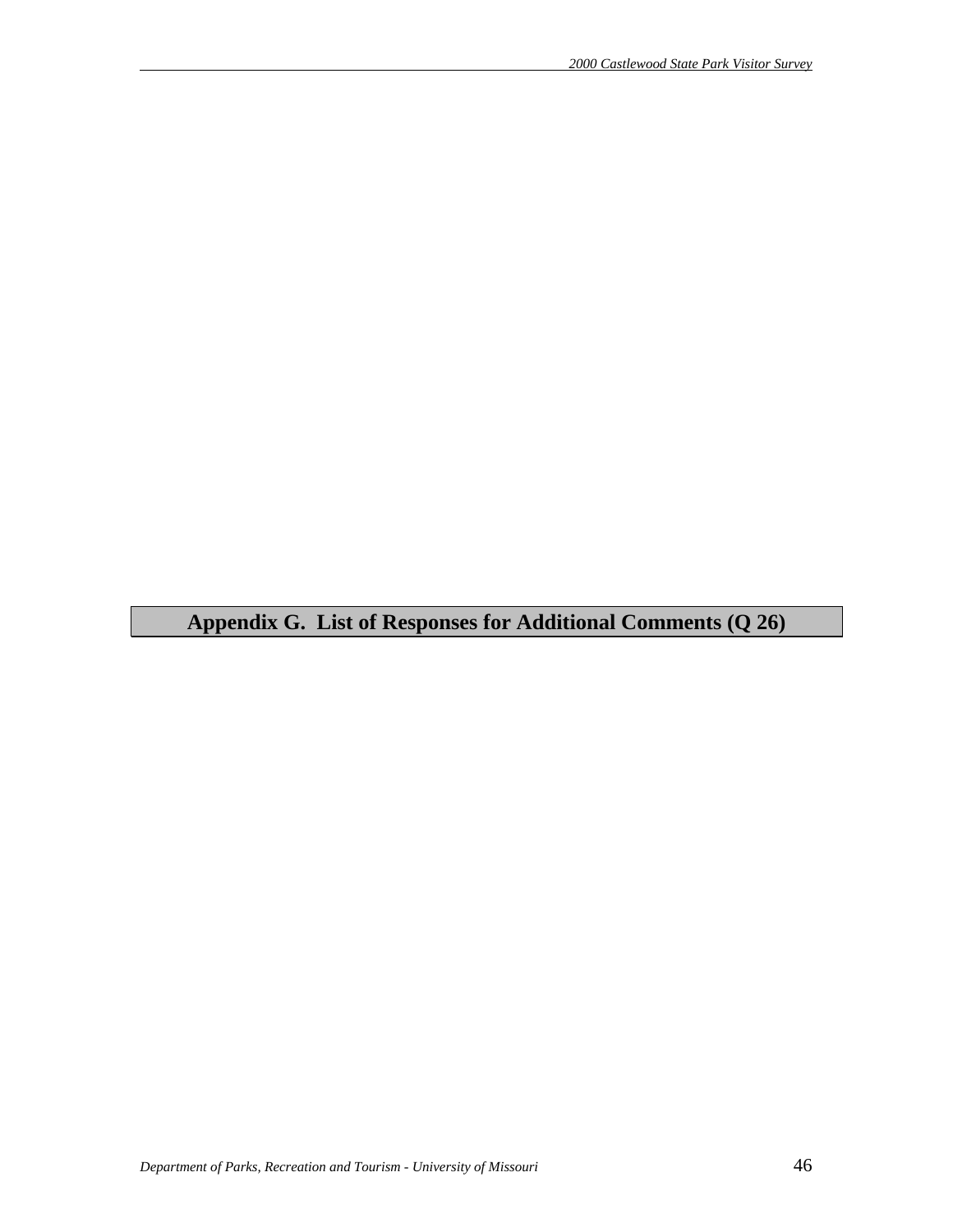# **Responses to Question #26**

**Please write any additional comments about your park visit or suggestions on how the Missouri Department of Natural Resources can make your experience at Castlewood State Park a better one.** 

# **Comments regarding question 17**

- "Penny for parks" new logo for you, 1 cent sale tax.
- \$5 per day, if it was not so crowded with bike racers and dogs. The park should be for family recreation and hiking.
- 1 cent sales tax -- "Penny for parks".
- 25-50 cents/per day -- lots of kids.
- Annual fee.
- As often as I come here, I would need a "season pass".
- Depends on the park.
- Does this make sense?
- Don't charge for it.
- Don't want to pay.
- For non-Missouri residents, \$3.50.
- Free state park.
- Free.
- Free.
- Free.
- Free.
- Free. I pay taxes.
- I am opposed strongly to the idea of paying a fee to enter the park. Some sort of fund raising event in the park would provide community awareness and provide additional funds.
- I am strongly opposed to paying a fee to enter the park.
- I do not believe in paying for enjoyment. We already pay taxes. I would still consider coming occasionally if there was a charge for entry, but would come much less.
- I don't place a "value" because nature is priceless. We shouldn't even think of charging to visit the park, by the way.
- I feel it should not have a charge levied as we pay taxes.
- I hope never to see a fee to enter this or other MO state parks.
- I like free.
- I pay tax.
- If a charge was assessed at Castlewood, we'd find another park to hike weekly and biweekly.
- It should be free.
- Keep free of charge -- I pay enough taxes already.
- Keep this place free to all.
- Love this park, but I'm not sure I would always pay it. It is priceless but I still want it to be free.
- No charge.
- No fee is good.
- None -- I pay taxes. Only non-Missouri residents should have to pay.
- None additional.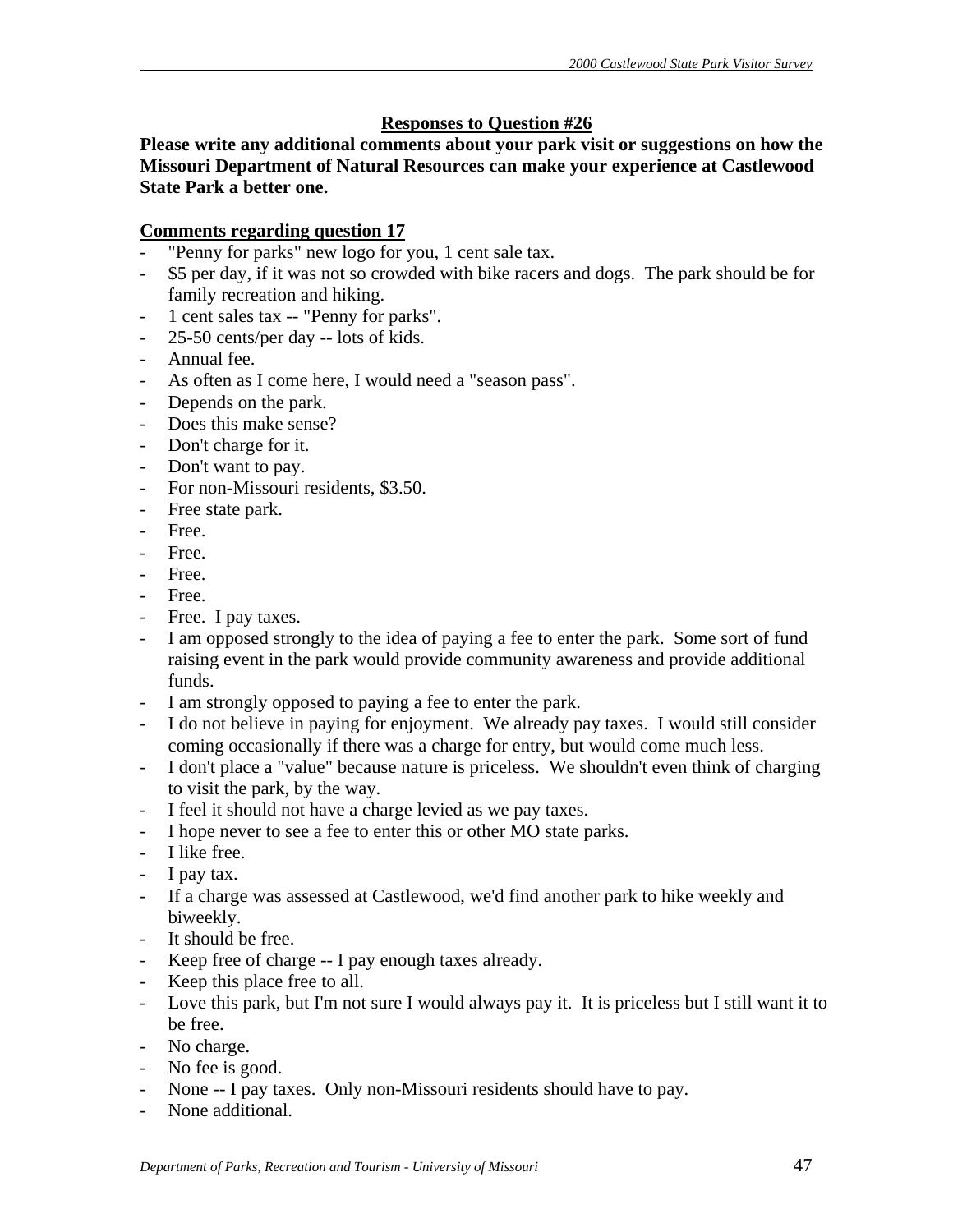- Prefer to keep it tax funded.
- Priceless.
- Priceless.
- Priceless.
- Raise the tax.
- Should be free, paid for by taxes.
- Should come out of taxes.
- Should remain free.
- Stay with tax so local people can come every day.
- Taxes.
- Taxes.
- The value is families being able to enjoy God's creation.
- Unless trails are better maintained.
- Would not visit if fee charged.
- Yearly donations, not fees. \$10 -\$25 yearly.
- Yearly fee.
- Yearly permit.
- Yearly permit.
- You shouldn't pay for a state park.

# **Comments/suggestions about trails**

- Aside from improved signage on trail, you guys are doing great job. I hope you aren't considering getting rid of pets because all pets I saw (including my own) were well behaved.
- Better access to cliff outlook.
- Better marking and upkeep of bike and walking trails.
- Better marking of the bike trails would be helpful. Otherwise, it's a great park.
- Better trail maintenance -- get a 4-wheel and drag the trail daily. Spray for bugs. Post intermediate signs for distance on trail. Put in a recirculating fountain and water shoot that everyone can use to hose off the dirt, etc. Update maps. Increase number of foot trails. Make the park open for year around use. Hook up trail to Eureka along river and from Valley Park.
- Bicyclists are causing too much erosion of trails. They should organize trail maintenance and they should not ride when the trails are muddy.
- Bike trails could be marked better.
- Clean up the trash on the trails.
- Concerned about the severe erosion of the trails due to heavy bicycle traffic.
- Cut some of the high weeds at least around blind corners. I've seen many people run into each other. Wash-out by the railroad near the river -- and lots of trees on trail after that point.
- Display trail technicality in numeric rating: 1) easy, 2) moderate, 3) technical. Develop more trails that are difficult to bring more excitement to the park.
- Fix the erosion problem along river to re-open trail on SW end.
- Fix the trail between the river and the train tracks. Don't start putting restrictions on the park, like hiking only days and no pets. Keep this place free to all.
- Fix the washed out trail along the river.
- Have more clean restrooms. Fix damaged trails/rain.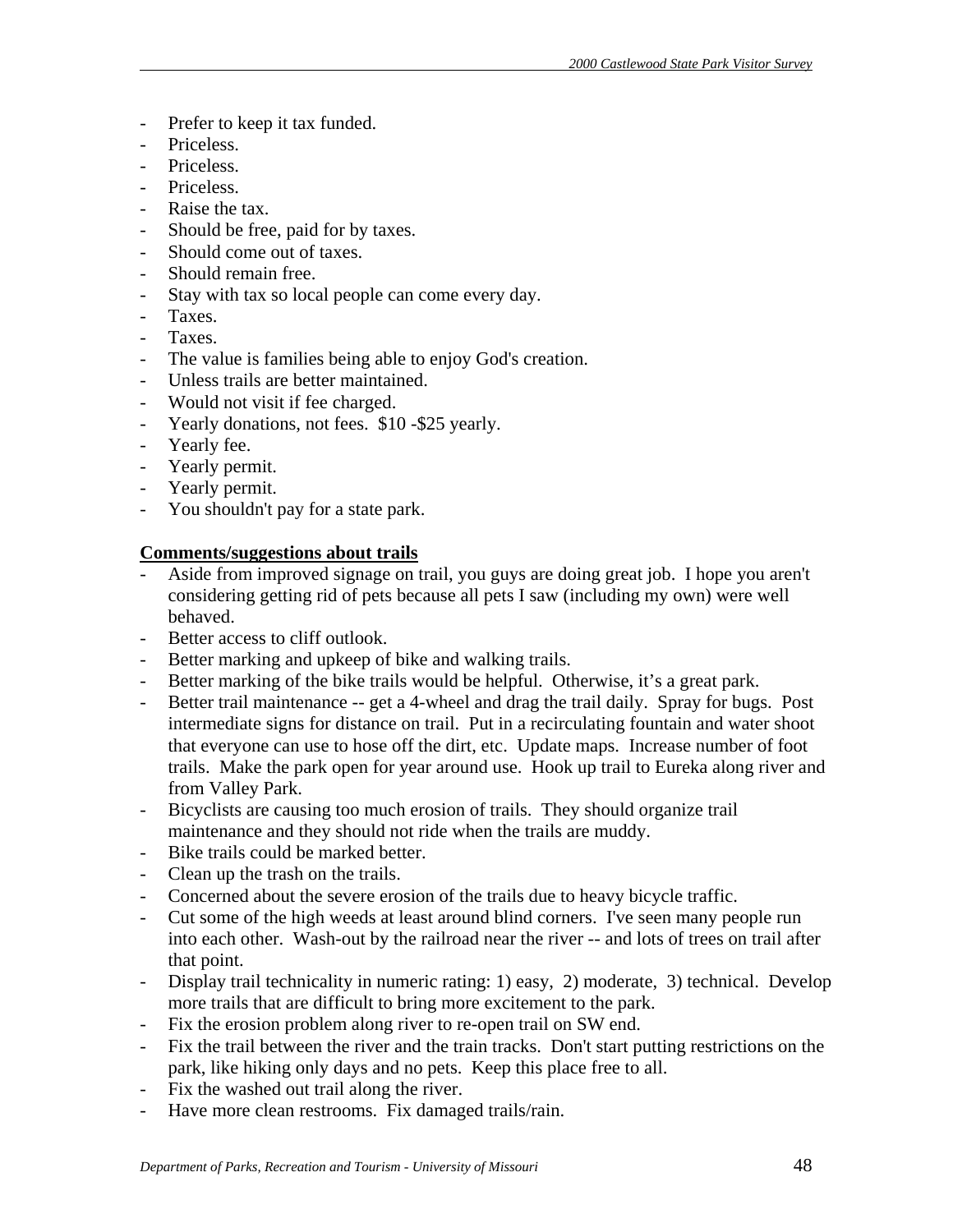- I am very concerned about the river trail where the flood has washed away most of it up to railroad tracks. Do you think they will cut a deal with the railroad and shore it up and fill it in? That section used to be a lot of fun to ride -- now it's gone. Good job overall. Thanks.
- I both run and mountain bike here. I have been coming here for about 20 years. The popularity of this park has soared. It is good to see, but trail system is in dire need of expansion. I am certain a new group called GORC (Gateway Off Road Cyclists) would be more than willing to help.
- I just love the trails. My boxer and I visit twice a weekend. Weekend bikers ride the trails too fast. Sometimes hard to get out of the way.
- I think horses should be allowed on all trails. It would also be nice to have a bigger horse trailer parking area or a place suited to camping overnight with horses.
- I think the trail system is the primary attraction for many of the visitors. I have never had any party here so I cannot comment on crowding of sites. There are many possibilities for dealing with trail overcrowding by expanding system. IMBA and other groups will do this for nothing.
- I was here at a mountain bike race -- very fun. A great way to both promote the park and get people outside. The trails are great but could use some more attention. Keep up the good work. Stop littering on trail. More trash cans, too.
- I wish there were more trails open to bicycles, and they were better marked with mileage markers incrementally.
- I would like to see the Blue Ribbon trail reopened.
- I'd be happy to volunteer for trail maintenance (and repair). Just leave volunteer info on bulletin board.
- Keep trail open between the railroad tracks and the flats -- western most part, flood damage. Close the dump (eastern part)!
- Less bike races or make bike race trails out of way of hikers.
- Make more trails available to mountain biking. Currently there only a few places for mountain biking in the St. Louis area and this leads to heavy use of those few trails. Having more trails open to bikes would lessen the crowding and impact on each individual trail.
- More mountain bike trails.
- More trails and bike events and signing of trails and advertising.
- More trails through the park, like cutting one large loop around the boundaries of the park.
- More trails, less cars.
- Open back trail.
- Organize a volunteer trail maintenance program.
- Repair washed out sections of bike trail.
- Solve the eroding trails with aid of volunteers.
- Some new bike trails would be nice.
- There are a lot of people willing to help with trail maintenance -- would like to see some help. Organize groups to create new trails as well as upkeep existing ones.
- Trails could use some better signage. Great place.
- Trails get muddy after it rains and we can't walk.
- Trails need to be better maintained, glass, trash, ruts, mud. Restrooms a little dismal.
- Very satisfied, possible trimming of area growth on trails.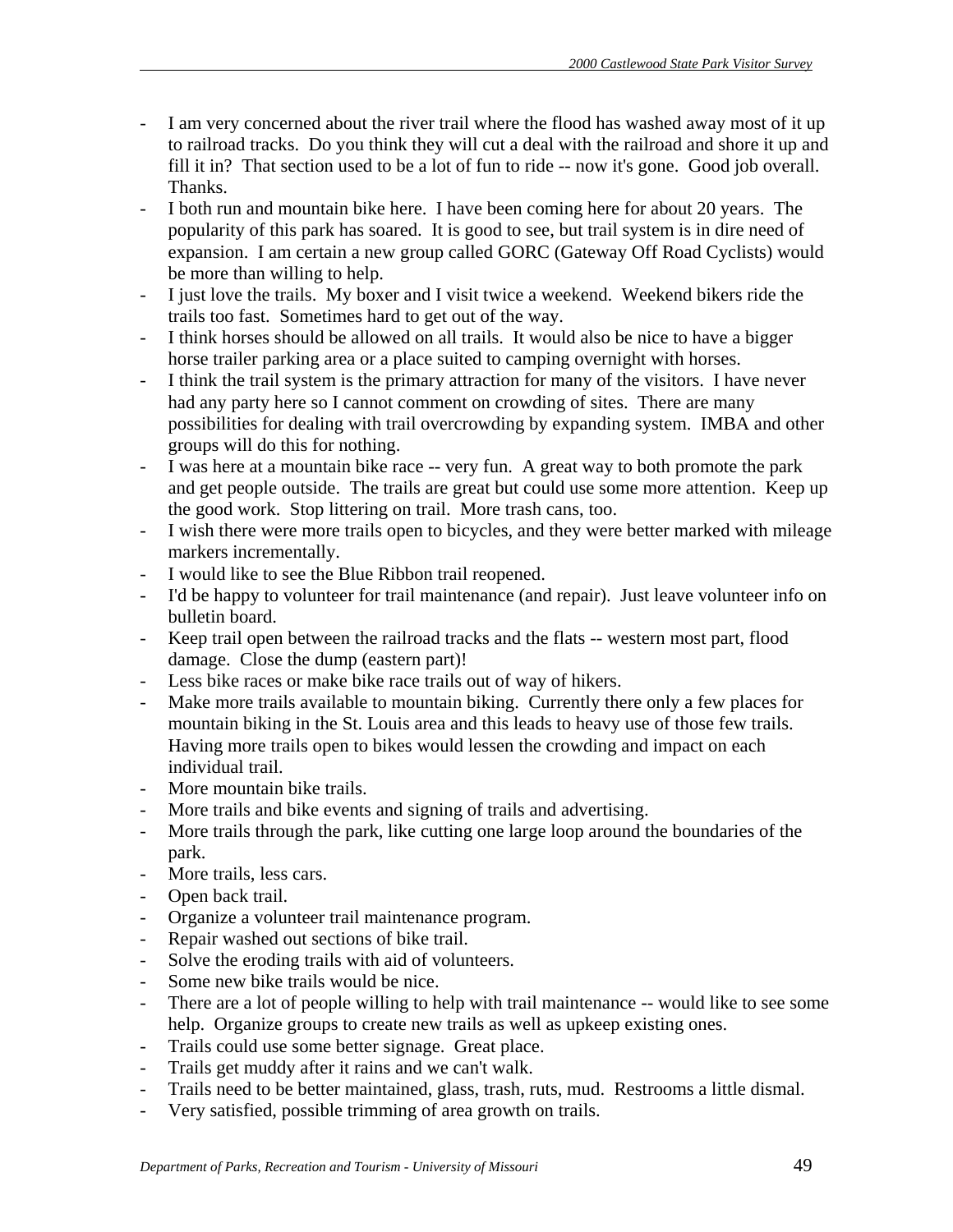- Wash out areas on Stinging Nettle trail are becoming dangerous.
- We walked the bluff trail and at bottom of trail to right of railroad culvert. There was one wooden sign saying "Scenic River Loop 3mi." There was orange and yellow streamers. We didn't go in. We were not sure if the loop trail was closed or not.
- Why are some trails cut off by the river trail?
- Wider/cleaner trails.
- Wishing something could be done about the destruction of the River Scenic trail. Organize groups to clean up trash on trails.

# **General positive comments**

- Aside from improved signage on trail, you guys are doing great job. I hope you aren't considering getting rid of pets because all pets I saw (including my own) were well behaved.
- Castlewood is good.
- Excellent park -- a haven for mountain bikers (middle-aged skills especially. As stated, concerned about kids and drugs and feel helmets should be mandatory/ticketed if not worn.
- Excellent.
- Glad for the trails available to mountain bikers and hiking. Could use better bathroom facilities (broken lock, one toilet, dank and no soap available in the women's). I do not visit Rockwoods because dogs are not allowed. We do need more education and/or mutt mitts for some owners.
- Good for mountain biking.
- Good job so far. Very enjoyable experience.
- Great park and always clean -- love the mountain bike and running trails.
- Great park, better than gym for workout.
- Great park, trail looks very fun.
- Great park.
- Great park.
- Great. How about available camping for special events only?
- Had a good day.
- I always enjoy this park.
- I am very concerned about the river trail where the flood has washed away most of it up to railroad tracks. Do you think they will cut a deal with the railroad and shore it up and fill it in? That section used to be a lot of fun to ride -- now it's gone. Good job overall. Thanks.
- I have never had a bad experience at Castlewood. Only once I was biking around the trails and I saw a large pile of plastics and other things (trash) by the river, but that is to be expected with all of the trash washing down the river and collecting here. Castlewood is a nice place and it is one of the main parks that I go to.
- I just love the trails. My boxer and I visit twice a weekend. Weekend bikers ride the trails too fast. Sometimes hard to get out of the way.
- I like this place.
- I liked my experience at the park very much. I will come back again.
- I think the park is somewhat dangerous because it doesn't have a sidewalk and cars drive so fast on the one road. But we love this park.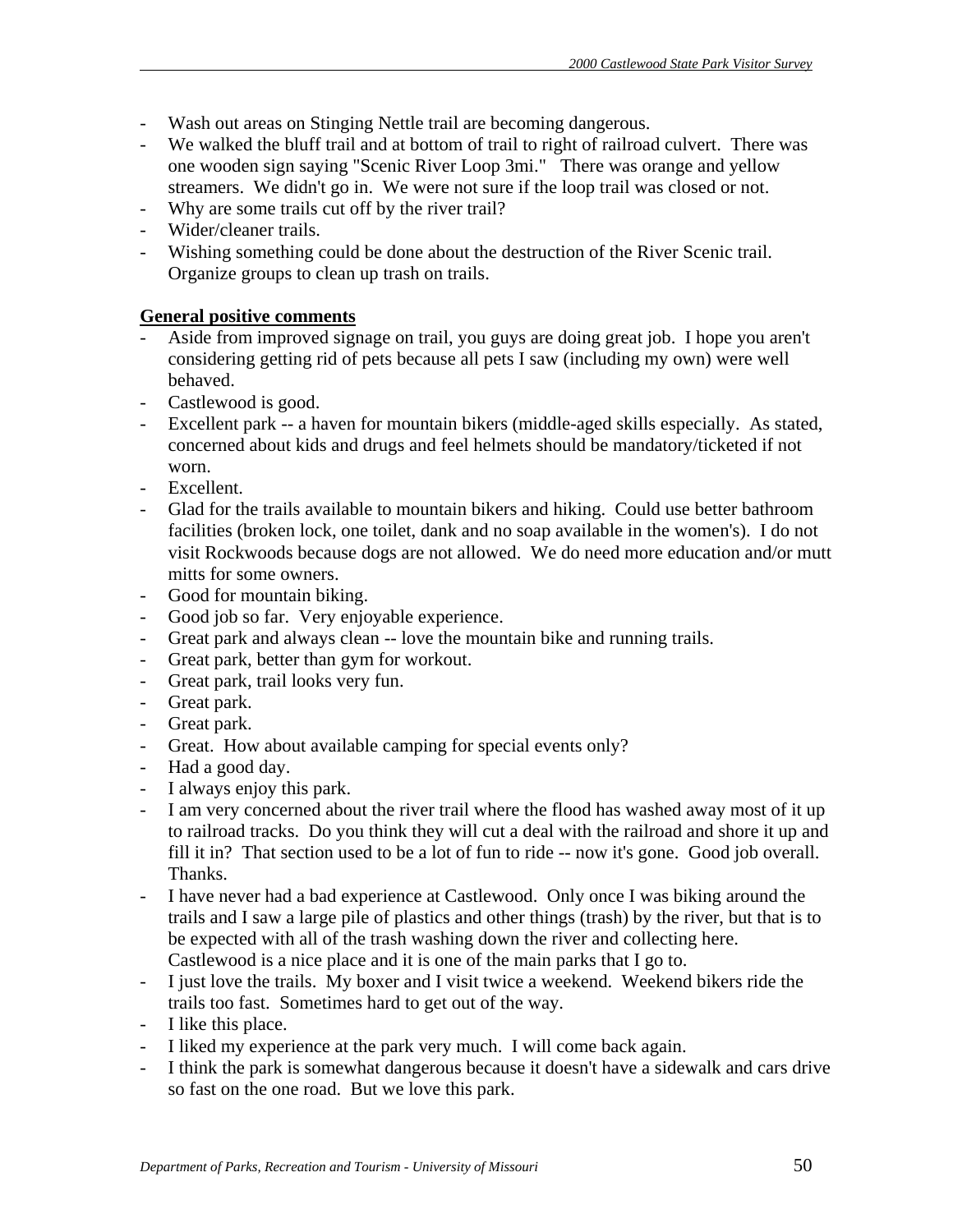- I was here at a mountain bike race -- very fun. A great way to both promote the park and get people outside. The trails are great but could use some more attention. Keep up the good work. Stop littering on trail. More trash cans, too.
- I'm a horse owner but use Forest 44 for riding almost exclusively. I'm happy for the bikers to have Castlewood -- it's a beautiful park and it keeps them out of Forest 44.
- I'm new in the area and only live 10 minutes from here. It's convenient for me as well as challenging in my biking.
- It is the best park.
- It was great.
- Leave as is, keep good help in key positions.
- Love the park for bike trails. Blue Ribbon the best.
- Lovely.
- My first impression of the park was very favorable. I will be back.
- Nice park, no litter on trails. Needs a little work on restrooms.
- Overall, very nice place to visit.
- Pleasant scene at the boat landing beach abruptly interrupted by individual motor boat device (forget what they are called). Loud, stinky, too bad but this was a pleasant day here.
- Staff was very polite and helpful.
- Thanks for this survey.
- The most beautiful park I have ever seen in Missouri and the survey girl is so friendly -really.
- This is a great park.
- Trails could use some better signage. Great place.
- Very satisfied, possible trimming of area growth on trails.
- We enjoy driving through parks.
- We have been visiting Castlewood for 13 years and are very impressed with the improvements and upkeep of the park.
- We love Castlewood.
- We love this place. My dogs couldn't live without it.
- Well kept park.

# **Better maintenance/upkeep**

- Bees were really bad around shelter #1. And bathrooms were dark and kind of dirty.
- Clean up trash that has been here for years.
- Glad for the trails available to mountain bikers and hiking. Could use better bathroom facilities (broken lock, one toilet, dank and no soap available in the women's). I do not visit Rockwoods because dogs are not allowed. We do need more education and/or mutt mitts for some owners.
- Have more clean restrooms. Fix damaged trails/rain.
- Have someone clean the bathroom everyday, not once a month. Have more activities and a baseball field or volleyball net away from shelters. Snack and soda machines would be nice.
- I was disappointed by how littered the shelter was where we had our picnic. There was also raw sewage smell right by the shelter, we were at shelter #2.
- Keep trail open between the railroad tracks and the flats -- western most part, flood damage. Close the dump (eastern part)!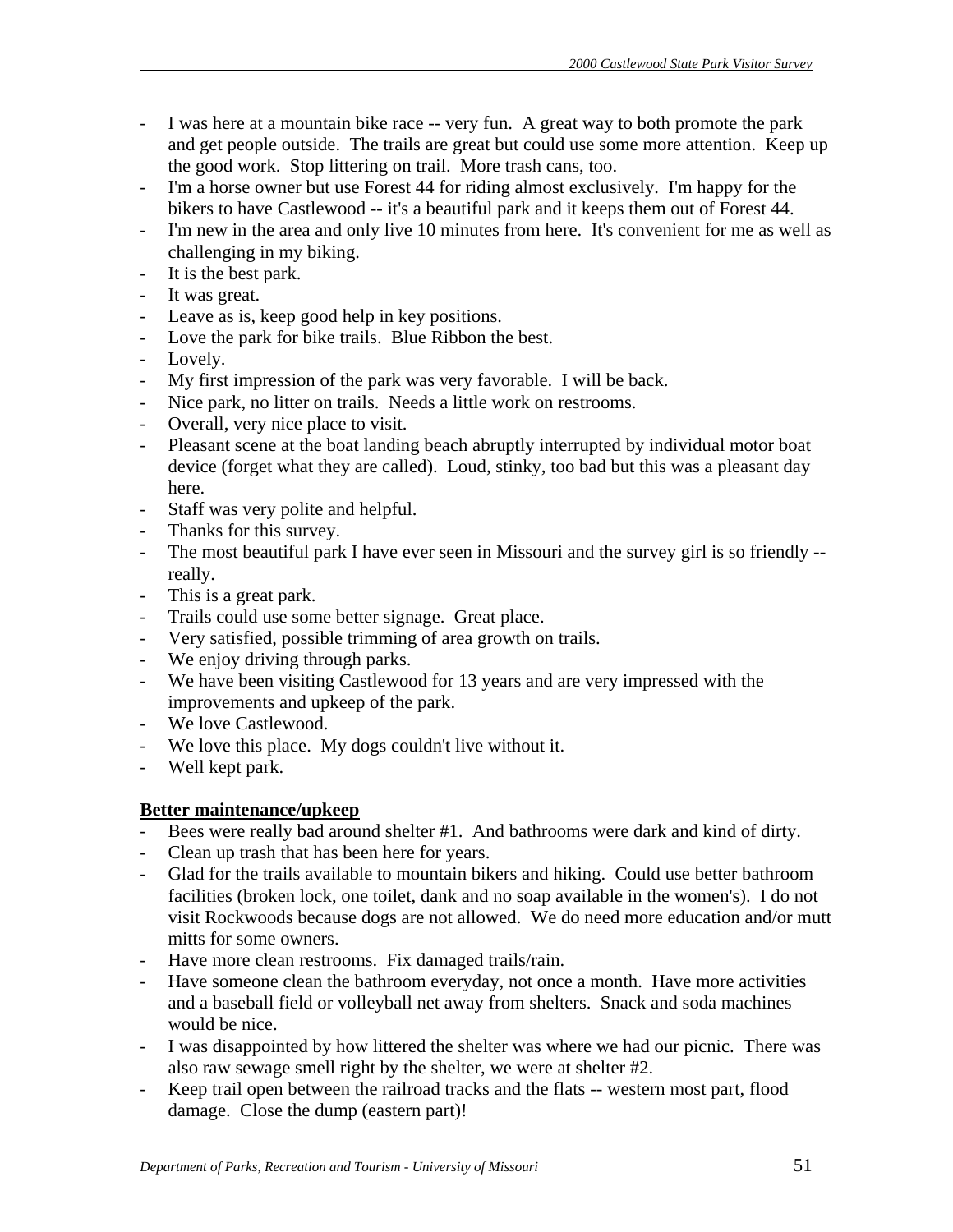- Latches on bathroom doors. They did not work.
- Many times I've seen trash on the trails. It would be nice if Castlewood was litter free but I know that is difficult. Also, it would be nice of parks could have a fenced off area where dogs could run leash free, as everyone knows dogs need exercise too.
- Nice park, no litter on trails. Needs a little work on restrooms.
- No lock on women's restroom and picnic area has no trash can close by.
- On the river front walk -- in from the river there is a great degree of large debris that should be removed to improve the appearance of the park.
- Removal of trash that's washed up after flooding. Park rangers on foot paths.
- The boat ramp needs some attention while the water is low.
- There are a lot of tires and other debris in the wooded areas of the park. I like free.
- Trails need to be better maintained, glass, trash, ruts, mud. Restrooms a little dismal.
- Water the field near bike paths.
- When cutting grass, have the cutters shoot the grass back into the grass, instead of road.

# **Need additional/improved facilities/services**

- Better trail maintenance -- get a 4-wheel and drag the trail daily. Spray for bugs. Post intermediate signs for distance on trail. Put in a recirculating fountain and water shoot that everyone can use to hose off the dirt, etc. Update maps. Increase number of foot trails. Make the park open for year around use. Hook up trail to Eureka along river and from Valley Park.
- Have a frisbee golf course.
- Have someone clean the bathroom everyday, not once a month. Have more activities and a baseball field or volleyball net away from shelters. Snack and soda machines would be nice.
- I think horses should be allowed on all trails. It would also be nice to have a bigger horse trailer parking area or a place suited to camping overnight with horses.
- I think the park is somewhat dangerous because it doesn't have a sidewalk and cars drive so fast on the one road. But we love this park.
- I was here at a mountain bike race -- very fun. A great way to both promote the park and get people outside. The trails are great but could use some more attention. Keep up the good work. Stop littering on trail. More trash cans, too.
- I would like to see more trash cans so we can help keep the park clean.
- Many times I've seen trash on the trails. It would be nice if Castlewood was litter free but I know that is difficult. Also, it would be nice of parks could have a fenced off area where dogs could run leash free, as everyone knows dogs need exercise too.
- More water fountains.
- Need more trash containers closer to shelter.
- Need park bridge to park on other side of river.
- Please locate a port-a-potty at the main entrance ranger station. When the facility is closed and after the summer season, there are no restroom facilities available for those of us who use the park year round. This would be a great help.
- Provide a off-leash area for dogs.
- Want a boat ramp soon.
- Water fountains.
- Would like more easy access to beaches for swimming and playing suitable for young children. Quiet setting -- no motor boats would be great.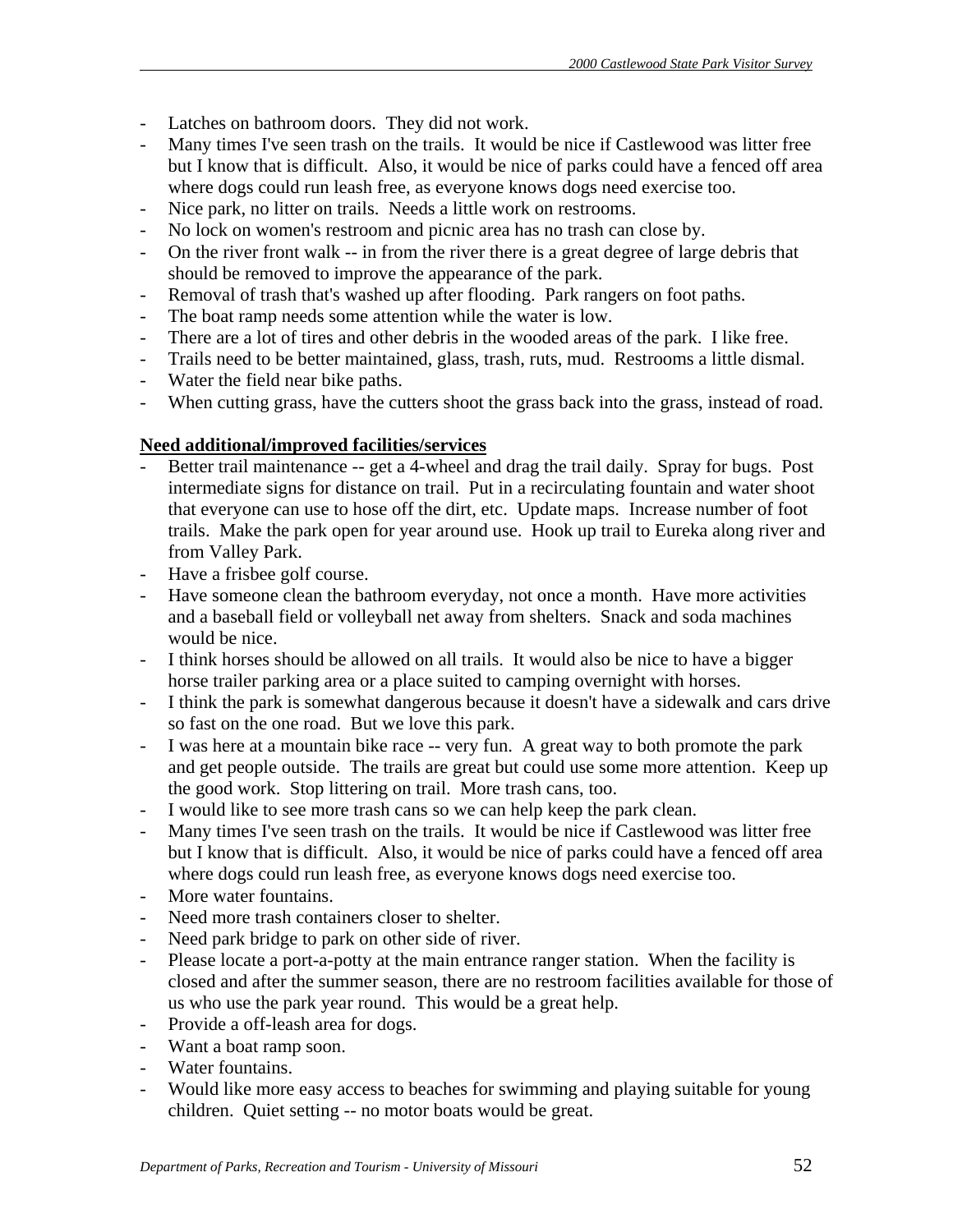- Would like more easy access to beaches for swimming and playing suitable for young children. Quiet setting -- no motor boats would be great.

# **Improved/additional signage**

- Better trail maintenance -- get a 4-wheel and drag the trail daily. Spray for bugs. Post intermediate signs for distance on trail. Put in a recirculating fountain and water shoot that everyone can use to hose off the dirt, etc. Update maps. Increase number of foot trails. Make the park open for year around use. Hook up trail to Eureka along river and from Valley Park.
- Clearly marked trail maps at the trail head.
- Display trail technicality in numeric rating: 1) easy, 2) moderate, 3) technical. Develop more trails that are difficult to bring more excitement to the park.
- More detailed maps and signs.
- More trails and bike events and signing of trails and advertising.
- Needs more nature signs to interpret area, trees, creeks, etc.
- Poison ivy warning on trail would be nice.
- Poor signs on main road to find park.

# **Park is too crowded**

- I feel like every year it gets more crowded. Increased sprawl in area. Lots of biking, even when trails are wet -- I worry about the quality of the trails remaining as good as they have been in the past couple of years.
- Limit number of people into the park. Set times restricted for certain activities. I like to bike and like to know that there are certain times for each and not worry about my activity being disrupted by either.
- Overall, very pleasant but crowded.
- Sometimes it gets too crowded with special events and bikers.

# **Allow camping in park**

- Great. How about available camping for special events only?
- I think horses should be allowed on all trails. It would also be nice to have a bigger horse trailer parking area or a place suited to camping overnight with horses.
- Need campgrounds.

# **Enforce leash law**

- Enforce dogs on leash! They are dangerous for everyone including the dogs!
- Enforce leash law.
- The only problem I and friends have with this park is dogs off leashes. It can be very dangerous for us and the pets out on the trails. Needs to be enforced!!

# **Comments about bikers/hikers on roads**

- Bike riders need own path so cars aren't in danger of hurting someone.
- Bikes need their own paths very -- difficult to drive in park, even at idle speed.
- Your survey takers shouldn't stand in middle of road. It's a pain for drivers. And people don't get out of the way when you're driving on road. You have to wait for them to walk across street. That's very irritating.